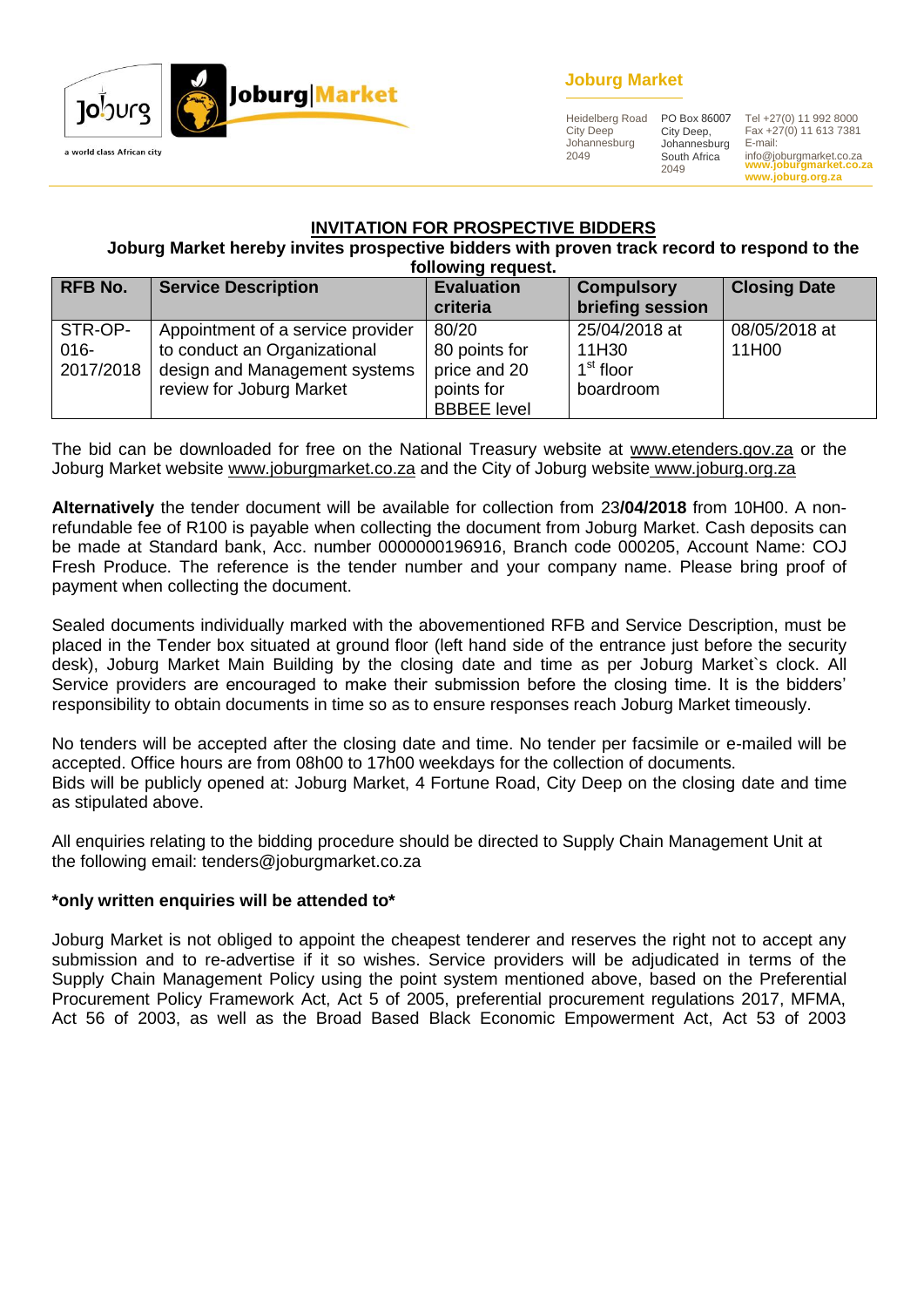#### **IMPORTANT NOTICE**

- 1. Bidders are reminded that for any and all alterations in the bid document must be initialled / signed in full by the bidder's authorised signatory and or provide an accompanying letter on the bidder's official letterhead will indicate such alterations.
- 2. This bid, correctly endorsed, is to be addressed to the Supply Chain Management and must be deposited into the tender/ bid box at the Ground Floor: Main Entrance, Joburg Market, 04 Fortune Street, City Deep, at the time and date shown herein. Under no circumstance will late tenders be accepted.
- 3. Failure to attend the compulsory briefing session (if applicable to the bid l) will result in disqualification of the bid.
- 4. Failure to submit samples, if requested will result in disqualification of the bid.
- 5. The bid document is to be completed in ink and in full. It is not to be re-typed at all.
- 6. The bid document is to be submitted in full in the same order as issued, with all the sections attached.
- 7. In bid where Consortiums and Joint Ventures are involved, an agreement endorsed with signatures of all parties involved, must be submitted.
- 8. Micro Exempted Enterprises (EME's) are required to submit a certificate issued by an Auditor Or Accounting Officer on a letter head with a practise number and contact number clearly Specified on the face of the certificate

## **FAILURE TO COMPLY WITH THE ABOVE REQUIREMENTS MAY DISQUALIFY THE BID**

**Cell : …………………………………………… E-Mail:………………………………………………**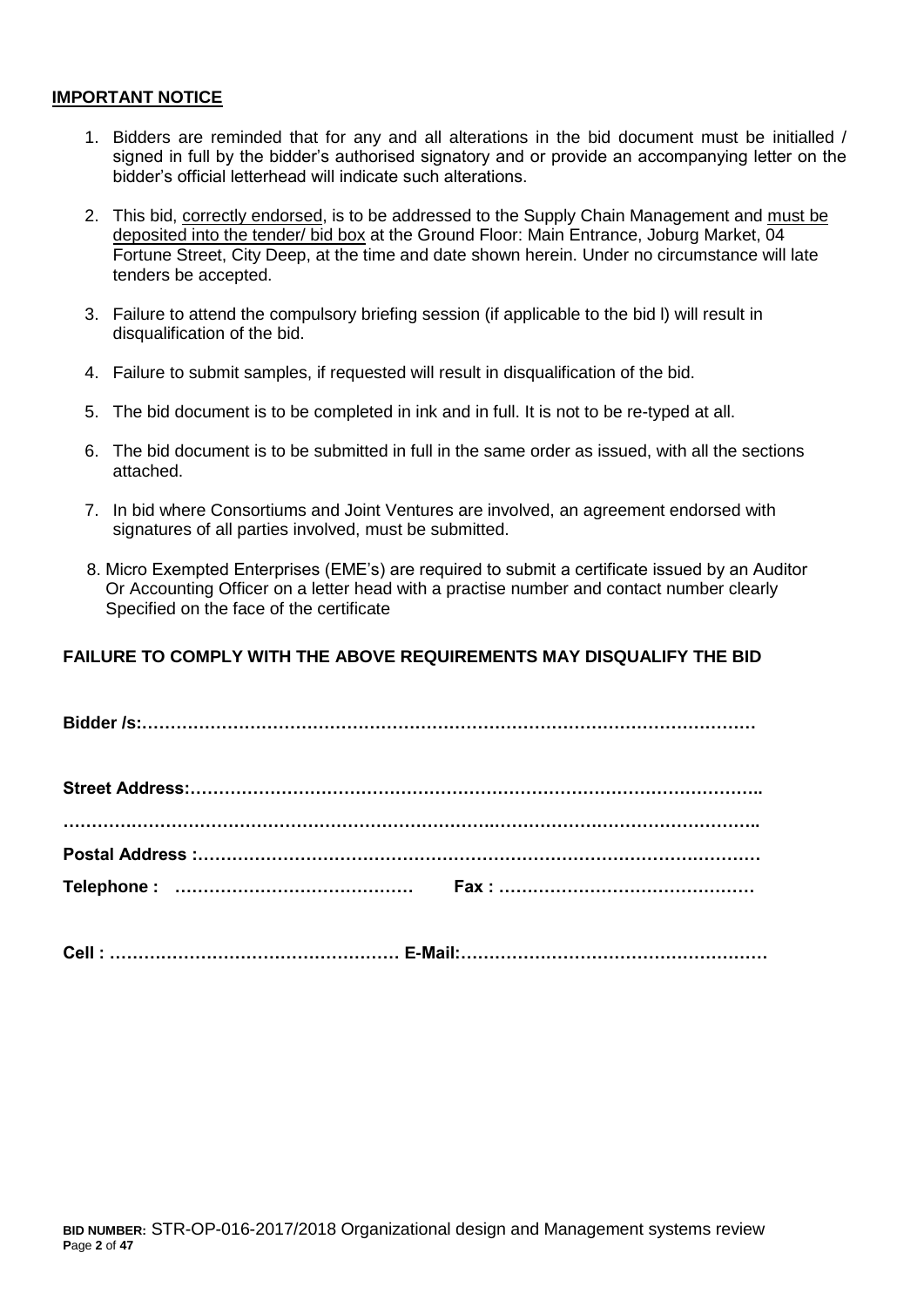# **INDEX**

| No. | <b>TABLE OF CONTENTS</b>                            | <b>SOURCE DOCUMENT</b> |
|-----|-----------------------------------------------------|------------------------|
| 1.  | <b>INVITATION TO BID</b>                            | MBD <sub>1</sub>       |
| 2.  | <b>DECLARATION OF INTEREST</b>                      | MBD <sub>4</sub>       |
| 3.  | <b>PREFERENCE POINTS CLAIMS</b>                     | <b>MBD 6.1</b>         |
| 4.  | <b>DECLARATION OF BIDDERS PAST SCM PRACTICE</b>     | MBD <sub>8</sub>       |
| 5.  | <b>CERTIFICATE OF INDEPENDENT BID DETERMINATION</b> | MBD <sub>9</sub>       |
| 6.  | <b>GENERAL CONDITIONS OF CONTRACT</b>               |                        |
| 7.  | <b>TERMS OF REFERENCE</b>                           |                        |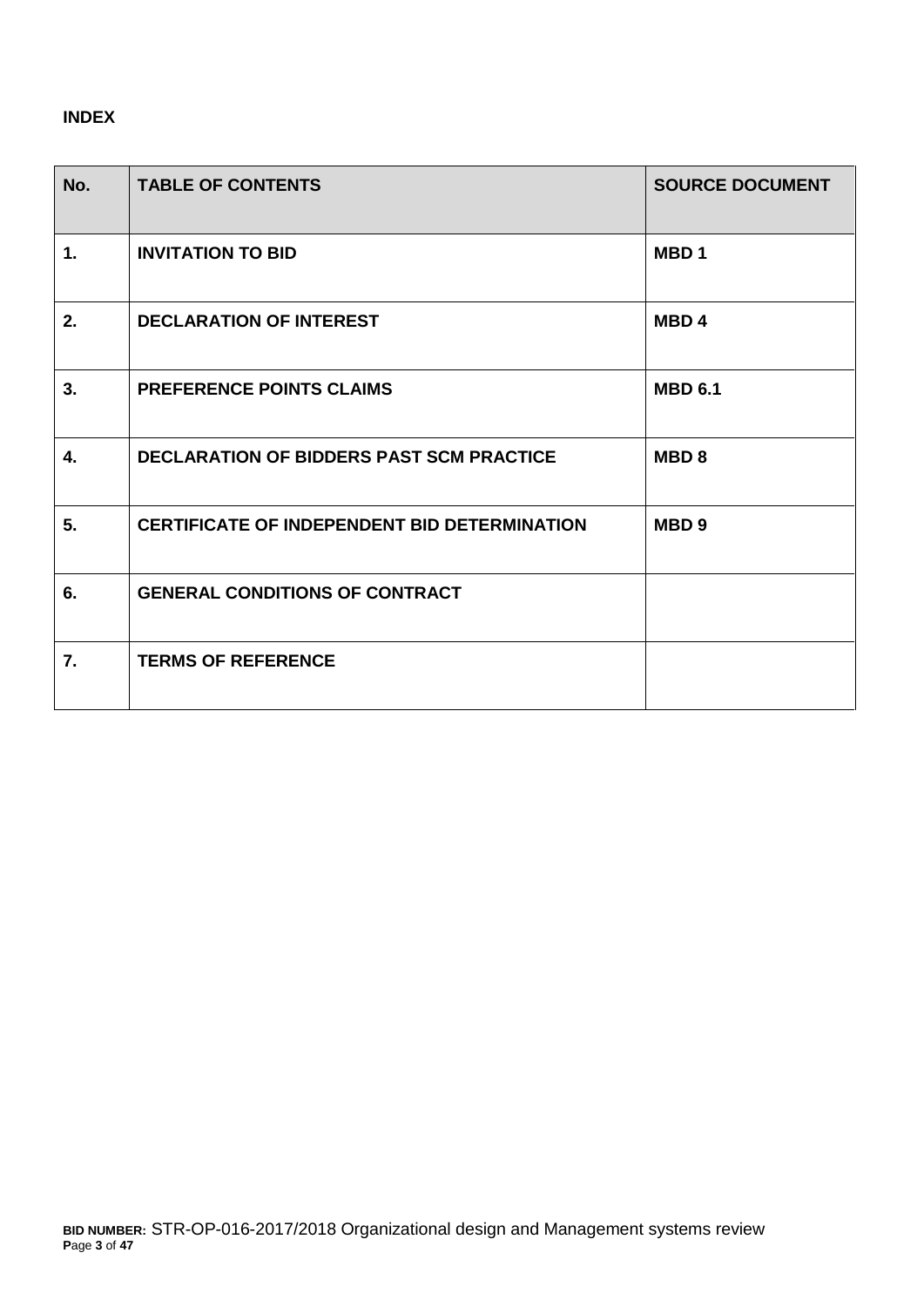# **BID DOCUMENTS CHECK LIST:**

# **A completed and signed BID document must be submitted in a sealed envelope together will all returnables. That is:**

| <b>Item</b>    | <b>Description</b>                                                                                                                                                                                                                  | Submitted -         |
|----------------|-------------------------------------------------------------------------------------------------------------------------------------------------------------------------------------------------------------------------------------|---------------------|
|                |                                                                                                                                                                                                                                     | <b>Indicate YES</b> |
|                |                                                                                                                                                                                                                                     | or NO               |
| 1              | Completed Registration on the National Treasury Central Supplier Database                                                                                                                                                           |                     |
| 2              | Completed and signed MBD 1,4,6.1, 8, 9,                                                                                                                                                                                             |                     |
| <b>NB</b>      | Failure to fully complete all sections will lead to a disqualification of the bid.                                                                                                                                                  |                     |
| 3              | General Condition of Contract (GCC) to be signed                                                                                                                                                                                    |                     |
| $\overline{4}$ | Rates and taxes account not older than three months or lease agreement                                                                                                                                                              |                     |
| 5              | ID copies of shareholders / directors and share certificates; certification not older<br>than three months                                                                                                                          |                     |
| 6              | Signed JV agreement for Joint Venture companies. Separate National Treasury<br>Central Supplier Database registration and consolidated BBBEE certificate(where<br>applicable)                                                       |                     |
| $\overline{7}$ | Initial / sign for all alterations in the tender document                                                                                                                                                                           |                     |
| 8              | Registration with CIDB (where applicable)                                                                                                                                                                                           |                     |
| 9              | Submission of tender documents; thereof including all returnable                                                                                                                                                                    |                     |
| 10             | B-BBEE Status Level of Contribution certificate OR SWORN AFFIDAVIT - B-BBEE<br><b>EXEMPTED MICRO ENTERPRISE</b> OR an Accounting Officer as contemplated in the<br>Close Corporation Act (CCA) in order to claim preference points. |                     |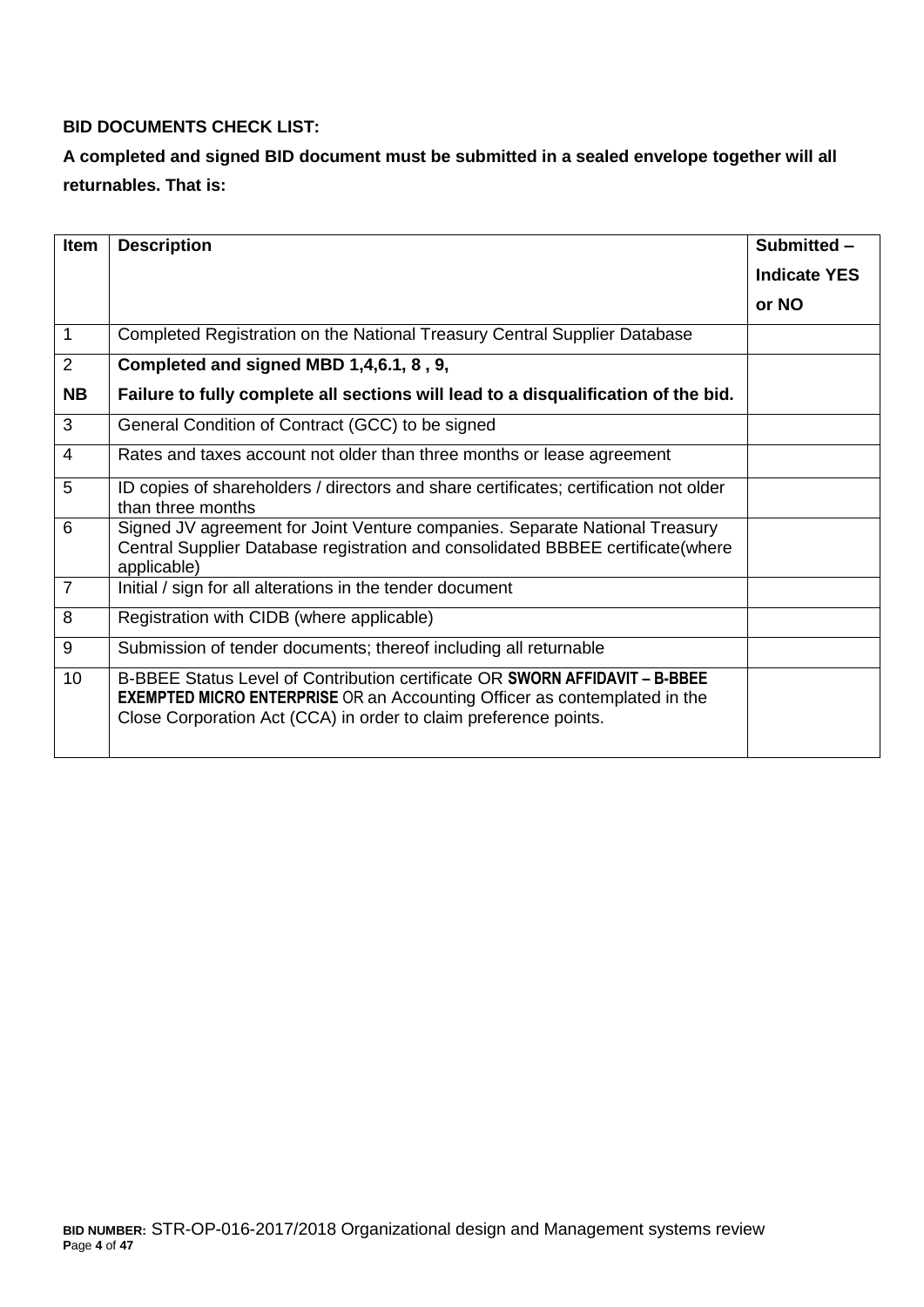**MBD 1**

# **PART A INVITATION TO BID**

|                                       |                                                                                                                                                                                                                                                                                               | YOU ARE HEREBY INVITED TO BID FOR REQUIREMENTS OF THE JOBURG MARKET |  |            |               |                      |       |
|---------------------------------------|-----------------------------------------------------------------------------------------------------------------------------------------------------------------------------------------------------------------------------------------------------------------------------------------------|---------------------------------------------------------------------|--|------------|---------------|----------------------|-------|
| <b>BID NUMBER:</b>                    | <b>STR-OP-016-</b><br>2017/2018                                                                                                                                                                                                                                                               | <b>CLOSING DATE:</b>                                                |  | 08/05/2018 |               | <b>CLOSING TIME:</b> | 11:00 |
| DESCRIPTION:                          | Appointment of a service provider to conduct an organisation and management review<br>for Joburg Market                                                                                                                                                                                       |                                                                     |  |            |               |                      |       |
|                                       | THE SUCCESSFUL BIDDER WILL BE REQUIRED TO FILL IN AND SIGN A WRITTEN CONTRACT FORM (MBD7).                                                                                                                                                                                                    |                                                                     |  |            |               |                      |       |
|                                       | BID RESPONSE DOCUMENTS MAY BE DEPOSITED IN THE BID BOX SITUATED AS FOLLOWS                                                                                                                                                                                                                    |                                                                     |  |            |               |                      |       |
| <b>City Deep</b><br>2049<br><b>OR</b> | <b>Attention: Head of Supply Chain Management</b><br>PO BOX 86007<br>Johannesburg                                                                                                                                                                                                             |                                                                     |  |            |               |                      |       |
|                                       | DEPOSITED IN THE BID BOX SITUATED AT GROUND FLOOR (left hand side of the entrance just before the<br>security desk), Joburg Market Main Building by the closing date and time as per Joburg Market's clock. All<br>Suppliers are encouraged to make their submission before the closing time. |                                                                     |  |            |               |                      |       |
| <b>City Deep</b>                      | <b>4 Fortune Road</b><br>Johannesburg                                                                                                                                                                                                                                                         |                                                                     |  |            |               |                      |       |
|                                       | Bidders should ensure that bids are delivered timeously to the correct address. If the bid is late, it will not be<br>accepted for consideration.                                                                                                                                             |                                                                     |  |            |               |                      |       |
|                                       | The bid box is open 24 hours a day, 7 days a week.                                                                                                                                                                                                                                            |                                                                     |  |            |               |                      |       |
| <b>SUPPLIER INFORMATION</b>           |                                                                                                                                                                                                                                                                                               |                                                                     |  |            |               |                      |       |
| NAME OF BIDDER                        |                                                                                                                                                                                                                                                                                               |                                                                     |  |            |               |                      |       |
| POSTAL ADDRESS                        |                                                                                                                                                                                                                                                                                               |                                                                     |  |            |               |                      |       |
| <b>STREET ADDRESS</b>                 |                                                                                                                                                                                                                                                                                               |                                                                     |  |            |               |                      |       |
| <b>TELEPHONE NUMBER</b>               |                                                                                                                                                                                                                                                                                               | CODE                                                                |  |            | <b>NUMBER</b> |                      |       |
| <b>CELLPHONE NUMBER</b>               |                                                                                                                                                                                                                                                                                               |                                                                     |  |            |               |                      |       |
|                                       | CODE<br><b>FACSIMILE NUMBER</b><br><b>NUMBER</b>                                                                                                                                                                                                                                              |                                                                     |  |            |               |                      |       |
| <b>E-MAIL ADDRESS</b>                 |                                                                                                                                                                                                                                                                                               |                                                                     |  |            |               |                      |       |
| VAT REGISTRATION NUMBER               |                                                                                                                                                                                                                                                                                               |                                                                     |  |            |               |                      |       |
| TAX COMPLIANCE STATUS                 |                                                                                                                                                                                                                                                                                               | TCS PIN:                                                            |  | <b>OR</b>  | CSD No:       |                      |       |
| <b>CERTIFICATE</b>                    | <b>B-BBEE STATUS LEVEL VERIFICATION</b><br><b>B-BBEE STATUS</b><br>$\Box$ Yes<br>$\Box$ Yes<br><b>LEVEL SWORN</b><br><b>[TICK APPLICABLE BOX]</b><br>AFFIDAVIT<br>No<br>7 No                                                                                                                  |                                                                     |  |            |               |                      |       |
|                                       | A B-BBEE STATUS LEVEL VERIFICATION CERTIFICATE/ SWORN AFFIDAVIT (FOR EMES & QSEs) MUST BE SUBMITTED IN<br><b>ORDER TO QUALIFY FOR PREFERENCE POINTS FOR B-BBEE]</b>                                                                                                                           |                                                                     |  |            |               |                      |       |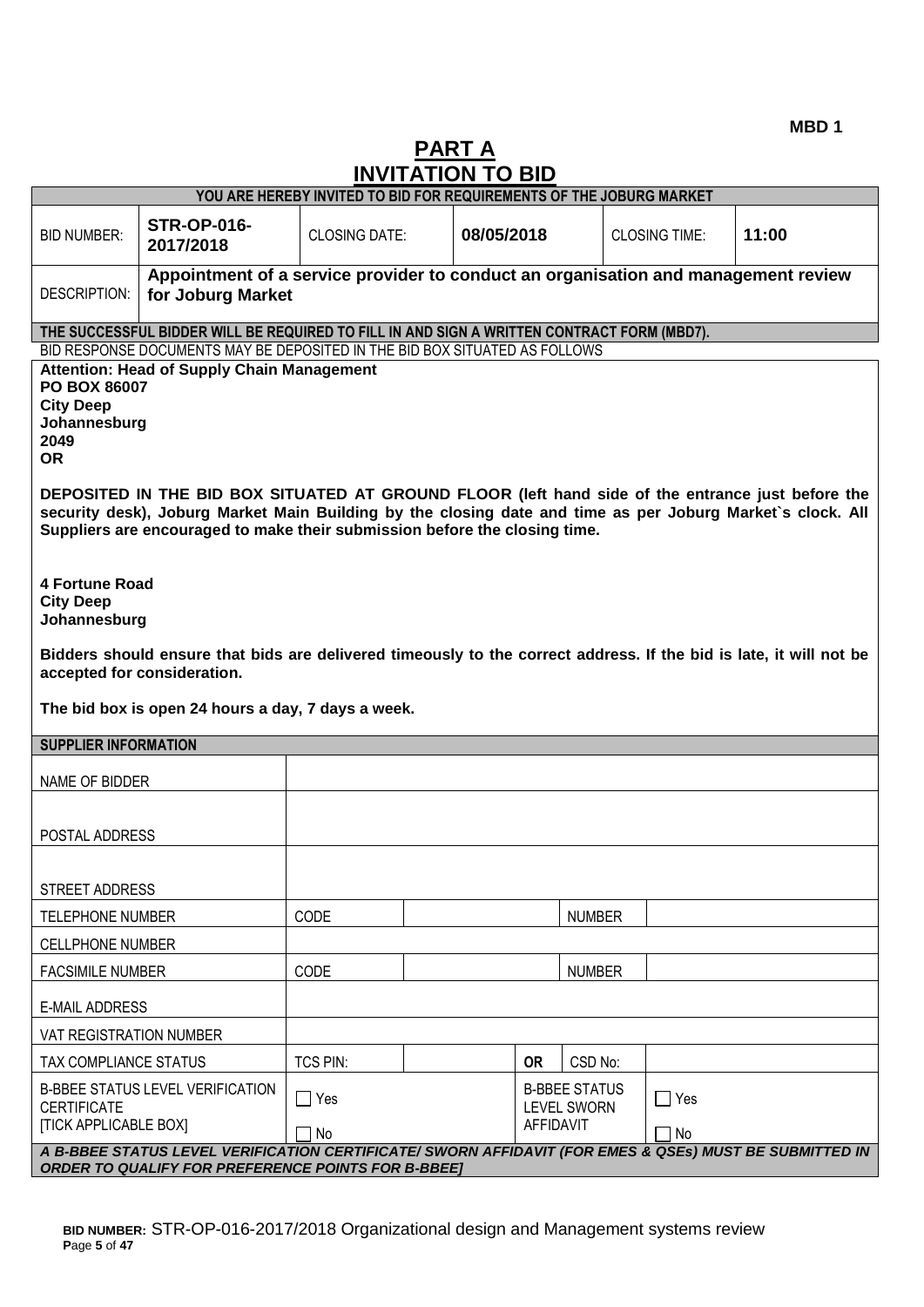| ARE YOU THE ACCREDITED<br>REPRESENTATIVE IN SOUTH<br><b>AFRICA FOR THE GOODS</b><br><b>/SERVICES /WORKS OFFERED?</b> | $\square$ No<br>  Yes<br>[IF YES ENCLOSE PROOF] | ARE YOU A<br><b>FOREIGN BASED</b><br><b>SUPPLIER FOR</b><br>THE GOODS<br><b>/SERVICES</b><br><b><i>NORKS</i></b><br>OFFERED? | Yes<br> No<br>[IF YES, ANSWER PART B:3] |
|----------------------------------------------------------------------------------------------------------------------|-------------------------------------------------|------------------------------------------------------------------------------------------------------------------------------|-----------------------------------------|
| <b>TOTAL NUMBER OF ITEMS</b><br><b>OFFERED</b>                                                                       |                                                 | <b>TOTAL BID PRICE</b>                                                                                                       | R                                       |
| <b>SIGNATURE OF BIDDER</b>                                                                                           |                                                 | <b>DATE</b>                                                                                                                  |                                         |
| <b>CAPACITY UNDER WHICH THIS</b><br><b>BID IS SIGNED</b>                                                             |                                                 |                                                                                                                              |                                         |
| <b>BIDDING PROCEDURE ENQUIRIES AND TECHNICAL INFORMATION MAY BE DIRECTED TO:</b>                                     |                                                 |                                                                                                                              |                                         |
| <b>E-MAIL ADDRESS</b>                                                                                                | tenders@joburgmarket.co.za                      |                                                                                                                              |                                         |

**\*only written enquiries will be attended to.**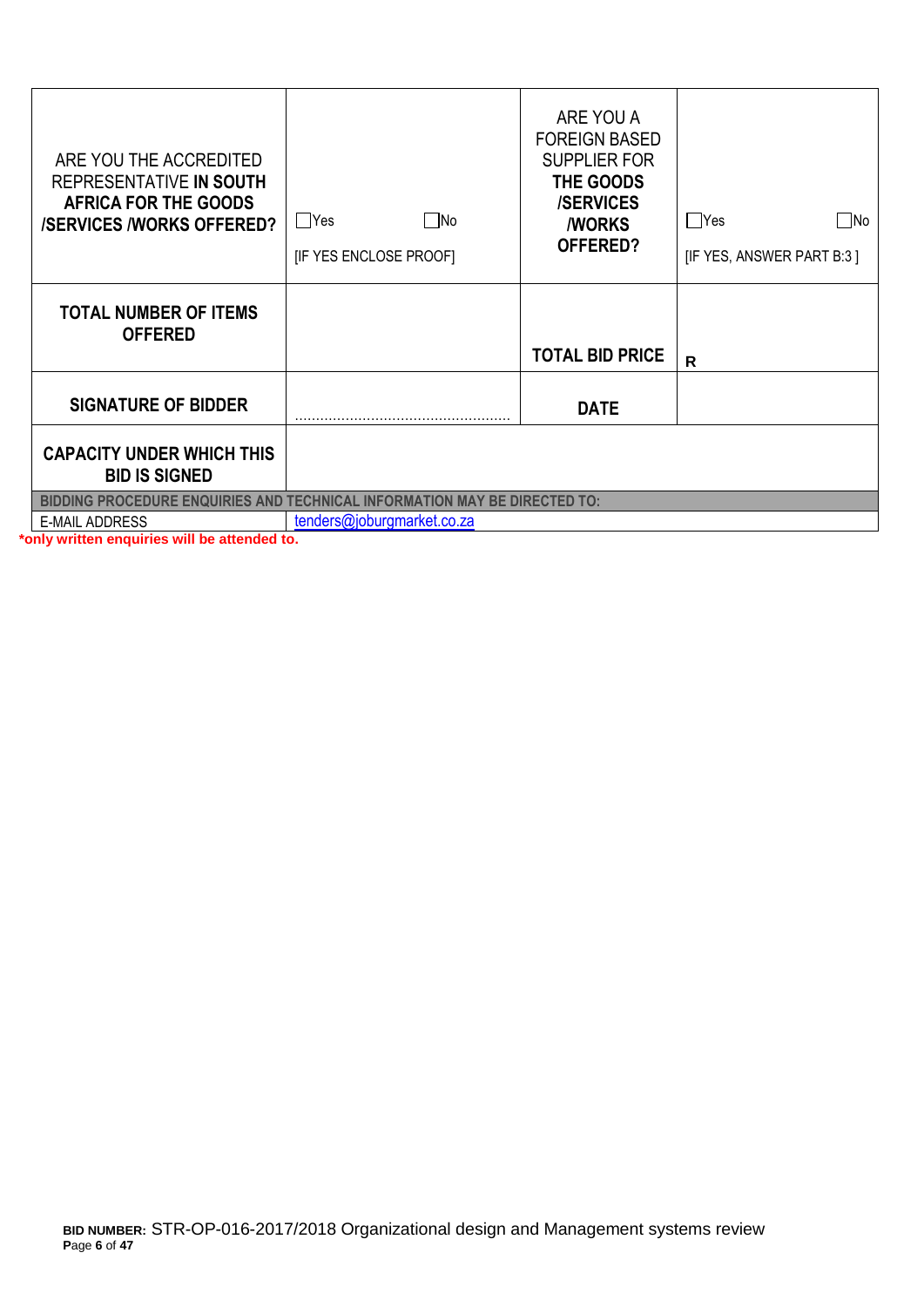# **PART B TERMS AND CONDITIONS FOR BIDDING**

**1. BID SUBMISSION:**

|                                                                                                                                                                                                                           | 1.1. BIDS MUST BE DELIVERED BY THE STIPULATED TIME TO THE CORRECT ADDRESS. LATE BIDS WILL NOT BE ACCEPTED<br>FOR CONSIDERATION.                                                                                                                |  |  |
|---------------------------------------------------------------------------------------------------------------------------------------------------------------------------------------------------------------------------|------------------------------------------------------------------------------------------------------------------------------------------------------------------------------------------------------------------------------------------------|--|--|
|                                                                                                                                                                                                                           | 1.2. ALL BIDS MUST BE SUBMITTED ON THE OFFICIAL FORMS PROVIDED-(NOT TO BE RE-TYPED) OR ONLINE                                                                                                                                                  |  |  |
|                                                                                                                                                                                                                           | 1.3. THIS BID IS SUBJECT TO THE PREFERENTIAL PROCUREMENT POLICY FRAMEWORK ACT AND THE PREFERENTIAL<br>PROCUREMENT REGULATIONS, 2017, THE GENERAL CONDITIONS OF CONTRACT (GCC) AND, IF APPLICABLE, ANY<br>OTHER SPECIAL CONDITIONS OF CONTRACT. |  |  |
| 2.                                                                                                                                                                                                                        | <b>TAX COMPLIANCE REQUIREMENTS</b><br>2.1 BIDDERS MUST ENSURE COMPLIANCE WITH THEIR TAX OBLIGATIONS.                                                                                                                                           |  |  |
|                                                                                                                                                                                                                           |                                                                                                                                                                                                                                                |  |  |
|                                                                                                                                                                                                                           | 2.2 BIDDERS ARE REQUIRED TO SUBMIT THEIR UNIQUE PERSONAL IDENTIFICATION NUMBER (PIN) ISSUED BY SARS TO<br>ENABLE THE ORGAN OF STATE TO VIEW THE TAXPAYER'S PROFILE AND TAX STATUS.                                                             |  |  |
|                                                                                                                                                                                                                           | 2.3 APPLICATION FOR THE TAX COMPLIANCE STATUS (TCS) CERTIFICATE OR PIN MAY ALSO BE MADE VIA E-FILING. IN<br>ORDER TO USE THIS PROVISION, TAXPAYERS WILL NEED TO REGISTER WITH SARS AS E-FILERS THROUGH THE<br>WEBSITE WWW.SARS.GOV.ZA.         |  |  |
|                                                                                                                                                                                                                           | 2.4 FOREIGN SUPPLIERS MUST COMPLETE THE PRE-AWARD QUESTIONNAIRE IN PART B:3.                                                                                                                                                                   |  |  |
|                                                                                                                                                                                                                           | 2.5 BIDDERS MAY ALSO SUBMIT A PRINTED TCS CERTIFICATE TOGETHER WITH THE BID.                                                                                                                                                                   |  |  |
| 2.6                                                                                                                                                                                                                       | IN BIDS WHERE CONSORTIA / JOINT VENTURES / SUB-CONTRACTORS ARE INVOLVED, EACH PARTY MUST SUBMIT A<br>SEPARATE TCS CERTIFICATE / PIN / CSD NUMBER.                                                                                              |  |  |
| 2.7                                                                                                                                                                                                                       | WHERE NO TCS IS AVAILABLE BUT THE BIDDER IS REGISTERED ON THE CENTRAL SUPPLIER DATABASE (CSD), A CSD<br>NUMBER MUST BE PROVIDED.                                                                                                               |  |  |
| 3.                                                                                                                                                                                                                        | <b>QUESTIONNAIRE TO BIDDING FOREIGN SUPPLIERS</b>                                                                                                                                                                                              |  |  |
|                                                                                                                                                                                                                           | 3.1. IS THE ENTITY A RESIDENT OF THE REPUBLIC OF SOUTH AFRICA (RSA)?<br>$\Box$ Yes $\Box$ No                                                                                                                                                   |  |  |
|                                                                                                                                                                                                                           | 3.2. DOES THE ENTITY HAVE A BRANCH IN THE RSA?<br>$\Box$ Yes $\Box$ No                                                                                                                                                                         |  |  |
|                                                                                                                                                                                                                           | YES $\Box$ NO<br>3.3. DOES THE ENTITY HAVE A PERMANENT ESTABLISHMENT IN THE RSA?<br>$\Box$                                                                                                                                                     |  |  |
|                                                                                                                                                                                                                           | YES $\Box$ NO<br>3.4. DOES THE ENTITY HAVE ANY SOURCE OF INCOME IN THE RSA?<br>$\Box$                                                                                                                                                          |  |  |
|                                                                                                                                                                                                                           | $\Box$ yes $\Box$ no<br>3.5. IS THE ENTITY LIABLE IN THE RSA FOR ANY FORM OF TAXATION?                                                                                                                                                         |  |  |
| IF THE ANSWER IS "NO" TO ALL OF THE ABOVE, THEN IT IS NOT A REQUIREMENT TO REGISTER FOR A TAX COMPLIANCE<br>STATUS SYSTEM PIN CODE FROM THE SOUTH AFRICAN REVENUE SERVICE (SARS) AND IF NOT REGISTER AS PER 2.3<br>ABOVE. |                                                                                                                                                                                                                                                |  |  |

**NB: FAILURE TO PROVIDE ANY OF THE ABOVE PARTICULARS MAY RENDER THE BID INVALID**. **NO BIDS WILL BE CONSIDERED FROM PERSONS IN THE SERVICE OF THE STATE**.

| SIGNATURE OF BIDDER:                     |  |
|------------------------------------------|--|
| CAPACITY UNDER WHICH THIS BID IS SIGNED: |  |
| DATE:                                    |  |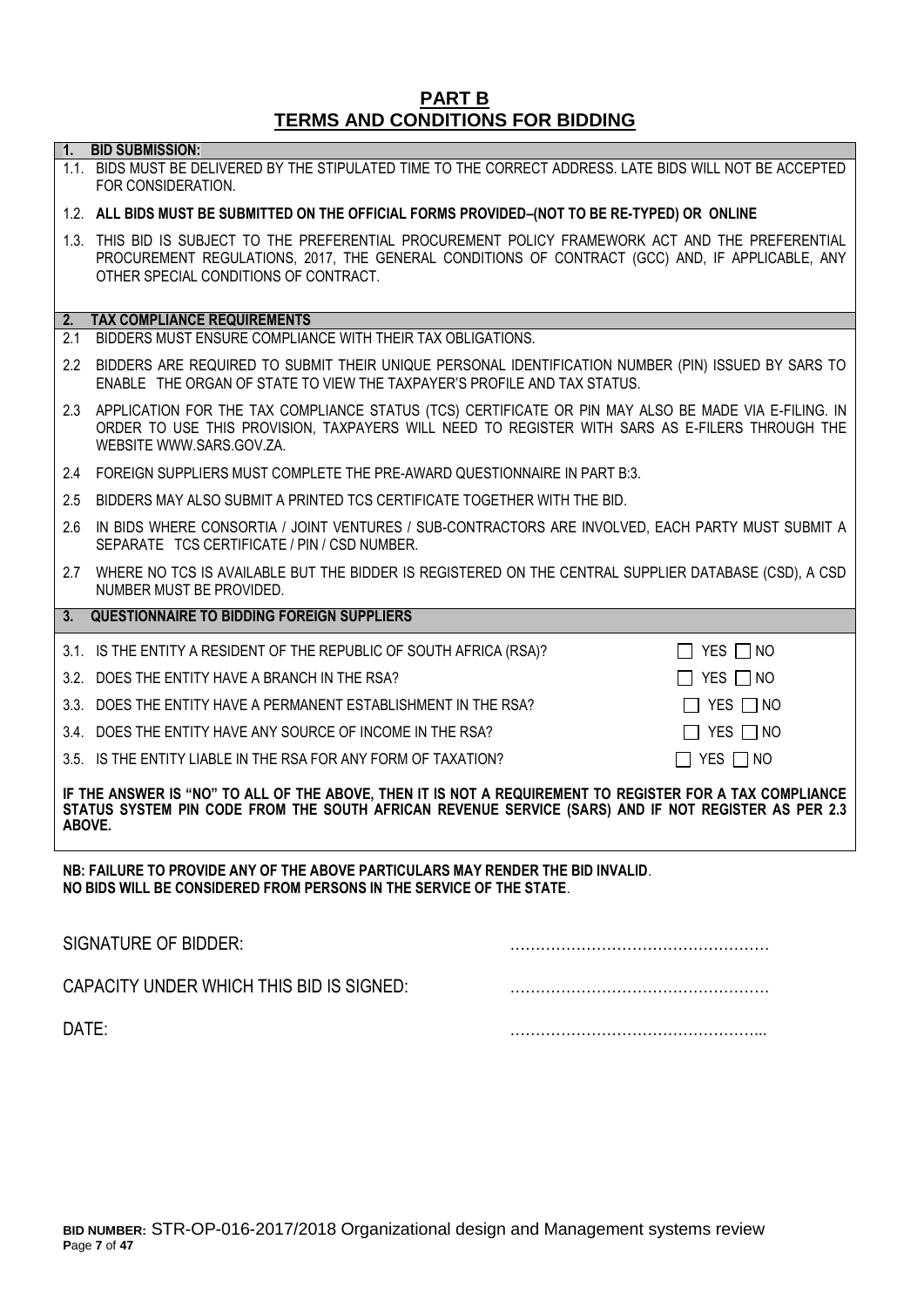#### **DECLARATION OF INTEREST**

- 1. No bid will be accepted from persons in the service of the state<sup>1</sup>.
- 2. Any person, having a kinship with persons in the service of the state, including a blood relationship, may make an offer or offers in terms of this invitation to bid. In view of possible allegations of favouritism, should the resulting bid, or part thereof, be awarded to persons connected with or related to persons in service of the state, it is required that the bidder or their authorised representative declare their position in relation to the evaluating/adjudicating authority.
- 3. In order to give effect to the above, the following questionnaire must be completed and submitted with the bid.

| 3.3. Position occupied in the Company (director, trustee, hareholder <sup>2</sup> ): |
|--------------------------------------------------------------------------------------|
|                                                                                      |
|                                                                                      |
|                                                                                      |
|                                                                                      |

3.7. The names of all directors / trustees / shareholders members, their individual identity numbers and state employee numbers must be indicated in paragraph 4 below.

3.8. Are you presently in the service of the state?

YES INO

3.8.1. If yes, furnish particulars. ….…………………………………………………  $1$ MSCM Regulations: "in the service of the state" means to be  $-$ 

- (a) a member of –
- (i) any municipal council;
- (ii) any provincial legislature; or
- (iii) the national Assembly or the national Council of provinces;
- (b) a member of the board of directors of any municipal entity;
- (c) an official of any municipality or municipal entity;

(d) an employee of any national or provincial department, national or provincial public entity or constitutional institution within the meaning of the Public Finance Management Act, 1999 (Act No.1 of 1999);

- (e) a member of the accounting authority of any national or provincial public entity; or
- (f) an employee of Parliament or a provincial legislature.

² Shareholder" means a person who owns shares in the company and is actively involved in the management of the company or business and exercises control over the company.

3.9 Have you been in the service of the state for the past twelve months?

**BID NUMBER:** STR-OP-016-2017/2018 Organizational design and Management systems review **P**age **8** of **47**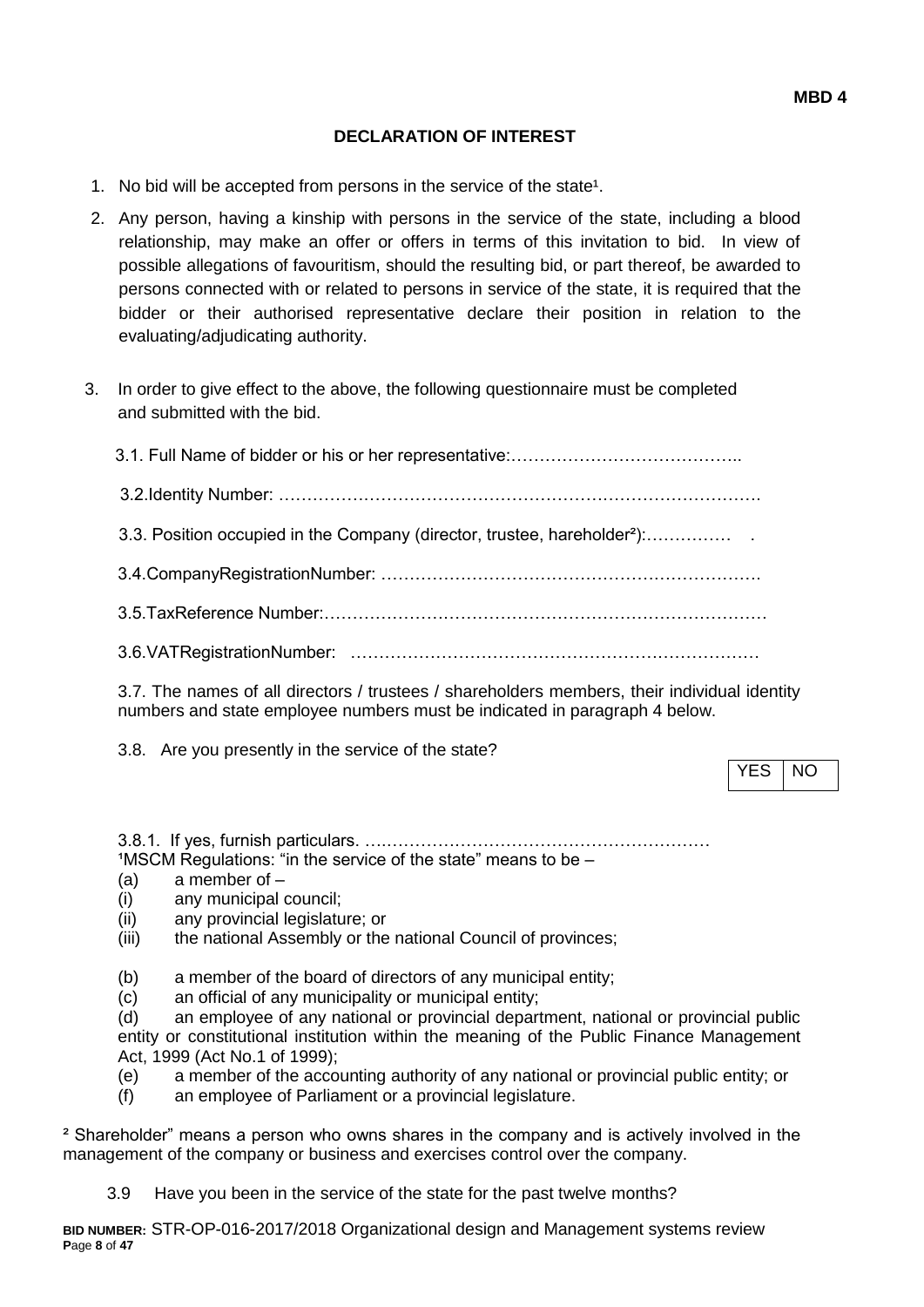|                                                                                                                                                                                                                                        | <b>YES</b><br><b>NO</b> |
|----------------------------------------------------------------------------------------------------------------------------------------------------------------------------------------------------------------------------------------|-------------------------|
|                                                                                                                                                                                                                                        |                         |
| Do you have any relationship (family, friend, other) with persons in the service<br>3.10<br>of the state and who may be involved with the evaluation and or adjudication of<br>this bid?                                               | <b>YES</b><br><b>NO</b> |
| 3.10.1. If yes, furnish particulars.                                                                                                                                                                                                   |                         |
| 3.11<br>Are you, aware of any relationship (family, friend, other) between any other<br>bidder and any persons in the service of the state who may be involved with the<br>evaluation and or adjudication of this bid?                 | <b>YES</b><br><b>NO</b> |
| 3.11.1. If yes, furnish particulars                                                                                                                                                                                                    |                         |
| 3.12 Are any of the company's directors, trustees, managers, principle shareholders<br>or stakeholders in service of the state?                                                                                                        | <b>YES</b><br><b>NO</b> |
|                                                                                                                                                                                                                                        |                         |
| 3.13 Are any spouse, child or parent of the company's directors trustees, managers,<br>principle shareholders or stakeholders in service of the state?                                                                                 | <b>YES</b><br><b>NO</b> |
|                                                                                                                                                                                                                                        |                         |
| 3.14 Do you or any of the directors, trustees, managers, principle shareholders, or<br>stakeholders of this company have any interest in any other related companies<br>or business whether or not they are bidding for this contract. | YES.<br>  NO            |
|                                                                                                                                                                                                                                        |                         |

 $\mathbf{r}$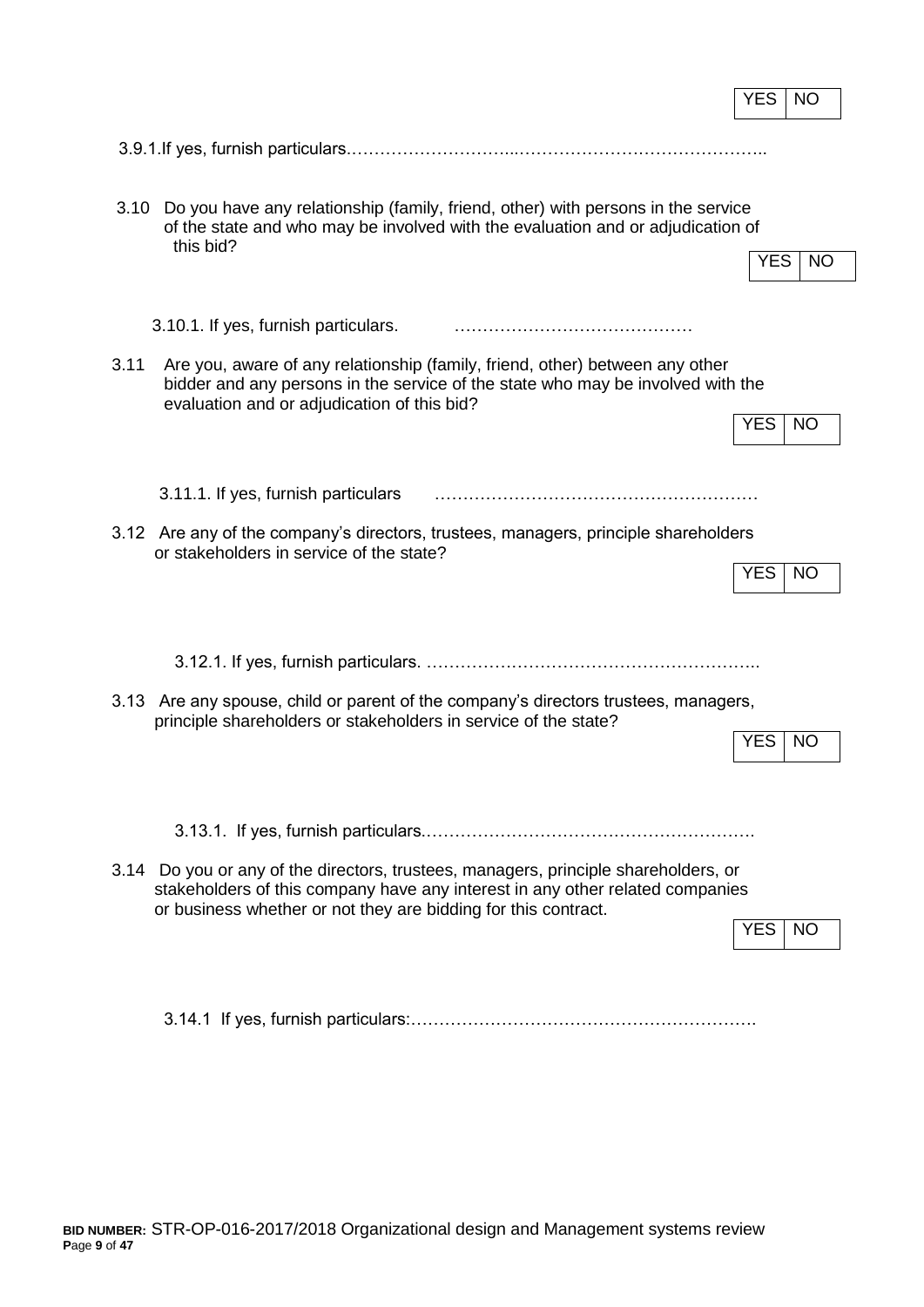#### 4. **Full details of directors / trustees / members / shareholders**

| <b>Full Name</b> | <b>Identity Number</b> | <b>State Employee Number</b> |
|------------------|------------------------|------------------------------|
|                  |                        |                              |
|                  |                        |                              |
|                  |                        |                              |
|                  |                        |                              |
|                  |                        |                              |
|                  |                        |                              |
|                  |                        |                              |
|                  |                        |                              |
|                  |                        |                              |
|                  |                        |                              |
|                  |                        |                              |
|                  |                        |                              |
|                  |                        |                              |
|                  |                        |                              |
|                  |                        |                              |
|                  |                        |                              |
|                  |                        |                              |

 **……………………………. ………………………………… Signature Date** 

 **…………………………..... …………………………………… Name of Bidder**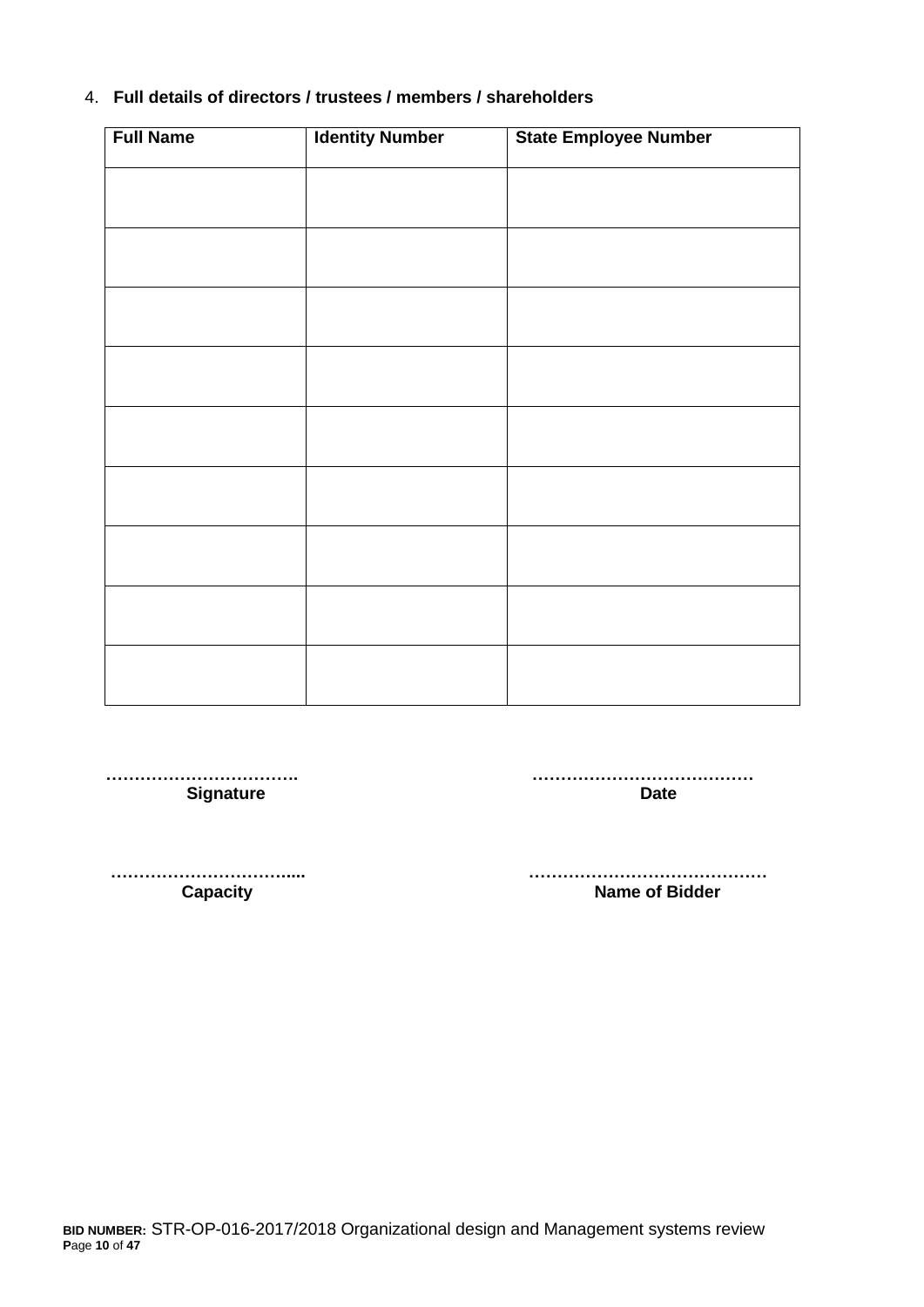#### **PREFERENCE POINTS CLAIM FORM IN TERMS OF THE PREFERENTIAL PROCUREMENT REGULATIONS 2017**

This preference form must form part of all bids invited. It contains general information and serves as a claim form for preference points for Broad-Based Black Economic Empowerment (B-BBEE) Status Level of Contribution

#### **NB: BEFORE COMPLETING THIS FORM, BIDDERS MUST STUDY THE GENERAL CONDITIONS, DEFINITIONS AND DIRECTIVES APPLICABLE IN RESPECT OF B-BBEE, AS PRESCRIBED IN THE PREFERENTIAL PROCUREMENT REGULATIONS, 2017.**

#### **1. GENERAL CONDITIONS**

- 1.1 The following preference point systems are applicable to all bids:
	- the 80/20 system for requirements with a Rand value of up to R50 000 000 (all applicable taxes included); and
	- the 90/10 system for requirements with a Rand value above R50 000 000 (all applicable taxes included).
- 1.2 The value of this bid is estimated to not exceed R50 000 000 (all applicable taxes included) and therefore the 80/20 preference point system shall be applicable;
- 1.3 Points for this bid shall be awarded for:
	- (a) Price; and
	- (b) B-BBEE Status Level of Contributor.
- 1.4 The maximum points for this bid are allocated as follows:

|                                                      | <b>POINTS</b> |
|------------------------------------------------------|---------------|
| <b>PRICE</b>                                         | 80            |
| <b>B-BBEE STATUS LEVEL OF CONTRIBUTOR</b>            | 20            |
| Total points for Price and B-BBEE must not<br>exceed | 100           |

- 1.5 Failure on the part of a bidder to submit proof of B-BBEE Status level of contributor together with the bid, will be interpreted to mean that preference points for B-BBEE status level of contribution are not claimed.
- 1.6 The purchaser reserves the right to require of a bidder, either before a bid is adjudicated or at any time subsequently, to substantiate any claim in regard to preferences, in any manner required by the purchaser.

#### **2. DEFINITIONS**

- (a) **"B-BBEE"** means broad-based black economic empowerment as defined in section 1 of the Broad-Based Black Economic Empowerment Act;
- (b) "**B-BBEE status level of contributor"** means the B-BBEE status of an entity in terms of a code of good practice on black economic empowerment, issued in terms of section 9(1) of the Broad-Based Black Economic Empowerment Act;

**BID NUMBER:** STR-OP-016-2017/2018 Organizational design and Management systems review **P**age **11** of **47**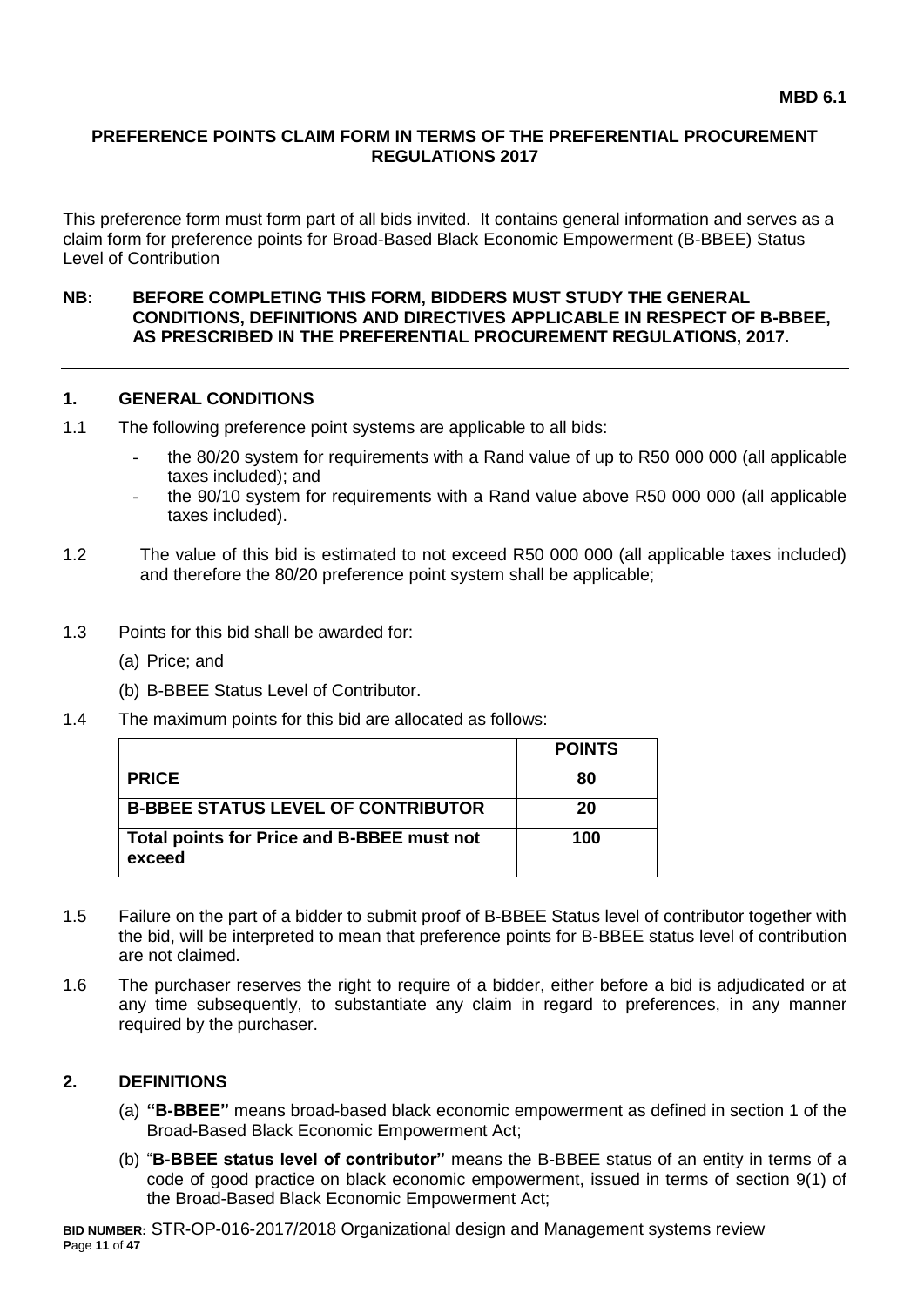- (c) **"bid"** means a written offer in a prescribed or stipulated form in response to an invitation by an organ of state for the provision of goods or services, through price quotations, advertised competitive bidding processes or proposals;
- (d) **"Broad-Based Black Economic Empowerment Act"** means the Broad-Based Black Economic Empowerment Act, 2003 (Act No. 53 of 2003);
- **(e) "EME"** means an Exempted Micro Enterprise in terms of a code of good practice on black economic empowerment issued in terms of section 9 (1) of the Broad-Based Black Economic Empowerment Act;
- (f) **"functionality"** means the ability of a tenderer to provide goods or services in accordance with specifications as set out in the tender documents.
- (g) **"prices"** includes all applicable taxes less all unconditional discounts;
- (h) **"proof of B-BBEE status level of contributor"** means:
	- **1)** B-BBEE Status level certificate issued by an authorized body or person;
	- **2)** A sworn affidavit as prescribed by the B-BBEE Codes of Good Practice;
	- **3)** Any other requirement prescribed in terms of the B-BBEE Act;
- (i) **"QSE"** means a qualifying small business enterprise in terms of a code of good practice on black economic empowerment issued in terms of section 9 (1) of the Broad-Based Black Economic Empowerment Act;
- *(j)* **"rand value"** means the total estimated value of a contract in Rand, calculated at the time of bid invitation, and includes all applicable taxes;

## **3. POINTS AWARDED FOR PRICE**

#### **3.1 THE 80/20 OR 90/10 PREFERENCE POINT SYSTEMS**

A maximum of 80 or 90 points is allocated for price on the following basis: **80/20 or 90/10**

$$
Ps = 80\left(1 - \frac{Pt - P \min}{P \min}\right) \qquad \text{or} \qquad \qquad Ps = 90\left(1 - \frac{Pt - P \min}{P \min}\right)
$$

**Where** 

Ps = Points scored for price of bid under consideration

 $Pt =$  Price of bid under consideration

Pmin = Price of lowest acceptable bid

#### **4. POINTS AWARDED FOR B-BBEE STATUS LEVEL OF CONTRIBUTOR**

4.1 In terms of Regulation 6 (2) and 7 (2) of the Preferential Procurement Regulations, preference points must be awarded to a bidder for attaining the B-BBEE status level of contribution in accordance with the table below:

| <b>B-BBEE Status Level of</b><br><b>Contributor</b> | <b>Number of points</b><br>(90/10 system) | <b>Number of points</b><br>(80/20 system) |
|-----------------------------------------------------|-------------------------------------------|-------------------------------------------|
|                                                     |                                           | 20                                        |
|                                                     |                                           | 18                                        |
|                                                     |                                           | 14                                        |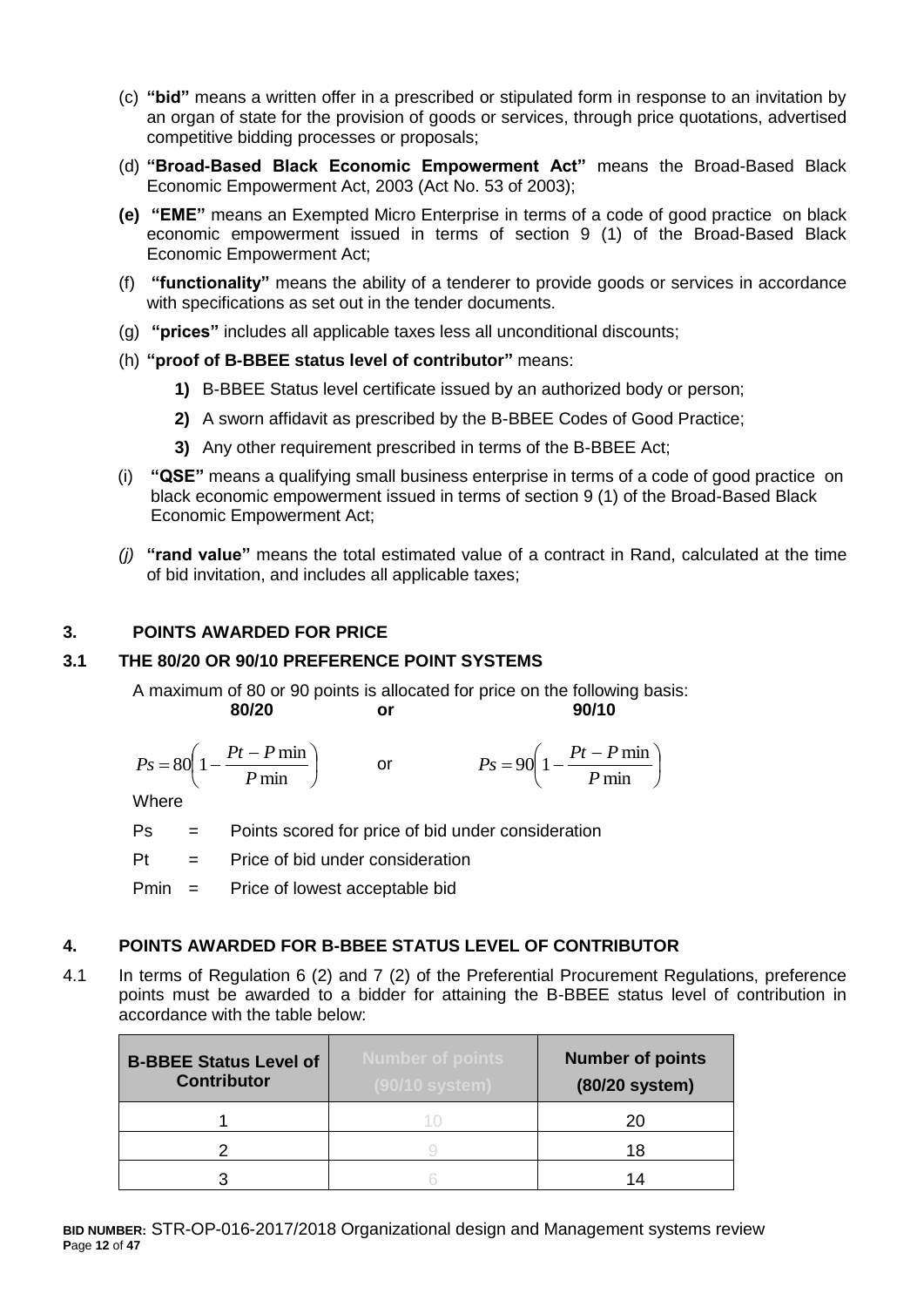|                              | 12 |
|------------------------------|----|
|                              |    |
|                              |    |
|                              |    |
|                              |    |
| Non-compliant<br>contributor |    |

## **5. BID DECLARATION**

5.1 Bidders who claim points in respect of B-BBEE Status Level of Contribution must complete the following:

#### **6. B-BBEE STATUS LEVEL OF CONTRIBUTOR CLAIMED IN TERMS OF PARAGRAPHS 1.4 AND 4.1**

6.1 B-BBEE Status Level of Contributor: . = ………(maximum of 20 points)

(Points claimed in respect of paragraph 7.1 must be in accordance with the table reflected in paragraph 4.1 and must be substantiated by relevant proof of B-BBEE status level of contributor.

#### **7. SUB-CONTRACTING**

7.1 Will any portion of the contract be sub-contracted?

(*Tick applicable box*)

# YES NO

- 7.1.1 If yes, indicate:
	- i) What percentage of the contract will be subcontracted............…………….…………%
	- ii) The name of the sub-contractor…………………………………………………………..
	- iii) The B-BBEE status level of the sub-contractor......................................……………..
	- iv) Whether the sub-contractor is an EME or QSE

|        | <i>ick annlicable box</i> ) |  |
|--------|-----------------------------|--|
| $\sim$ | NO.                         |  |

v) Specify, by ticking the appropriate box, if subcontracting with an enterprise in terms of Preferential Procurement Regulations,2017:

| Designated Group: An EME or QSE which is at last 51% owned by:    | <b>EME</b> | QSE        |
|-------------------------------------------------------------------|------------|------------|
|                                                                   | V          | $\sqrt{ }$ |
| Black people                                                      |            |            |
| Black people who are youth                                        |            |            |
| Black people who are women                                        |            |            |
| Black people with disabilities                                    |            |            |
| Black people living in rural or underdeveloped areas or townships |            |            |
| Cooperative owned by black people                                 |            |            |
| Black people who are military veterans                            |            |            |
|                                                                   |            |            |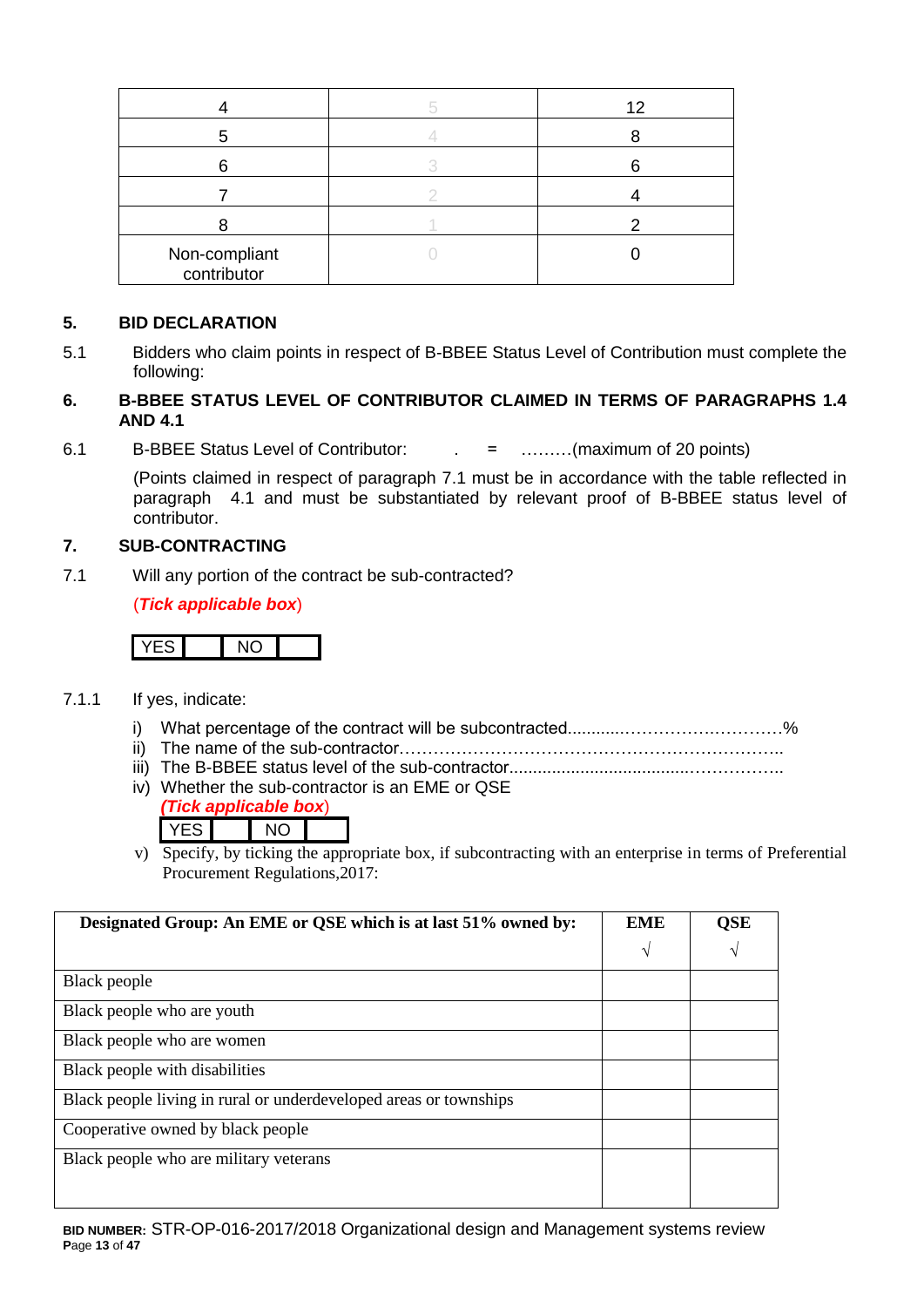| <b>OR</b> |  |
|-----------|--|
| Any EME   |  |
| Any QSE   |  |

| 8.  | <b>DECLARATION WITH REGARD TO COMPANY/FIRM</b>                                                                                                                                                                                                                                                                                              |
|-----|---------------------------------------------------------------------------------------------------------------------------------------------------------------------------------------------------------------------------------------------------------------------------------------------------------------------------------------------|
| 8.1 |                                                                                                                                                                                                                                                                                                                                             |
| 8.2 |                                                                                                                                                                                                                                                                                                                                             |
| 8.3 |                                                                                                                                                                                                                                                                                                                                             |
| 8.4 | <b>TYPE OF COMPANY/ FIRM</b>                                                                                                                                                                                                                                                                                                                |
|     | Partnership/Joint Venture / Consortium<br>$\Box$<br>One person business/sole propriety<br>п<br>Close corporation<br>$\Box$<br>Company<br>П<br>(Pty) Limited<br>$\mathbf{L}$<br><b>TICK APPLICABLE BOX</b>                                                                                                                                   |
| 8.5 | <b>DESCRIBE PRINCIPAL BUSINESS ACTIVITIES</b>                                                                                                                                                                                                                                                                                               |
|     |                                                                                                                                                                                                                                                                                                                                             |
| 8.6 | <b>COMPANY CLASSIFICATION</b>                                                                                                                                                                                                                                                                                                               |
|     | Manufacturer<br>$\Box$<br>Supplier<br>П<br>Professional service provider<br>П<br>Other service providers, e.g. transporter, etc.<br>П<br><b>TICK APPLICABLE BOX</b>                                                                                                                                                                         |
| 8.7 | <b>MUNICIPAL INFORMATION</b>                                                                                                                                                                                                                                                                                                                |
|     | Registered Account Number:                                                                                                                                                                                                                                                                                                                  |
| 8.8 |                                                                                                                                                                                                                                                                                                                                             |
| 8.9 | I/we, the undersigned, who is / are duly authorised to do so on behalf of the company/firm,<br>certify that the points claimed, based on the B-BBE status level of contributor indicated in<br>paragraphs 1.4 and 6.1 of the foregoing certificate, qualifies the company/ firm for the<br>preference(s) shown and I / we acknowledge that: |

- i) The information furnished is true and correct;
- ii) The preference points claimed are in accordance with the General Conditions as indicated in paragraph 1 of this form;
- **BID NUMBER:** STR-OP-016-2017/2018 Organizational design and Management systems review **P**age **14** of **47** iii) In the event of a contract being awarded as a result of points claimed as shown in paragraphs 1.4 and 6.1, the contractor may be required to furnish documentary proof to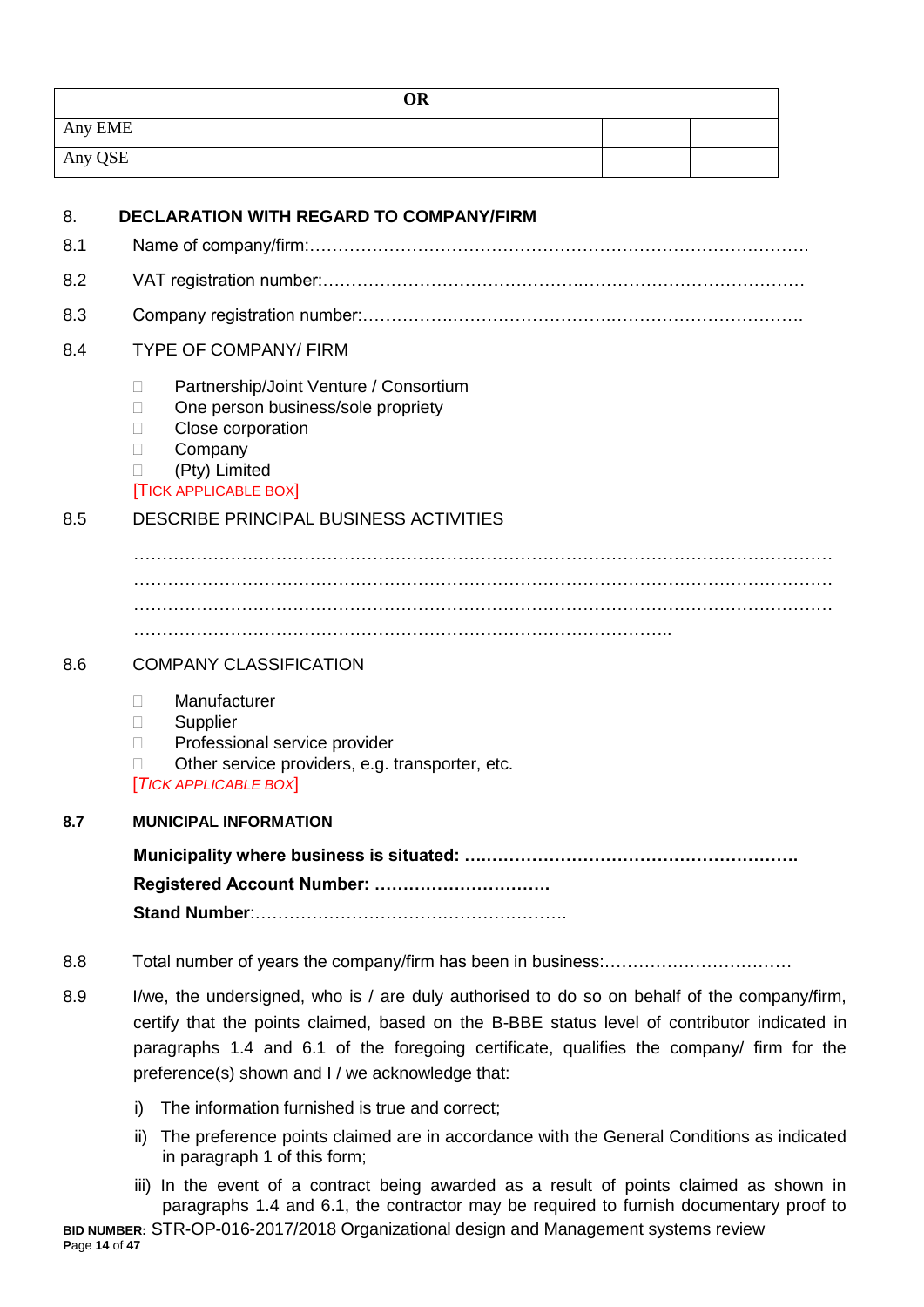the satisfaction of the purchaser that the claims are correct;

- iv) If the B-BBEE status level of contributor has been claimed or obtained on a fraudulent basis or any of the conditions of contract have not been fulfilled, the purchaser may, in addition to any other remedy it may have –
	- (a) disqualify the person from the bidding process;
	- (b) recover costs, losses or damages it has incurred or suffered as a result of that person's conduct;
	- (c) cancel the contract and claim any damages which it has suffered as a result of having to make less favourable arrangements due to such cancellation;
	- (d) recommend that the bidder or contractor, its shareholders and directors, or only the shareholders and directors who acted on a fraudulent basis, be restricted by the National Treasury from obtaining business from any organ of state for a period not exceeding 10 years, after the *audi alteram partem* (hear the other side) rule has been applied; and
	- (e) forward the matter for criminal prosecution.

| <b>WITNESSES</b><br>и | SIGNATURE(S) OF BIDDERS(S) |
|-----------------------|----------------------------|
| ົ                     | DATE:<br><b>ADDRESS</b>    |
|                       |                            |
|                       |                            |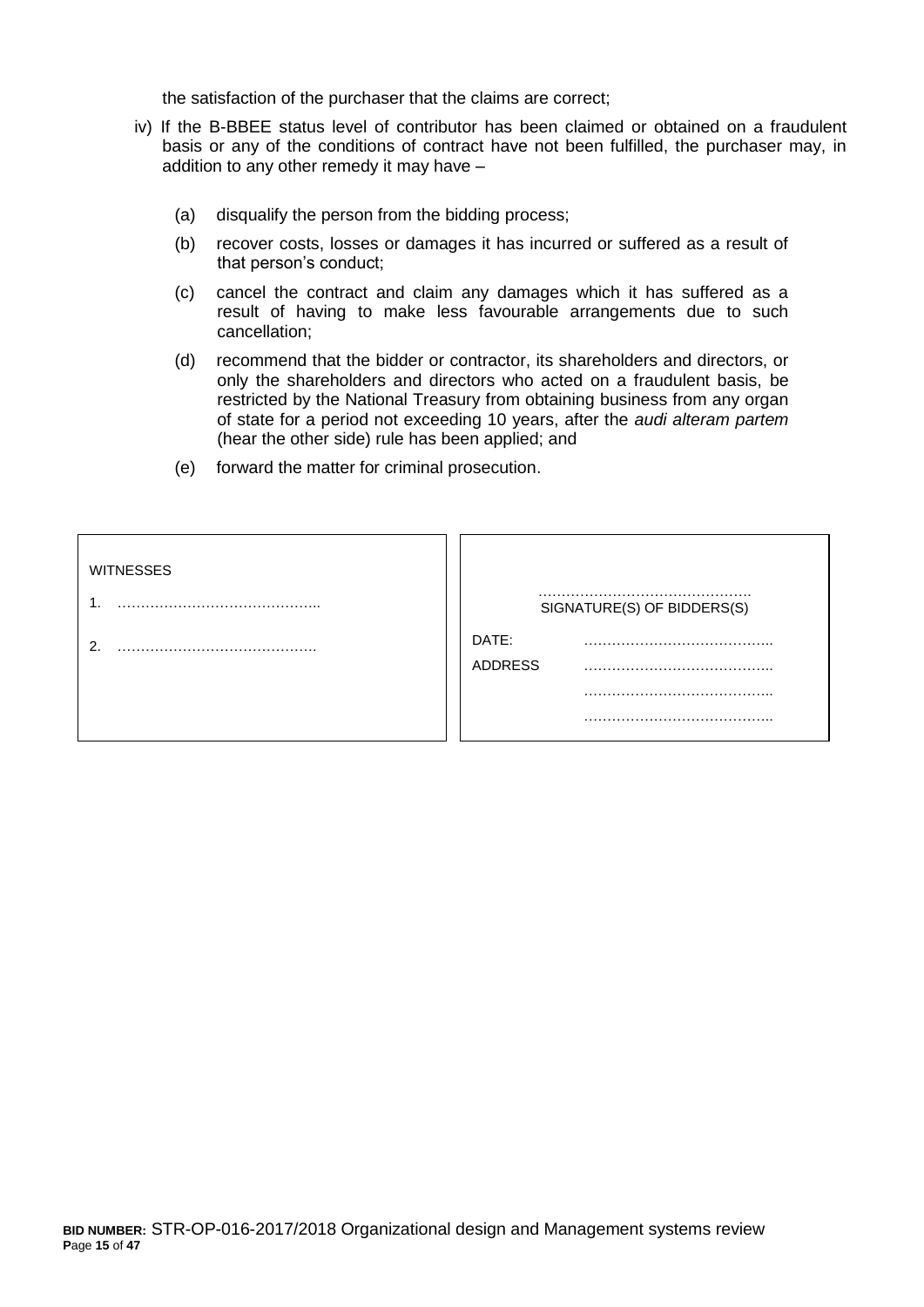# **9. AUTHORITY FOR SIGNATORY**

Signatories for close corporations and companies shall confirm their authority **by singing or attaching to this form** a duly signed and dated copy of the relevant resolution of their members or their board of directors, as the case may be.

| No <sub>___________________________________</sub> and any Contract, which may arise there from on behalf of |  |
|-------------------------------------------------------------------------------------------------------------|--|
|                                                                                                             |  |
|                                                                                                             |  |
|                                                                                                             |  |
|                                                                                                             |  |
| As witnesses:                                                                                               |  |
|                                                                                                             |  |
|                                                                                                             |  |
|                                                                                                             |  |

- 11. I/we, the undersigned, who warrants that he/she is duly authorised to do so on behalf of the firm certify that points claimed, based on the equity ownership, indicated in paragraph 8 of the foregoing certificate, qualifies the firm for the preference(s) shown and I / we acknowledge that:
	- (i) The information furnished is true and correct.
	- (ii) The Equity ownership claimed is in accordance with the General Conditions as indicated in paragraph 1 of this form.
		- In the event of a contract being awarded as a result of points claimed as shown in paragraph 8, the contractor may be required to furnish documentary proof to the
		- satisfaction of the purchaser that the claims are correct.
	- (iv) If the claims are found to be incorrect, the purchaser may, in addition to any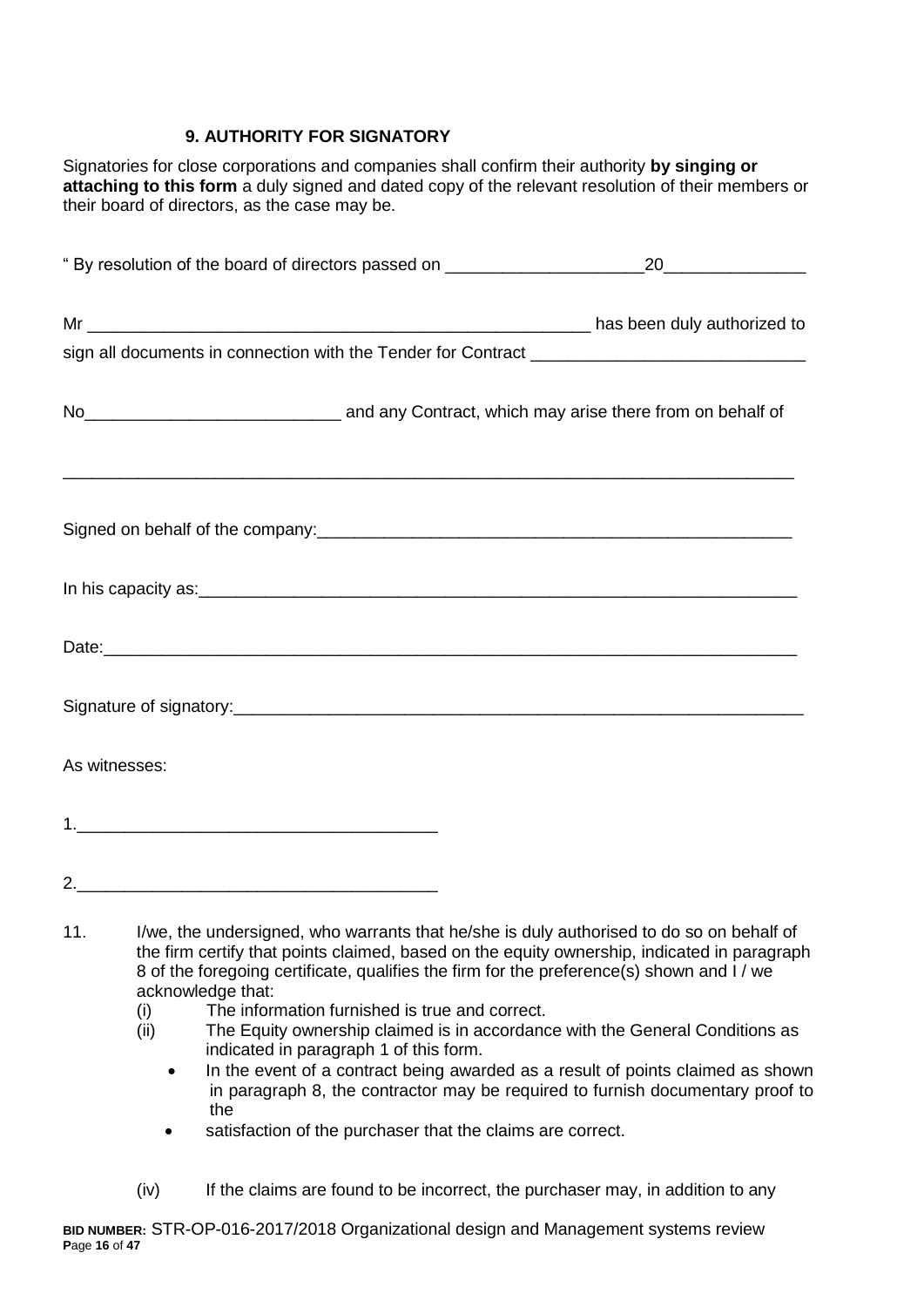other remedy it may have -

- (a) recover costs, losses or damages it has incurred or suffered as a result of that person's conduct; and
- (b) cancel the contract and claim any damages which it has suffered as a result of having to make less favourable arrangements due to such cancellation

#### **WITNESSES:**

1. \_\_\_\_\_\_\_\_\_\_\_\_\_\_\_\_\_\_\_\_\_\_\_\_\_\_\_\_

2. \_\_\_\_\_\_\_\_\_\_\_\_\_\_\_\_\_\_\_\_\_\_\_\_\_\_\_\_

**SIGNATURE (S) OF BIDDER (S)**

\_\_\_\_\_\_\_\_\_\_\_\_\_\_\_\_\_\_\_\_\_\_\_\_\_\_\_\_\_\_\_\_\_\_\_

\_\_\_\_\_\_\_\_\_\_\_\_\_\_\_\_\_\_\_\_\_\_\_\_\_\_\_\_\_\_\_\_\_\_\_

**DATE: \_\_\_\_\_\_\_\_\_\_\_\_\_\_\_\_\_\_\_\_\_\_\_\_\_\_\_\_\_**

**ADDRESS: \_\_\_\_\_\_\_\_\_\_\_\_\_\_\_\_\_\_\_\_\_\_\_\_\_**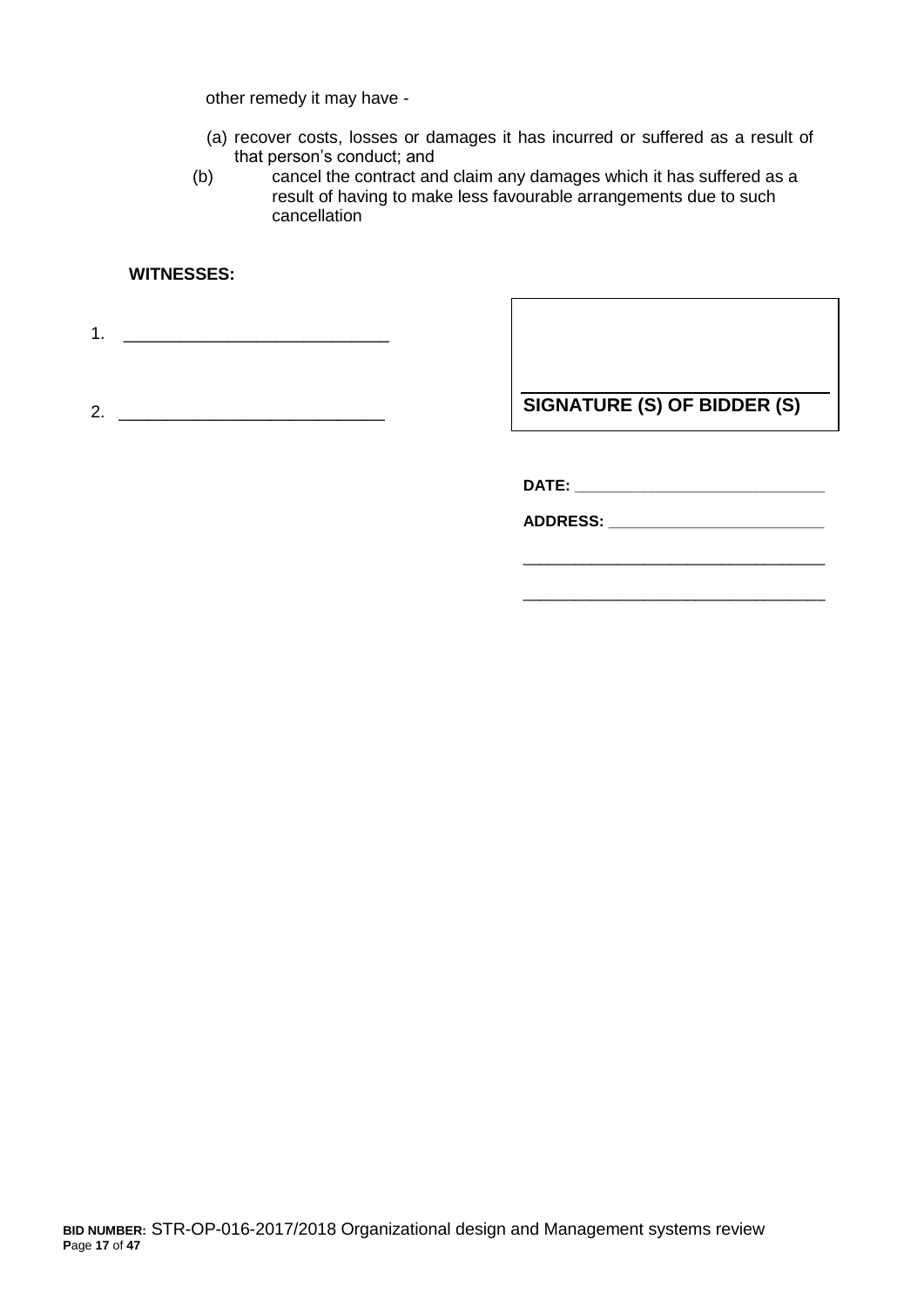#### **DECLARATION OF BIDDER'S PAST SUPPLY CHAIN MANAGEMENT PRACTICES**

- 1 This Municipal Bidding Document must form part of all bids invited.
- 2 It serves as a declaration to be used by municipalities and municipal entities in ensuring that when goods and services are being procured, all reasonable steps are taken to combat the abuse of the supply chain management system.
- 3 The bid of any bidder may be rejected if that bidder, or any of its directors have:
	- a. abused the municipality's / municipal entity's supply chain management system or committed any improper conduct in relation to such system;
	- b. been convicted for fraud or corruption during the past five years;
	- c. willfully neglected, reneged on or failed to comply with any government, municipal or other public sector contract during the past five years; or
	- d. been listed in the Register for Tender Defaulters in terms of section 29 of the Prevention and Combating of Corrupt Activities Act (No 12 of 2004).

#### **4 In order to give effect to the above, the following questionnaire must be completed and submitted with the bid.**

| Item  | Question                                                                                                                                                                                                                                                                                                                                                                                                                                          | Yes                             | <b>No</b> |
|-------|---------------------------------------------------------------------------------------------------------------------------------------------------------------------------------------------------------------------------------------------------------------------------------------------------------------------------------------------------------------------------------------------------------------------------------------------------|---------------------------------|-----------|
| 4.1   | Is the bidder or any of its directors listed on the National Treasury's<br>Database of Restricted Suppliers as companies or persons prohibited<br>from doing business with the public sector?                                                                                                                                                                                                                                                     | Yes<br>$\sim$                   | <b>No</b> |
|       | (Companies or persons who are listed on this Database<br>were informed in writing of this restriction by the Accounting<br>Officer/Authority of the institution that imposed the restriction<br>after the audi alteram partem rule was applied). The Database<br>of Restricted Suppliers now resides on the National<br>Treasury's website(www.treasury.gov.za)<br>and<br>can<br>be<br>accessed by clicking on its link at the bottom of the home |                                 |           |
|       | page.                                                                                                                                                                                                                                                                                                                                                                                                                                             |                                 |           |
| 4.1.1 | If so, furnish particulars:                                                                                                                                                                                                                                                                                                                                                                                                                       |                                 |           |
| 4.2   | Is the bidder or any of its directors listed on the Register for Tender<br>Defaulters in terms of section 29 of the Prevention and Combating of<br>Corrupt Activities Act (No 12 of 2004)? The Register for Tender<br>Defaulters can be accessed on the National Treasury's<br>websitewww.treasury.gov.za) by clicking on its link at the bottom<br>of the home page.                                                                             | Yes<br>$\overline{\phantom{a}}$ | No        |
| 4.2.1 | If so, furnish particulars:                                                                                                                                                                                                                                                                                                                                                                                                                       |                                 |           |
| 4.3   | Was the bidder or any of its directors convicted by a court of law<br>(including a court of law outside the Republic of South Africa) for fraud<br>or corruption during the past five years?                                                                                                                                                                                                                                                      | Yes                             | <b>No</b> |
| 4.3.1 | If so, furnish particulars:                                                                                                                                                                                                                                                                                                                                                                                                                       |                                 |           |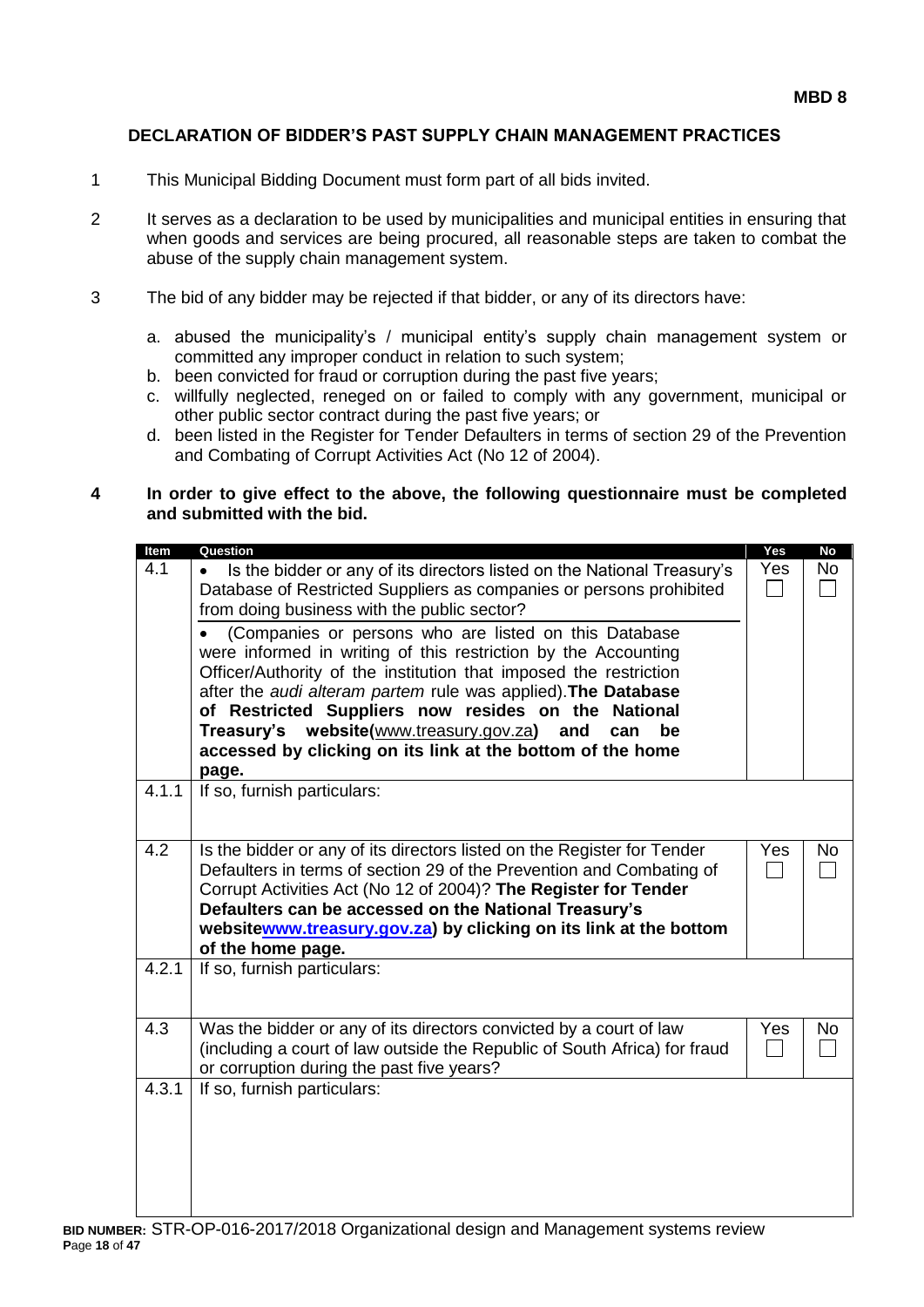| <b>Item</b> | <b>Question</b>                                                                                                                                                                                                           | Yes | <b>No</b> |
|-------------|---------------------------------------------------------------------------------------------------------------------------------------------------------------------------------------------------------------------------|-----|-----------|
| 4.4         | Does the bidder or any of its directors owe any municipal rates and<br>taxes or municipal charges to the municipality / municipal entity, or to<br>any other municipality / municipal entity, that is in arrears for more | Yes | No.       |
|             | than three months?                                                                                                                                                                                                        |     |           |
| 4.4.1       | If so, furnish particulars:                                                                                                                                                                                               |     |           |
| 4.5         | Was any contract between the bidder and the municipality / municipal<br>entity or any other organ of state terminated during the past five years<br>on account of failure to perform on or comply with the contract?      | Yes | No.       |
| 4.7.1       | If so, furnish particulars:                                                                                                                                                                                               |     |           |

#### **CERTIFICATION**

#### **I, THE UNDERSIGNED (FULL NAME) \_\_\_\_\_\_\_\_\_\_\_\_\_\_\_\_\_\_\_\_\_\_\_\_\_\_\_\_\_\_\_\_\_\_\_\_\_\_\_\_\_\_\_\_\_\_**

**CERTIFY THAT THE INFORMATION FURNISHED ON THIS DECLARATION FORM TRUE AND CORRECT.**

**\_\_\_\_\_\_\_\_\_\_\_\_\_\_\_\_\_\_\_\_\_\_\_\_\_\_\_\_\_\_ \_\_\_\_\_\_\_\_\_\_\_\_\_\_\_\_\_\_\_\_\_\_\_\_\_**

**I ACCEPT THAT, IN ADDITION TO CANCELLATION OF A CONTRACT, ACTION MAY BE TAKEN AGAINST ME SHOULD THIS DECLARATION PROVE TO BE FALSE.**

**Signature Date** 

**\_\_\_\_\_\_\_\_\_\_\_\_\_\_\_\_\_\_\_\_\_\_\_\_\_\_\_\_\_\_ \_\_\_\_\_\_\_\_\_\_\_\_\_\_\_\_\_\_\_\_\_\_\_\_\_ Position Name of Bidder**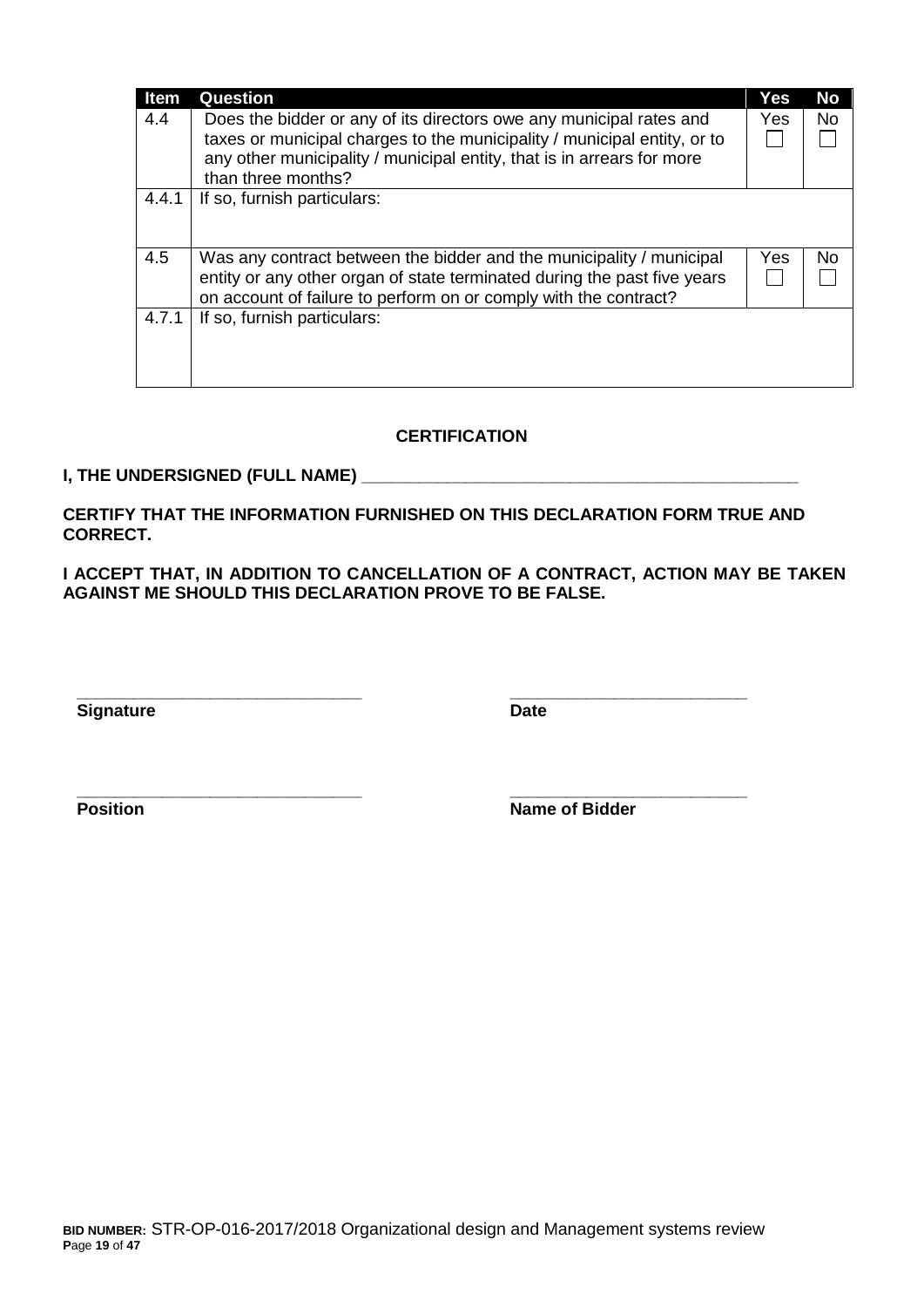#### **CERTIFICATE OF INDEPENDENT BID DETERMINATION**

- 1 This Municipal Bidding Document (MBD) must form part of all bids<sup>1</sup> invited.
- 2 Section 4 (1) (b) (iii) of the Competition Act No. 89 of 1998, as amended, prohibits an agreement between, or concerted practice by, firms, or a decision by an association of firms, if it is between parties in a horizontal relationship and if it involves collusive bidding (or bid rigging).² Collusive bidding is a *pe se* prohibition meaning that it cannot be justified under any grounds.
- 3 Municipal Supply Regulation 38 (1) prescribes that a supply chain management policy must provide measures for the combating of abuse of the supply chain management system, and must enable the accounting officer, among others, to:
	- a. take all reasonable steps to prevent such abuse;
	- b. reject the bid of any bidder if that bidder or any of its directors has abused the supply chain management system of the municipality or municipal entity or has committed any improper conduct in relation to such system; and
	- c. cancel a contract awarded to a person if the person committed any corrupt or fraudulent act during the bidding process or the execution of the contract.
- 4 This MBD serves as a certificate of declaration that would be used by institutions to ensure that, when bids are considered, reasonable steps are taken to prevent any form of bid-rigging.
- 5 In order to give effect to the above, the attached Certificate of Bid Determination (MBD 9) must be completed and submitted with the bid:

**¹ Includes price quotations, advertised competitive bids, limited bids and proposals.**

**² Bid rigging (or collusive bidding) occurs when businesses, that would otherwise be expected to compete, secretly conspire to raise prices or lower the quality of goods and / or services for purchasers who wish to acquire goods and / or services through a bidding process. Bid rigging is, therefore, an agreement between competitors not to compete.**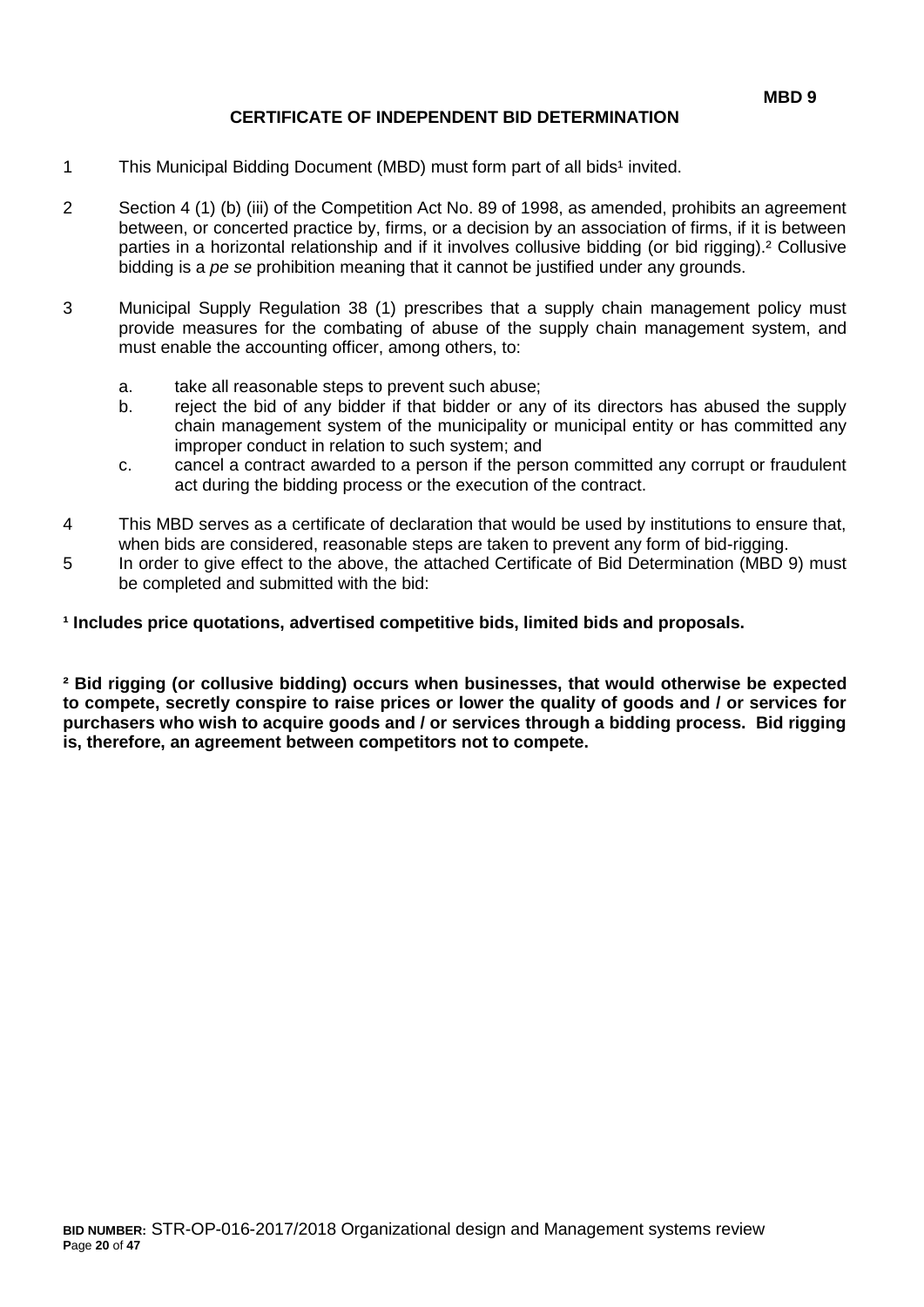# **CERTIFICATE OF INDEPENDENT BID DETERMINATION**

I, the undersigned, in submitting the accompanying bid:

(Bid Number and Description)

\_\_\_\_\_\_\_\_\_\_\_\_\_\_\_\_\_\_\_\_\_\_\_\_\_\_\_\_\_\_\_\_\_\_\_\_\_\_\_\_\_\_\_\_\_\_\_\_\_\_\_\_\_\_\_\_\_\_\_\_\_\_\_\_\_\_\_\_\_\_\_\_\_\_\_\_\_\_

\_\_\_\_\_\_\_\_\_\_\_\_\_\_\_\_\_\_\_\_\_\_\_\_\_\_\_\_\_\_\_\_\_\_\_\_\_\_\_\_\_\_\_\_\_\_\_\_\_\_\_\_\_\_\_\_\_\_\_\_\_\_\_\_\_\_\_\_\_\_\_\_\_\_\_\_\_\_

in response to the invitation for the bid made by:

(Name of Municipality / Municipal Entity)

do hereby make the following statements that I certify to be true and complete in every respect:

I certify, on behalf of: the state of the state of the state of the state of the state of the state of the state of the state of the state of the state of the state of the state of the state of the state of the state of th

(Name of Bidder)

- 1. I have read and I understand the contents of this Certificate;
- 2. I understand that the accompanying bid will be disqualified if this Certificate is found not to be true and complete in every respect;
- 3. I am authorized by the bidder to sign this Certificate, and to submit the accompanying bid, on behalf of the bidder;
- 4. Each person whose signature appears on the accompanying bid has been authorized by the bidder to determine the terms of, and to sign, the bid, on behalf of the bidder;
- 5. For the purposes of this Certificate and the accompanying bid, I understand that the word "competitor" shall include any individual or organization, other than the bidder, whether or not affiliated with the bidder, who:
	- (a) has been requested to submit a bid in response to this bid invitation;
	- (b) could potentially submit a bid in response to this bid invitation, based on their qualifications, abilities or experience; and
	- (c) provides the same goods and services as the bidder and/or is in the same line of business as the bidder
- 6. The bidder has arrived at the accompanying bid independently from, and without consultation, communication, agreement or arrangement with any competitor. However communication between partners in a joint venture or consortium<sup>3</sup> will not be construed as collusive bidding.
- 7. In particular, without limiting the generality of paragraphs 6 above, there has been no consultation, communication, agreement or arrangement with any competitor regarding:

**BID NUMBER:** STR-OP-016-2017/2018 Organizational design and Management systems review **P**age **21** of **47**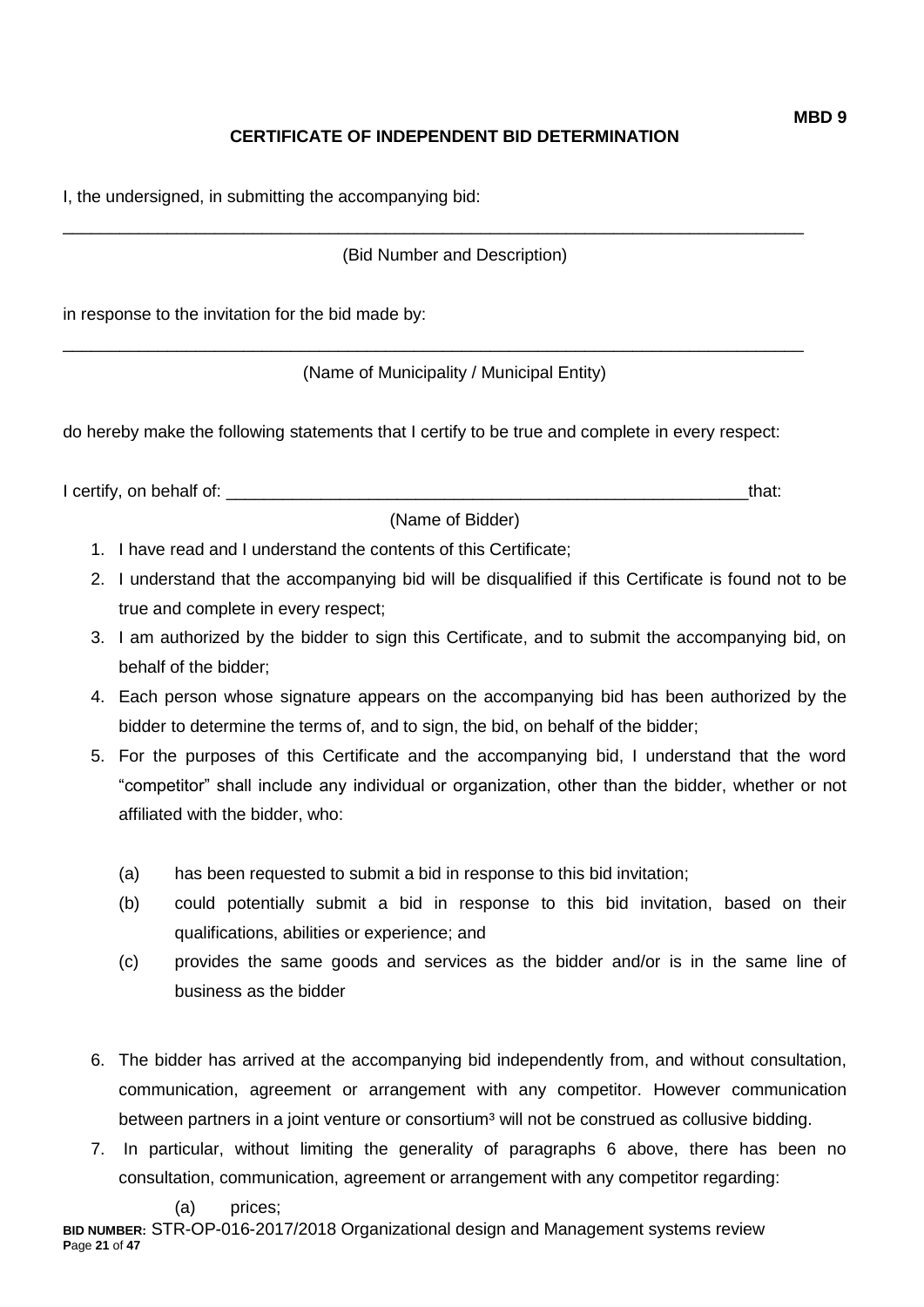- (b) geographical area where product or service will be rendered (market allocation)
- (c) methods, factors or formulas used to calculate prices;
- (d) the intention or decision to submit or not to submit, a bid;
- (e) the submission of a bid which does not meet the specifications and conditions of the bid; or
- (f) bidding with the intention not to win the bid.
- 8. In addition, there have been no consultations, communications, agreements or arrangements with any competitor regarding the quality, quantity, specifications and conditions or delivery particulars of the products or services to which this bid invitation relates.
- 9. The terms of the accompanying bid have not been, and will not be, disclosed by the bidder, directly or indirectly, to any competitor, prior to the date and time of the official bid opening or of the awarding of the contract.

#### **³ Joint venture or Consortium means an association of persons for the purpose of combining their expertise, property, capital, efforts, skill and knowledge in an activity for the execution of a contract.**

10. I am aware that, in addition and without prejudice to any other remedy provided to combat any restrictive practices related to bids and contracts, bids that are suspicious will be reported to the Competition Commission for investigation and possible imposition of administrative penalties in terms of section 59 of the Competition Act No 89 of 1998 and or may be reported to the National Prosecuting Authority (NPA) for criminal investigation and or may be restricted from conducting business with the public sector for a period not exceeding ten (10) years in terms of the Prevention and Combating of Corrupt Activities Act No 12 of 2004 or any other applicable legislation.

\_\_\_\_\_\_\_\_\_\_\_\_\_\_\_\_\_\_\_\_\_\_\_\_\_\_\_\_\_\_\_\_\_\_\_\_\_\_\_ \_\_\_\_\_\_\_\_\_\_\_\_\_\_\_\_\_\_\_\_\_\_\_

**Signature Date**

\_\_\_\_\_\_\_\_\_\_\_\_\_\_\_\_\_\_\_\_\_\_\_\_\_\_\_\_\_\_\_\_\_\_\_\_\_\_\_ \_\_\_\_\_\_\_\_\_\_\_\_\_\_\_\_\_\_\_\_\_\_\_ **Position Position Name of Bidder**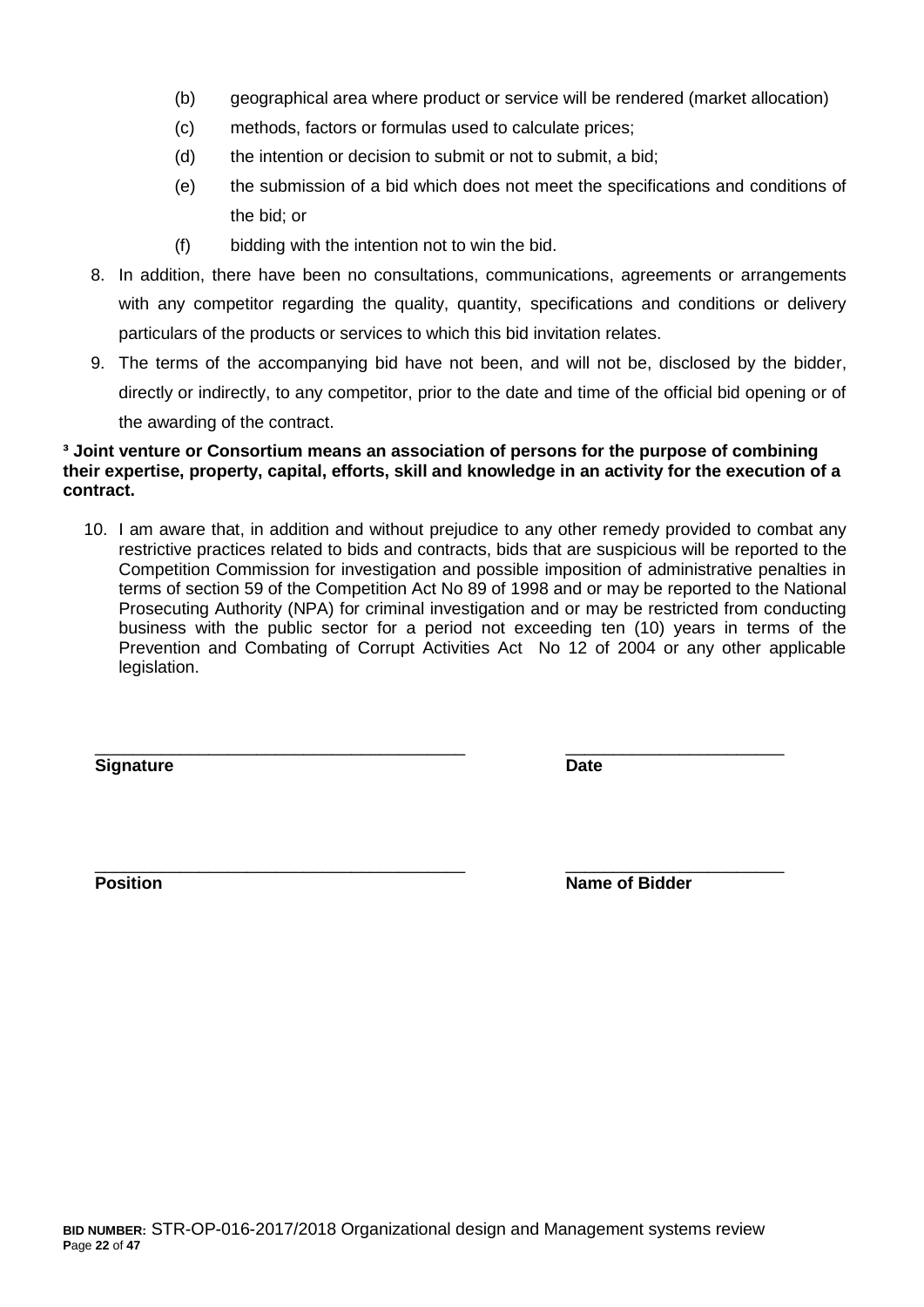# **GENERAL CONDITIONS OF CONTRACT**

| 1.             |                                                                                      |
|----------------|--------------------------------------------------------------------------------------|
|                |                                                                                      |
| 2.<br>3.       |                                                                                      |
| 4.             |                                                                                      |
| 5.             |                                                                                      |
| 6.             |                                                                                      |
| 7 <sub>1</sub> |                                                                                      |
|                |                                                                                      |
| 8.             |                                                                                      |
| 9.             |                                                                                      |
| 10.            |                                                                                      |
|                |                                                                                      |
|                |                                                                                      |
|                |                                                                                      |
| 11.            |                                                                                      |
| 12.            |                                                                                      |
| 13.            |                                                                                      |
| 14.            |                                                                                      |
| 15.            |                                                                                      |
| 16.            |                                                                                      |
| 17.            |                                                                                      |
| 18.            |                                                                                      |
| 19.            |                                                                                      |
| 20.            |                                                                                      |
| 21.            |                                                                                      |
| 22.            |                                                                                      |
| 23.            |                                                                                      |
|                |                                                                                      |
|                |                                                                                      |
|                |                                                                                      |
|                |                                                                                      |
| 24.            |                                                                                      |
| 25.            |                                                                                      |
| Page 23 of 47  | BID NUMBER: STR-OP-016-2017/2018 Organizational design and Management systems review |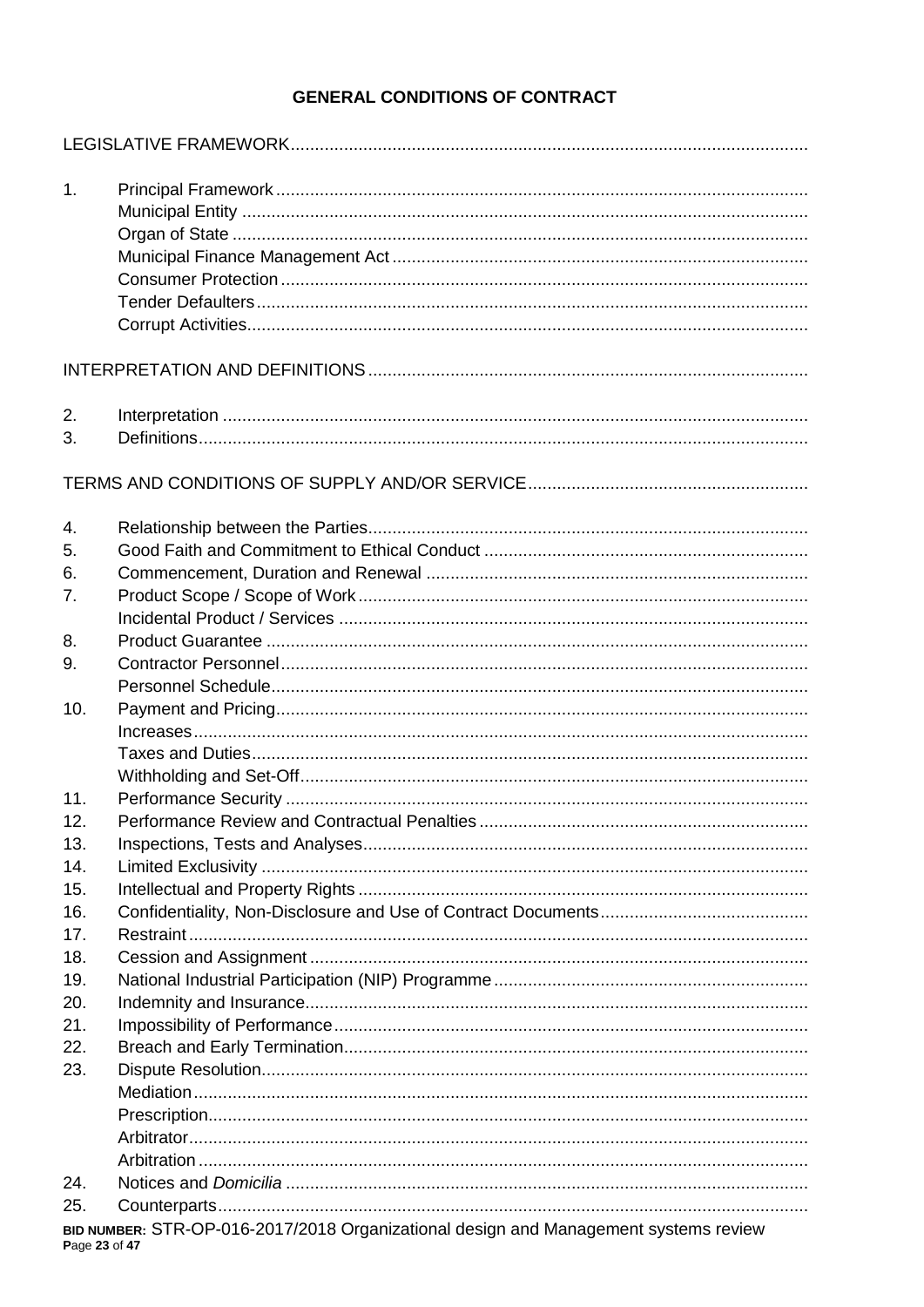| 26. |  |
|-----|--|
| 27  |  |

#### LEGISLATIVE FRAMEWORK

1. Principal Framework

The information contained under this heading summarises certain of the principal statutory provisions applicable to the transaction concluded between the Parties. It is included for information purposes only and should not be regarded as legal advice, it being incumbent upon the Contractor to familiarise itself with the legislative framework. These provisions apply at law and the Parties are not competent to exclude the operation thereof by mutual agreement. As such, no agreement, transaction or series of transactions concluded outside of or in contravention of the legislative framework and the procedures provided for therein shall be binding on the Parties notwithstanding the capacity or office held or undertakings given, in writing or otherwise, by the persons contracting on behalf of either Party.

## Municipal Entity

1.1 Joburg Market is a municipal entity contemplated in section 1, read with sections 86B(1)(a)(i) and 86D(1)(a), of the Municipal Systems Act (32 of 2000), ("MSA"). It was established as such by the Greater Johannesburg Metropolitan Council (predecessor to the City of Johannesburg Metropolitan Municipality or "COJ") who procured, by virtue of the provisions of section 17D of the Promotion of Local Government Affairs Act (91 of 1983) the formation, registration and incorporation of its fresh produce market as the Joburg Market (SOC) Limited in terms of the Companies Act, with the COJ as its sole shareholder. Upon the foregoing and as required by the MSA, Joburg Market entered into a Service Delivery Agreement with the COJ in terms of which Joburg Market was appointed as an external mechanism for the delivery of a municipal service with the mandate to manage and operate the business of the fresh produce market and its assets.

## Organ of State

1.2 As a municipal entity Joburg Market is an "organ of state" as defined in section 239 of the Constitution of South Africa (108 of 1996) read with section 1 of the Institution of Legal Proceedings Against Organs of State Act (40 of 2002).

## Municipal Finance Management Act

1.3 Contracting with Joburg Market is subject, amongst others, to the Municipal Finance Management Act (56 of 2003) ("MFMA"), the MFMA Supply Chain Management Regulations (GN 868 in GG 27636 of 30 May 2005) ("SCM Regulations") and, specifically, Joburg Market's Supply Chain Management Policy made in terms of section 111 of the MFMA and regulation 2 of the SCM Regulations (collectively referred to as the "SCM Regulatory Framework"). In terms of the irregular expenditure provisions of the SCM Regulatory Framework, Joburg Market is prohibited from making any payment in relation to goods or services unlawfully or irregularly procured and/or rendered, notwithstanding that value might have been received.

#### Consumer Protection

1.4 The Consumer Protection Act (68 of 2008) does not, in terms of section 5(2)(a), apply to any transaction in terms of which goods or services are supplied to the State. However, section 5(5) stipulates that notwithstanding the foregoing exemption, those goods, and the importer or producer, distributor and retailer of those goods are nevertheless subject to, amongst others, the provisions of section 61. Section 61 sets out the liability of the producer and/or supplier for any

**BID NUMBER:** STR-OP-016-2017/2018 Organizational design and Management systems review **P**age **24** of **47**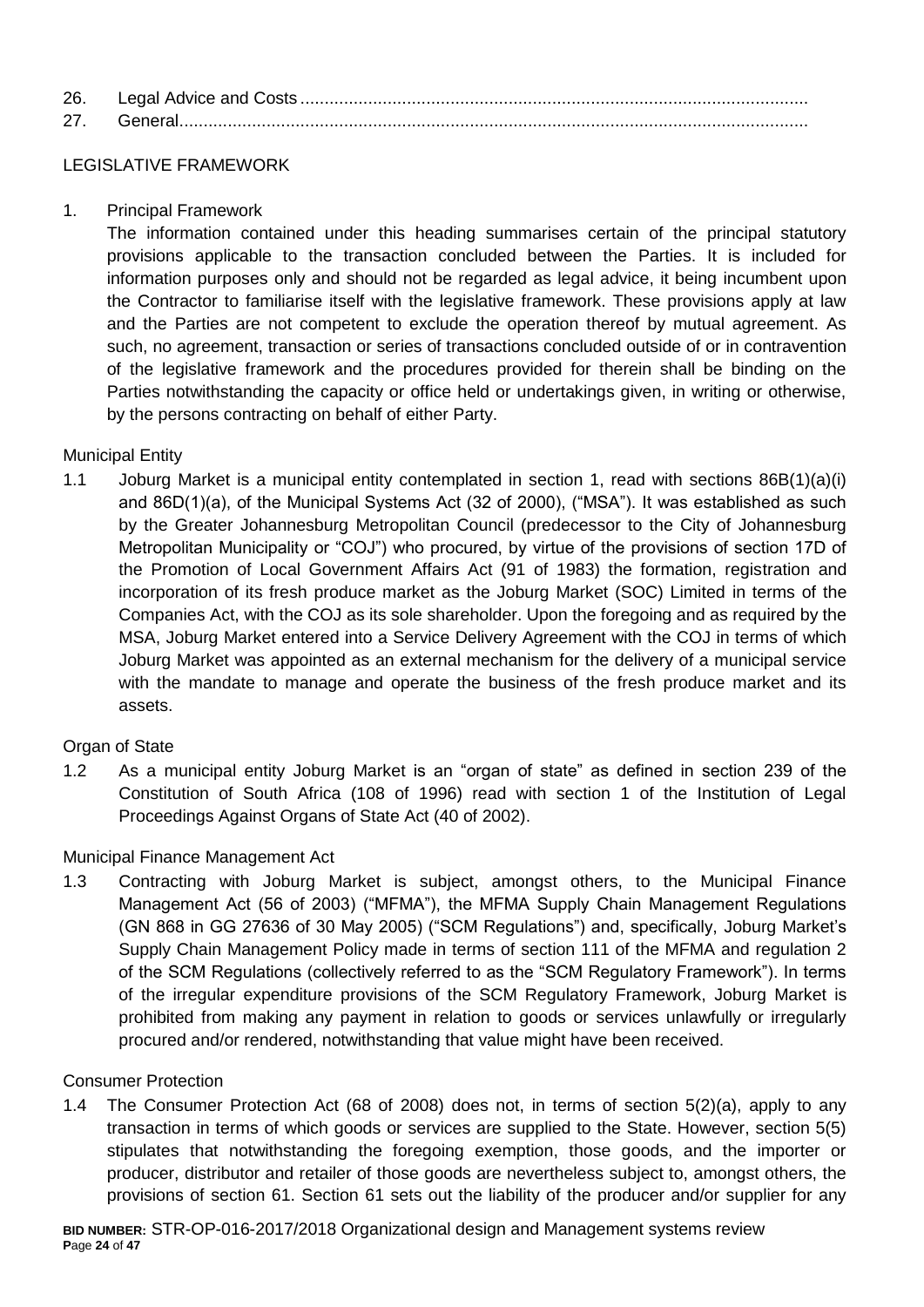harm caused wholly or partly as a consequence of a product failure, defect or hazard in any goods, irrespective of whether the harm resulted from any negligence on the part of the producer, importer, distributor or retailer, as the case may be. In terms of subsections 61(5)(c) and (d), harm for which the Contractor may be held liable includes any loss of, or physical damage to, any property of Joburg Market irrespective of whether it is movable or immovable including economic loss occasioned by such harm.

Competitive Behaviour

1.5 In terms of section 4(1)(b)(iii) of the Competition Act (89 of 1998) an agreement between, or concerted practice by, firms, or a decision by an association of firms, is prohibited if it is between parties in a horizontal relationship and if bidders was involved in collusive bidding (or bid rigging). If bidders, based on reasonable grounds or evidence obtained by Joburg Market, have engaged such restrictive practices, Joburg Market may refer the matter to the Competition Commission for investigation and possible imposition of administrative penalties. If a bidders are found guilty by the Competition Commission Joburg Market may, in addition and without prejudice to any other remedy provided for in this Agreement or at law, invalidate the bid and/or terminate this Agreement in whole or part, and/or restrict the bidders from conducting business with the public sector for a period not exceeding ten (10) years.

Tender Defaulters

- 1.6 Where Joburg Market terminates this Agreement in whole or in part, it may decide to impose a restriction penalty on the Contractor by prohibiting the Contractor from doing business with the public sector for a period not exceeding 10 years. If Joburg Market intends imposing a restriction on a Contractor or any person associated with the Contractor, the Contractor will be allowed a period of not more than fourteen (14) days to provide reasons why the envisaged restriction should not be imposed. Should the Contractor fail to respond within the stipulated fourteen (14) days, Joburg Market might regard the intended penalty as not objected against and may impose it. Any restriction imposed on any person by the Accounting Officer of Joburg Market will, at the discretion of the Accounting Officer, also be applicable to any other enterprise or any partner, manager, director or other person who wholly or partly exercises, exercised or may exercise control over the enterprise of the first-mentioned person.
- 1.7 If a restriction is imposed, Joburg Market must, within five (5) working days of such imposition, furnish the National Treasury, with the following information:
	- 1.7.1 the name and address of the Contractor and/or person restricted by Joburg Market;
	- 1.7.2 the date of commencement of the restriction;
	- 1.7.3 the period of restriction; and
	- 1.7.4 the reasons for the restriction.
- 1.8 These details will be loaded in the National Treasury's central database of suppliers or persons prohibited from doing business with the public sector.

#### Corrupt Activities

1.9 If a court of law convicts a person of an offence under sections 12 or 13 of the Prevention and Combating of Corrupt Activities Act (12 of 2004), the court may also rule that such person's name be endorsed on the Register for Tender Defaulters. When a person's name has been endorsed on the Register, the person will be prohibited from doing business with the public sector for a period not less than five years and not more than 10 years.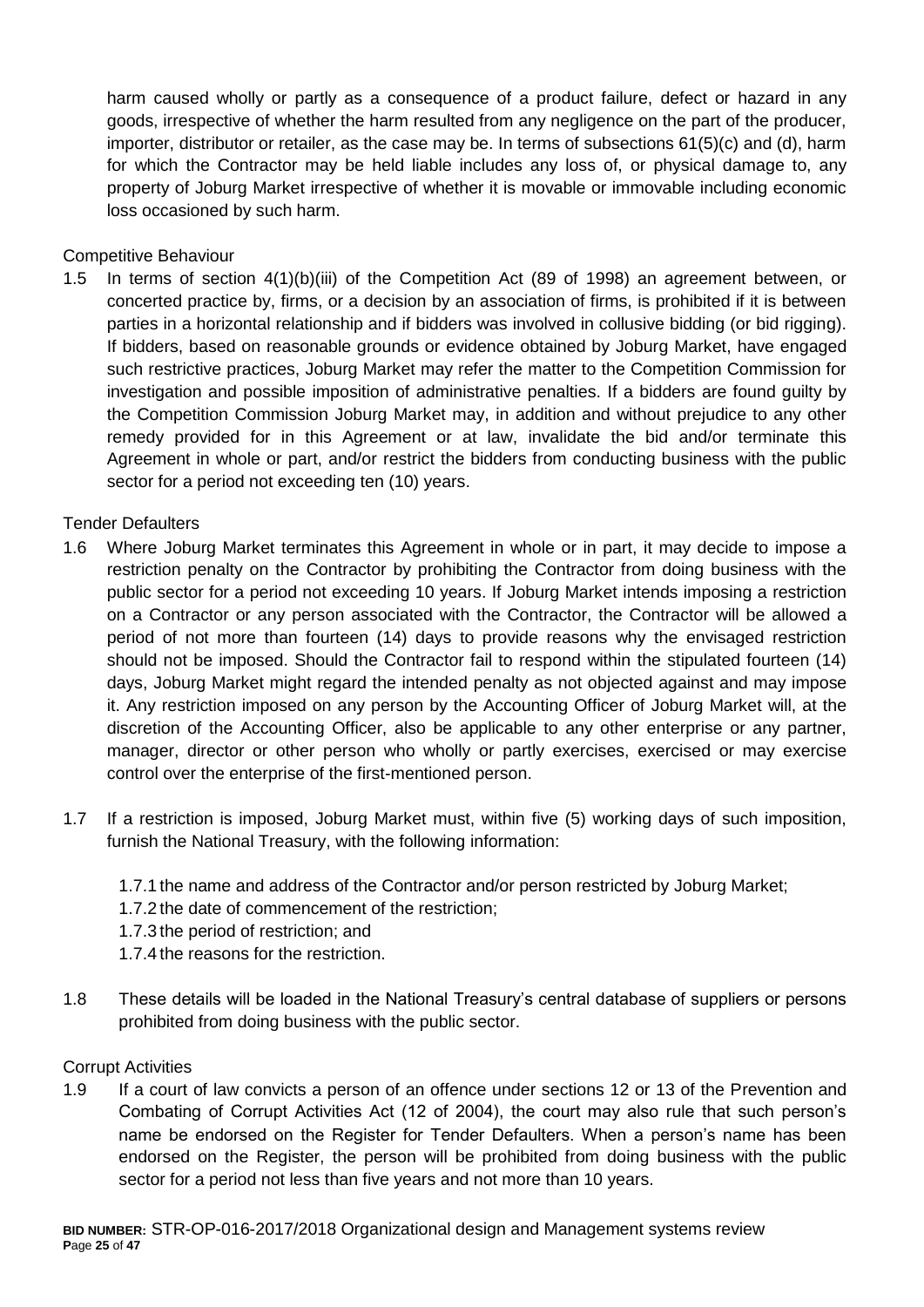# INTERPRETATION AND DEFINITIONS

#### 2. Interpretation

This Agreement shall be governed and interpreted in accordance with the laws of the RSA; and

- 2.1 headings shall be read for the purpose of reference only and shall not be used in the interpretation of nor modify nor amplify the terms of this Agreement.
- 2.2 words importing any gender include the others; the singular include the plural and vice versa and natural persons include created entities, other legal *personae* (corporate or unincorporate) and the state and vice versa.
- 2.3 all provisions of this Agreement are severable from each other and any provision which is or may become unenforceable shall be ineffective to the extent of such unenforceability and shall be treated as if not written and severed without invalidating the remaining provisions of this Agreement (or affecting the validity or enforceability of such provision in any other jurisdiction); the Parties who declare their intention that this Agreement would be executed without such unenforceable provision if they were aware of such unenforceability at the time of execution hereof and that this Agreement should be implemented or continue to be implemented, having regard to each Party's rationale and purpose in entering into this Agreement.
- 2.4 when any number of days is prescribed, these shall business days (unless days are described as calendar days in which event Saturdays, Sundays and public holiday's shall be included) reckoned exclusively of the first and inclusively of the last day.
- 2.5 any reference to any statute, regulation or other legislation shall be a reference to that statute, regulation or other legislation as at the Signature Date, and as amended or substituted from time to time thereafter.
- 2.6 the words "include", "including" and "in particular" shall be construed as being by way of example or emphasis and shall not be construed as, nor shall they take effect as, limiting the generality of any preceding words.
- 2.7 the rule of construction that a contract shall be interpreted against the Party principally responsible for the drafting or preparation of the contract, shall not apply.
- 2.8 any annexures, schedules, and/or documents ("appendices") referred to in this Agreement shall be deemed to be incorporated in and form an integral part hereof; in the event of a conflict between any appendices and this Agreement, the provisions of this Agreement shall prevail.
- 2.9 the termination of this Agreement shall not affect those of the provisions which provide that they shall operate after termination or which of necessity must continue to have effect thereafter notwithstanding that specific clauses do not expressly provide for such continuation.
- 2.10 any substantive provision imposing rights or obligations on a Party, notwithstanding that it is only in a definition clause, shall have effect as if it were a substantive provision in the body of this Agreement.
- 2.11 information supplied in the bidding documents shall be construed as material representations made by the Contractor, which induced Joburg Market to enter into this Agreement.
- 3. Definitions

Unless clearly inconsistent with or otherwise indicated by the context, the following expressions shall bear the meanings assigned to them and cognate expressions shall bear corresponding meanings in this Agreement: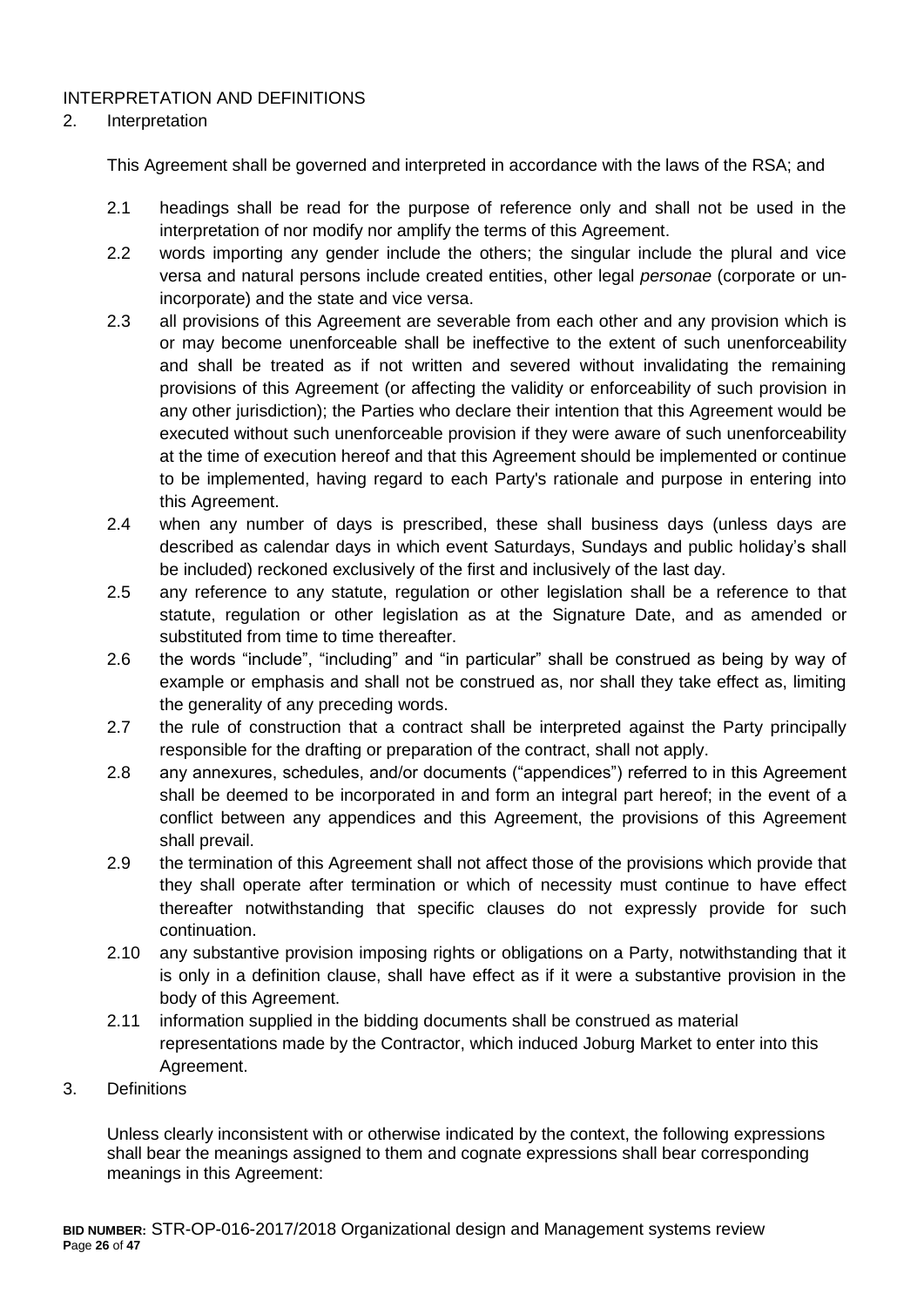- 3.1 "Agreement" means this Agreement entered into between Joburg Market and the Contractor including the appendices and all documents included therein by reference.
- 3.2 "Annexure A" means the Contractor's tender to supply the Product or render the Services or works to Joburg Market in terms of the scope of work and on the terms and conditions, pricing and payment terms set out therein.
- 3.3 "Annexure B" means a copy of Joburg Market Supply Chain Management Policy in terms of which this Agreement and the bid was specified, evaluated, adjudicated and awarded.
- 3.4 "Annexure C" means, if applicable to the subject matter of this Agreement and the Contractor's obligations in terms thereof, the Contractor's Personnel Schedule.
- 3.5 "Annexure D" means, if applicable to services rendered at Joburg Market's premises by the Contractor, the Occupational Health and Safety Act Agreement entered into between the Parties in terms of section 37(2) of that Act.
- 3.6 "Annexure E" means, if applicable in terms of the scope of work, the Contractor's Project Plan delivered to Joburg Market within the time specified therefore.
- 3.7 "Annexure F" means, if applicable to the Product or the subject matter of this Agreement and read conjunctively with the Contractor's obligations in terms of the Consumer Protection Act, the express warranties provided by the Contractor in relation to the Product.
- 3.8 "Annexure G" means a copy of the regulation 36 deviation approved by the Accounting Officer (Chief Executive Officer) of Joburg Market in the event that in the procurement of this Agreement the official procurement processes was dispensed with based on an exceptional circumstance allowed by the SCM Regulatory Framework.
- 3.9 "Closing Time" means the date and hour specified in the bidding documents for the receipt of bids.
- 3.10 "Commencement Date" means, notwithstanding the Signature Date, the date specified in the Contract Schedule.
- 3.11 "Confidential Information" means including this Agreement, Joburg Market's trade secrets, processes, techniques, methods, designs, products and organisational and other structures employed in its business, the contractual and financial arrangements with its suppliers, customers, employees, clients and other business associates, its financial details including its results, details of the prospective and existing clients, customers and employees, its business strategies, general modus operandi, client information including its customer lists and customer contact details, price lists, employee remuneration and salary packages, medical and/or patient information, computer programs and information systems, policies and procedures, diagnostic tools, data, diagrams, reports including incidents, incident reports, electronic and other visual and audio recordings, related statistics, specifications, charts, studies and Intellectual Property, know-how, trade and any other similar information all of which is, by its nature, confidential and/or proprietary to Joburg Market and its business.
- 3.12 "Contractor" means the incorporated entity, consortium, and partnership or individual who is the service provider, supplier or seller in terms of this Agreement, identified as such in the Contract Schedule; howsoever the Contractor may be legally constituted or formed.
- 3.13 "Contract Period" means the period set out in the Contract Schedule.
- 3.14 "Contract Price" means the price payable to the Contractor under this Agreement for the full and proper performance of its contractual obligations specified in the Contract Schedule.
- 3.15 "Corrupt Practice" means the offering, giving, receiving, or soliciting of a thing of value to influence the action of a public official in the procurement process or in the execution of this Agreement.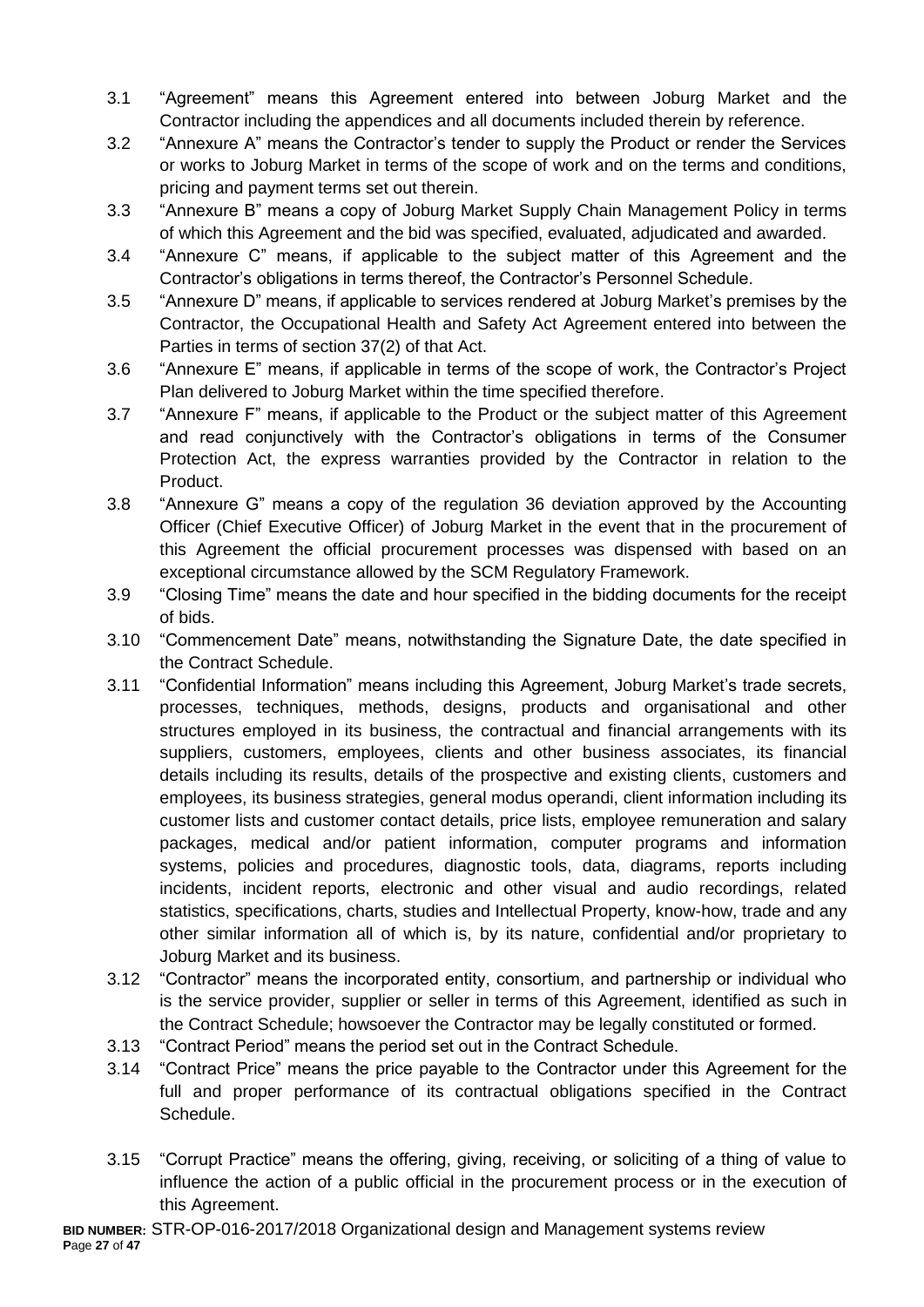- 3.16 "Countervailing Duties" are imposed in cases where an enterprise abroad is subsidised by its government and encouraged to market its products internationally.
- 3.17 "Country of Origin" means the place where the Product was mined, grown or produced or from which the services are supplied.
- 3.18 "CPI" means the headline consumer price index (for all urban areas) annual inflation rate, or such amended or replacement index, as published monthly by Statistics South Africa in Statistical Release P0141, available from <http://www.statssa.gov.za>.
- 3.19 "Default Interest" means interest chargeable in terms of this Agreement to unpaid amounts or outstanding obligations which interest shall be calculated, from the due date until date of payment, on a daily balance and compounded monthly in arrear at an annual rate of two percent (2%) above the prevailing, variable prime rate publicly quoted by ABSA Bank Limited from time to time.
- 3.20 "Delivery" means delivery of the Product (and a reference to the rendering any service or executing any works) inclusive of necessary clearing, documentation, carriage (through whatsoever mode), insurance, licensing, unloading, installation and commissioning in operational working order at the store, site or premises of Joburg Market (which shall, unless the contrary is agreed in writing, be performed, conducted and/or delivered in accordance with Joburg Market's usual policies and procedures), the Contractor bearing all the risks and charges in the Product until completion of delivery is confirmed in writing by Joburg Market.
- 3.21 "Delivery Period" means that period agreed in writing between the Parties in relation to Delivery of the Product or parts thereof by the Contractor, any delay in which shall be deemed a breach of this Agreement and entitle Joburg Market to exercise its remedies in terms of this Agreement or at law.
- 3.22 "Dumping" means a private enterprise resident outside of the RSA market its goods on own initiative in the RSA at lower prices than that of the Country of Origin and which have the potential to harm the local industries in the RSA.
- 3.23 "Fraudulent practice" means a misrepresentation of facts in order to influence a procurement process or the execution of this Agreement to the detriment of any bidder or Joburg Market, and includes collusive practice among bidders (prior to or after bid submission) designed to establish bid prices at artificial non-competitive levels and to deprive the bidder of the benefits of free and open competition.
- 3.24 "Intellectual Property" means collectively, patents, copyright, trademarks, logos, style names, slogans, designs, models, methodologies, inventions, software object code or programme interface and/or structure, and any other type of intellectual property (whether registered or unregistered including applications for and rights to obtain, use or for their protection) which are used or held, whether or not currently, in connection with Joburg Market's business and includes the Confidential Information and, "know-how" being ideas, designs, documents, diagrams, information, devices, technical data, scientific data, secret and other processes and methods used in connection with Joburg Market's business, and, all available information regarding marketing and promotion of the goods and services of Joburg Market, and, all and any modifications or improvements to any of them.
- 3.25 "Joburg Market" means Joburg Market (SOC) Limited (trading as Joburg Market), a corporatized municipal entity incorporated in terms of the laws of the RSA under registration number 2000/023383/07 and with VAT registration number 4840195038, with its *domicilium citandi et executandi* situated at The Office of the CEO, 3<sup>rd</sup> Floor, Main Building, Joburg Market, 4 Fortune Road (off Heidelberg Road), City Deep, 2049, Johannesburg.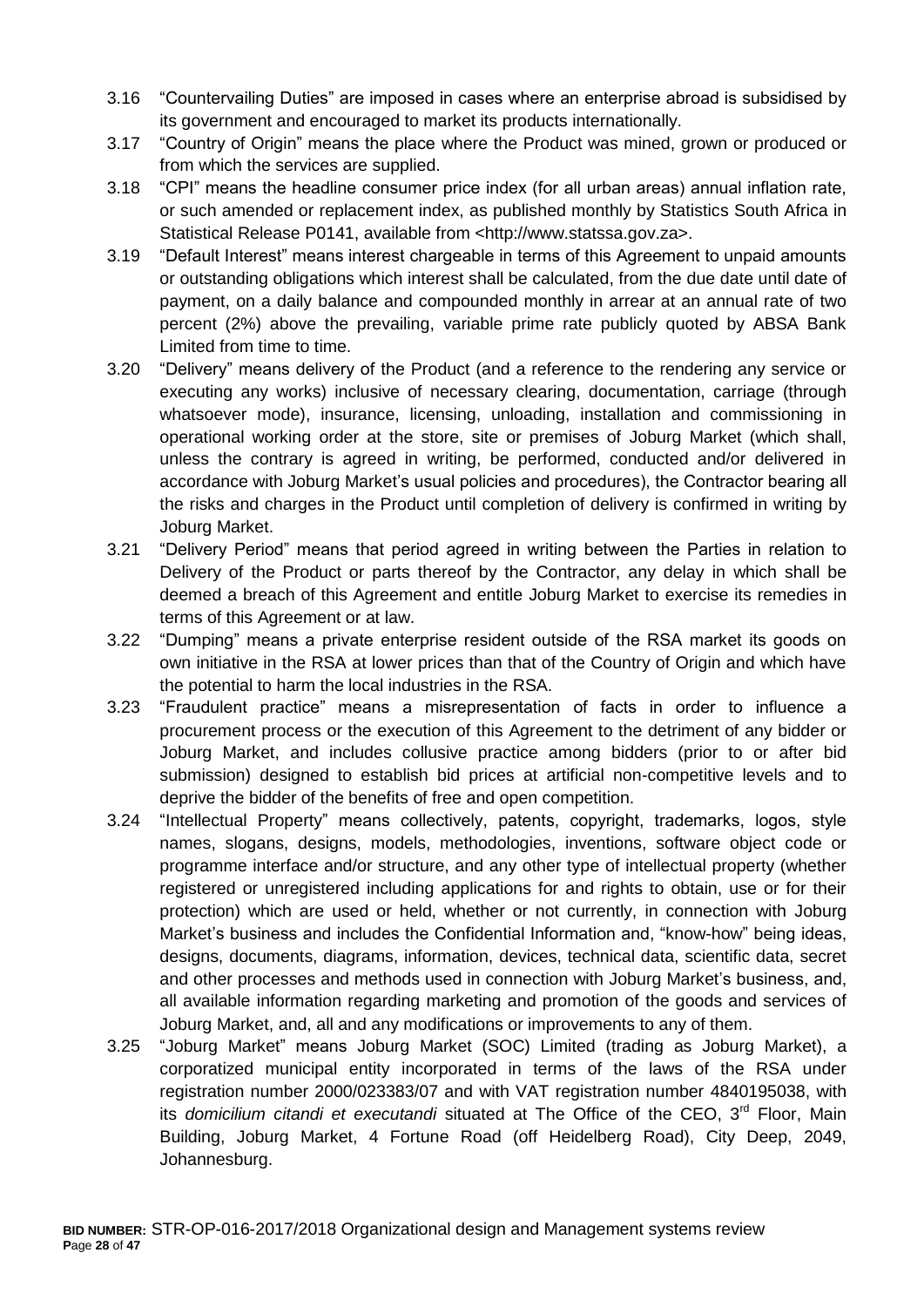- 3.26 "Imported Content" means that portion of the bidding price represented by the cost of components, parts or materials which have been or are still to be imported (whether by the Contractor or its subcontractors) and which costs are inclusive of the costs abroad, plus freight and other direct importation costs such as landing costs, dock dues, import duty, sales duty or other similar tax or duty at the RSA place of entry as well as transportation and handling charges to the factory in the RSA where the Product covered by the bid will be manufactured.
- 3.27 "Local Content" means that portion of the bidding price, which is not included in the imported content provided that local manufacture does take place.
- 3.28 "Order" means an official written order or requisition issued for the supply of the Product.
- 3.29 "Parties" mean the Contractor and Joburg Market and "Party" shall mean that one of them be indicated by the context.
- 3.30 "Product" means, depending on the subject matter of this Agreement, either or both of:
	- 3.30.1 "Goods" e.g. plant, equipment, machinery, manufactured items and/or other materials or combined works that the Contractor is required to supply to Joburg Market including (where usually, logically or of right or common practice) ancillary services such as installation, commissioning, provision of technical assistance, after sales support, warranty services etc. and/or
	- 3.30.2 "Services" e.g. those functional, consulting and/or professional services or combined works the Contractor as service provider is required to render to Joburg Market including (where usually, logically or of right or common practice) ancillary goods such as spare parts, packing, documents, manuals, reports etc.).
- 3.31 "RSA" means the Republic of South Africa as defined in section 1 of the Constitution of the Republic of South Africa (108 of 1996).
- 3.32 "Signature Date" means the date of the on which this Agreement, or any other document in relation thereto, is signed by the Party signing it last in time on the last date in time.
- 3.33 "VAT" means Value-Added Tax defined and levied in terms of the Value-Added Tax Act (89 of 1991) and unless stated to the contrary, all amounts quoted in this Agreement are quoted exclusive of VAT.

## TERMS AND CONDITIONS OF SUPPLY AND/OR SERVICE

- 4. Relationship between the Parties
	- 4.1 The Contractor shall fulfil its obligations in terms of this Agreement as an independent contractor to Joburg Market and not as an employee, labour broker, agent, partner (whether in consortium or joint venture) of Joburg Market; and, neither it nor any of its employees shall hold itself/themselves out as being the same.
	- 4.2 In addition, save as set out herein, neither Party shall be entitled to bind the other Party to any representation, obligation or promise of any nature whatsoever, pledge the credit of the other or incur any liability on behalf of the other Party or purport to do so.

## 5. Good Faith and Commitment to Ethical Conduct

- 5.1 The Parties commit to ethical business conduct and undertake to exercise and display the utmost good faith to one another in giving effect to the terms of this Agreement.
- 5.2 Without limiting the generality of the foregoing the Parties undertake not to accept, offer, induce, permit or promote the acceptance or offering of any gratuity, enticement, incentive or gift that could reasonably be regarded as a bribe or an attempt to otherwise exert undue influence over the recipient.

**BID NUMBER:** STR-OP-016-2017/2018 Organizational design and Management systems review **P**age **29** of **47**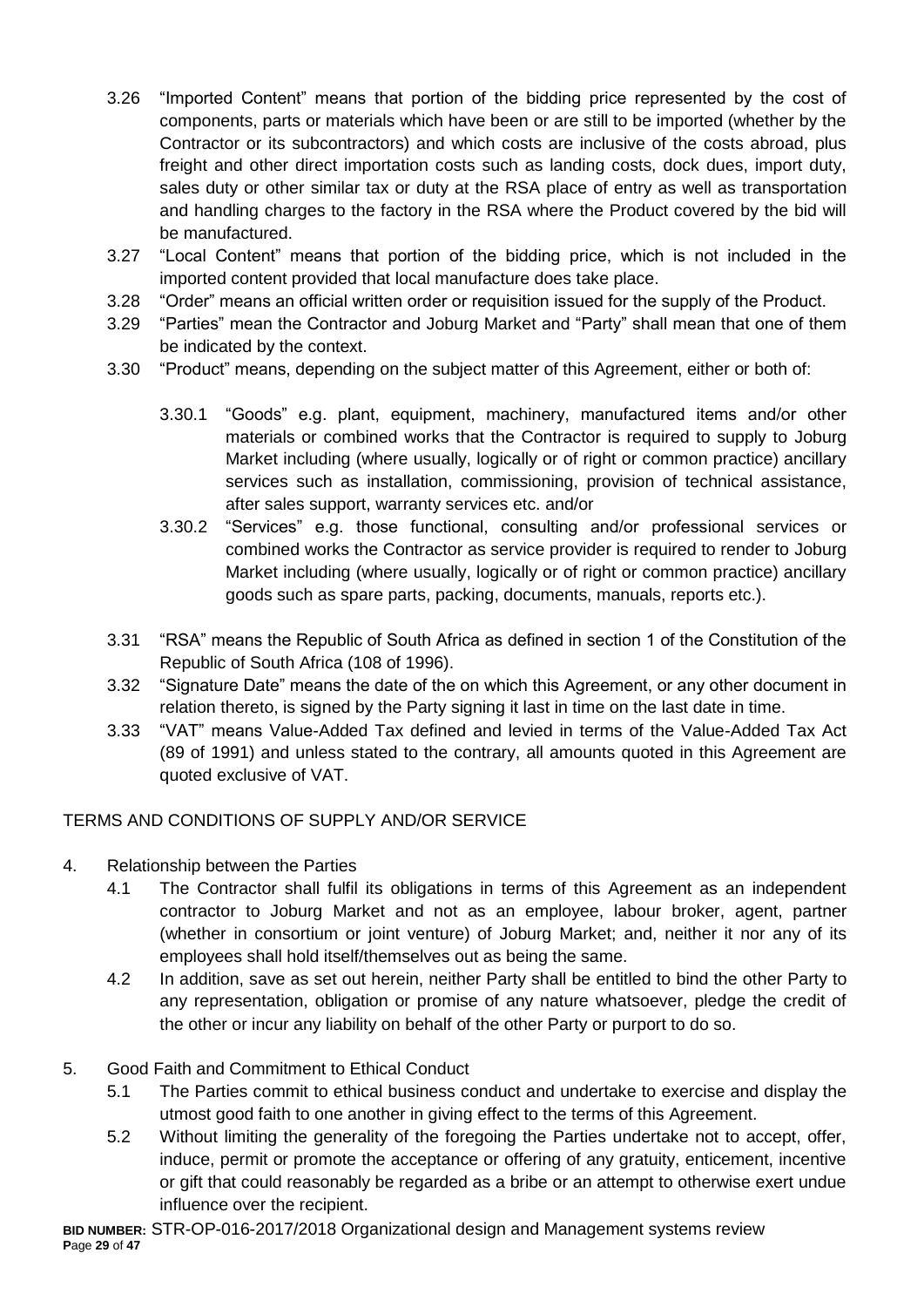- 5.3 The Parties will use their best endeavours to prevent their officers, employees, agents and contractors from doing any of the foregoing; or, to otherwise act in a manner which a reasonable and informed person would regard as unethical or do anything which could reasonably be expected to damage or diminish the reputation or business image of the other.
- 6. Commencement, Duration and Renewal
	- 6.1 This Agreement shall commence on the Commencement Date and endure for the Contract Period, delimited in terms of time and/or the expenditure of a particular amount, as set out in the Contract Schedule.
	- 6.2 In the event that the Contractor's obligations is to be performed in terms of a project plan or in phased or other manner, the same shall be set out in a separate annexure.
	- 6.3 Unless provision is made for renewal in the Contract Schedule, this Agreement shall terminate on the expiry of the Contract Period unless terminated earlier in terms of this Agreement or at law. Any renewal shall be conditional upon the subject matter of this Agreement being susceptible for renewal and, the proper performance by the Contractor of its obligations during the initial Contract Period.
	- 6.4 However, notwithstanding anything to the contrary contained in this Agreement or any terms contained in any document produced whether in relation to this Agreement of otherwise by Joburg Market or the Contractor, any renewal of this Agreement shall at all times:
		- 6.4.1 remain within the discretion and at the option of Joburg Market,
		- 6.4.2 be express and in writing, and
		- 6.4.3 executed no sooner than three (3) months before and no later than the termination date.
- 7. Product Scope / Scope of Work

The relevant part of Annexure A shall apply in relation to the description, quality and quantity of the Product (goods, services, works or any combination thereof) to be delivered to Joburg Market in terms of this Agreement.

- 7.1 The Product shall conform to the standards, specifications and/or scope of work set out in the bidding documents and, where applicable, be packed in a manner designed to prevent damage or deterioration during transit to its final destination / Joburg Market, which packing, marking, case size, weights and documentation both inside and outside the packaging shall:
	- 7.1.1 be sufficient to withstand, without limitation, rough handling during transit and exposure to extreme temperatures, salt and precipitation during transit, and open storage.
	- 7.1.2 take into consideration, where appropriate, the location of the Product's final destination and the absence of heavy handling facilities at all points in transit.
	- 7.1.3 comply strictly with such special requirements expressly provided for in the bidding documents and in any subsequent instructions ordered by Joburg Market.

## Incidental Product / Services

**BID NUMBER:** STR-OP-016-2017/2018 Organizational design and Management systems review 7.2 The bid documents may require that the Contractor provide any or all of the following incidental Product (services, goods or works including materials, notifications, and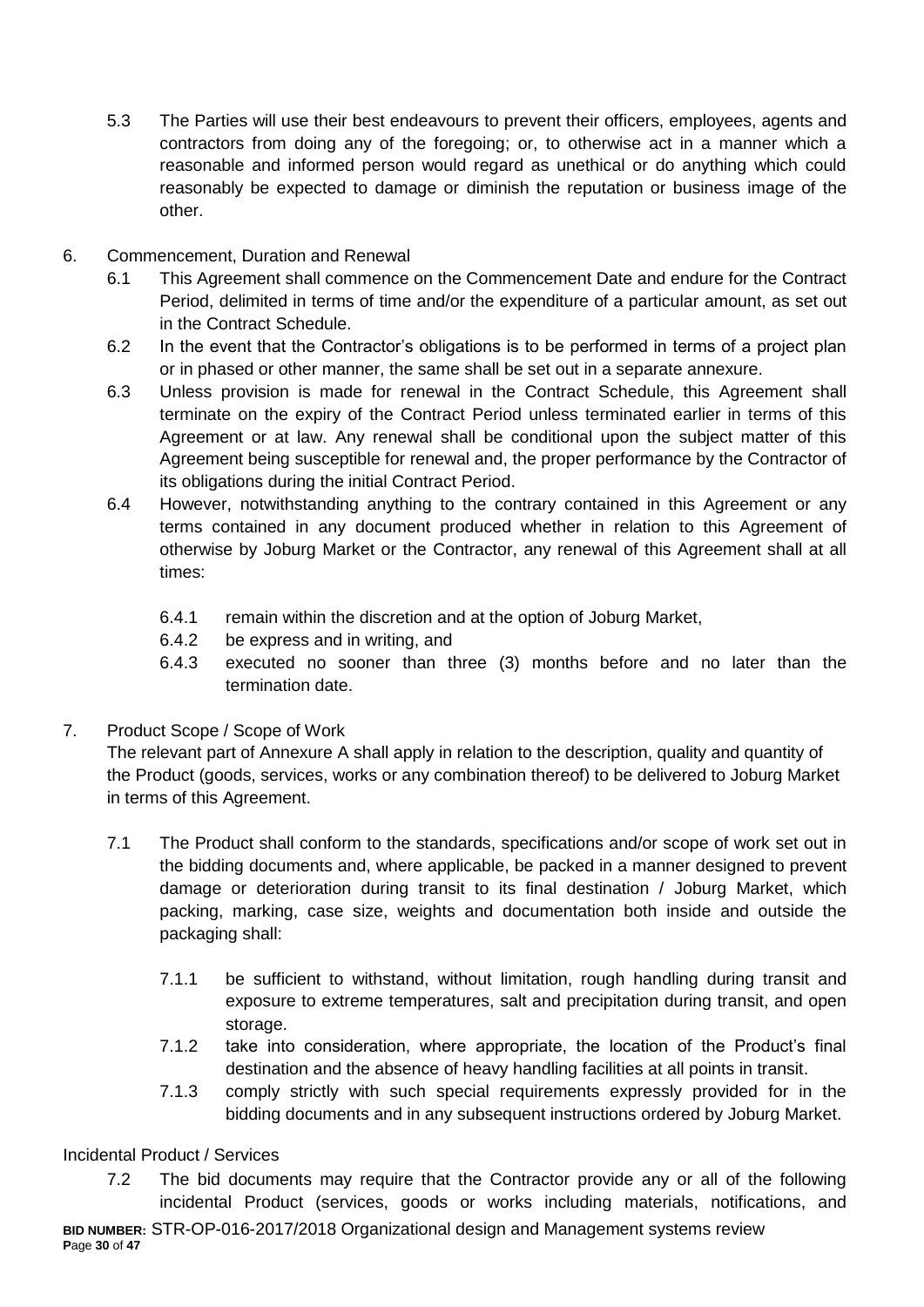information pertaining to spare parts manufactured or distributed by the Contractor or its principal):

- 7.2.1 performance or supervision of on-site assembly and/or commissioning of the Product.
- 7.2.2 furnishing of tools required for assembly and/or maintenance of the Product.
- 7.2.3 furnishing of a detailed operations and maintenance manual for each appropriate unit of the Product.
- 7.2.4 performance or supervision or maintenance and/or repair of the Product, for a period agreed by the Parties, provided that this shall not relieve the Contractor of any warranty obligations under this Agreement.
- 7.2.5 training of Joburg Market's personnel, at the Contractor's plant and/or on-site, in assembly, start-up, operation, maintenance, and/or repair of the Product.
- 7.2.6 such spare parts as Joburg Market may elect to purchase from the Contractor, provided that this election shall not relieve the Contractor of any warranty obligations under this Agreement and advance notification to the discontinuation of any particular model of Product, spare parts etc. in sufficient time to permit Joburg Market to procure needed requirements.
- 7.3 Prices charged by the Contractor for incidental Product and/or services, if not included in the Contract Price, shall be agreed upon in advance by the Parties and shall not exceed the prevailing rates charged to other Parties by the supplier for similar services.
- 8. Product Guarantee
	- 8.1 The Contractor warrants that the Product shall be fit for the intended purpose of use and free of defect, arising from design, materials, or workmanship (except when the design and/or material is required by Joburg Market's specifications) or from any act or omission of the Contractor and that it is new, unused, of the most recent or current model, and incorporates all recent improvements in design and materials unless provided otherwise in the bid documents.
	- 8.2 Unless a more favourable Product warranty is offered by the Contractor or warranty terms are expressly agreed between the Parties (refer annexures and Contract Schedule), this warranty shall remain valid for twelve (12) months after the Product have been delivered to Joburg Market or, for eighteen (18) months after the date of shipment from the port or place of loading in the source country, whichever period concludes earlier.
	- 8.3 Joburg Market shall notify the Contractor in writing of any claims arising under this warranty. Upon receipt of such notice, the Contractor shall, within the reasonable period specified therein and with all reasonable speed, repair or replace the defective goods or parts thereof, without costs to Joburg Market. If the Contractor, having been notified, fails to remedy the defect(s) within the period specified in the notice, Joburg Market may proceed to take such remedial action as may be necessary at the Contractor's risk and expense and without prejudice to any other rights, which Joburg Market may have against the Contractor.
- 9. Contractor Personnel

The Contractor shall employ and provide all qualified and experienced personnel required to perform the Services and shall take all measures necessary and shall provide all materials and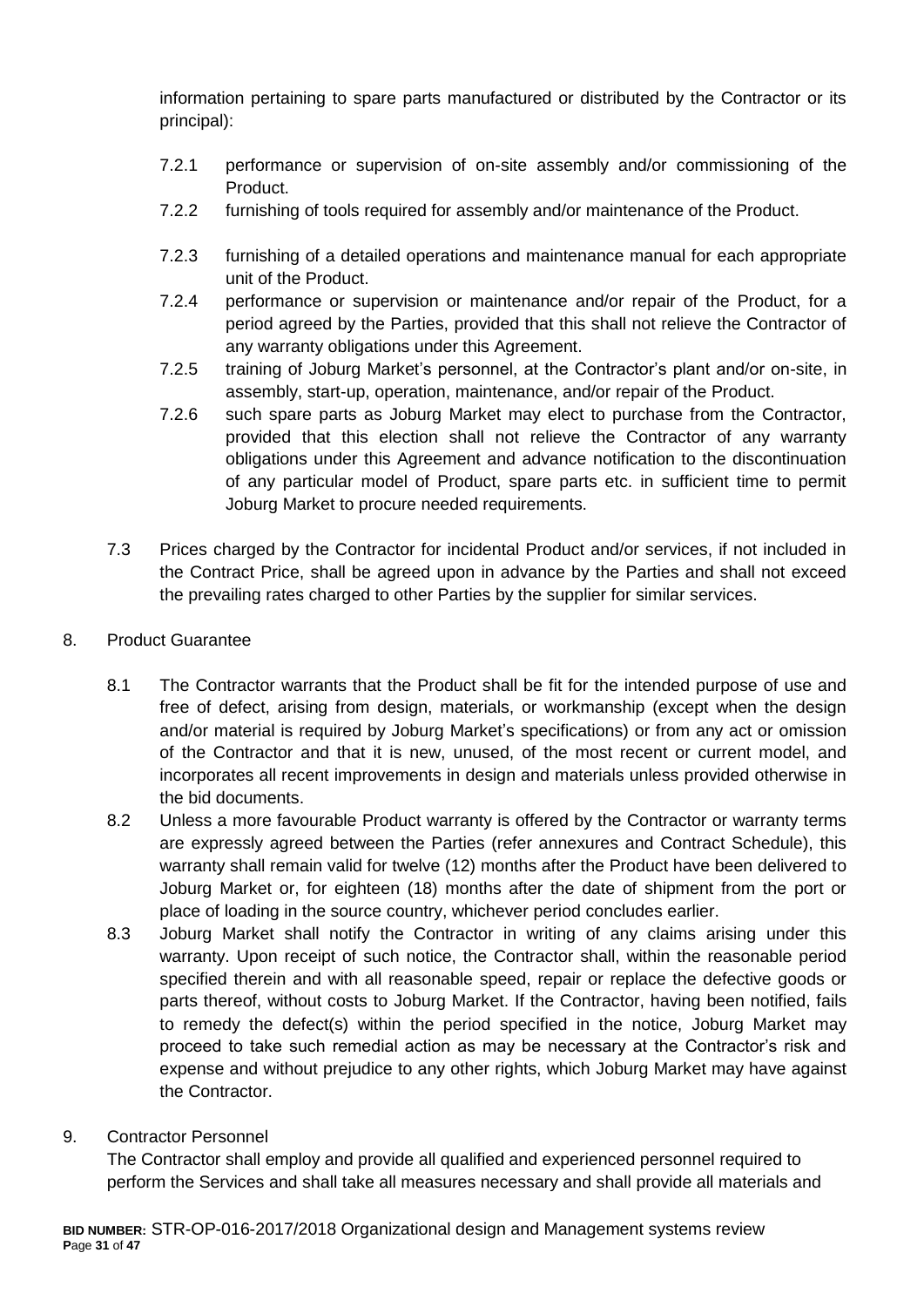equipment necessary to enable personnel to perform their duties in an efficient, workmanlike and professional manner.

Personnel Schedule

- 9.1 If required in terms of this Agreement, the Contractor shall provide key persons or named personnel listed (including titles, job descriptions, qualifications and estimated periods of engagement) in a Personnel Schedule who will perform specific duties for periods of time indicated therein in the delivery of the Product; and shall forward same to Joburg Market for approval within ten (10) days of the Signature Date or the Commencement Date (whichever is the earlier).
- 9.2 If at any time, a key person cannot be made available, the Contractor may engage a replacement who is equally or better qualified to perform the stated duty. Where the fees for the Product are time-based, the fee payable for a person provided as a replacement to a named key person shall not exceed that which would have been payable to the person replaced and the Contractor shall bear all additional costs arising out of or incidental to replacement of personnel.
- 9.3 Where the Contractor proposes to utilise a person not listed in the Personnel Schedule, it shall submit the name, relevant qualifications and experience of the proposed replacement person to Joburg Market for approval. Should Joburg Market not object in writing within ten (10) days of receipt of such notification, the replacement shall be deemed to have been approved by Joburg Market.
- 10. Payment and Pricing

The Contract Price shall be fixed and not vary from the Contractor's tendered prices with the exception of variations allowed in the tender document.

- 10.1 The method and conditions of payment (in South African Rand) to be made to the Contractor under this Agreement shall be specified in relevant part of Annexure A. Unless specified to the contrary in Annexure A, payment shall be made thirty (30) days from the end of the month in which the relevant invoice is received.
- 10.2 Notwithstanding the foregoing, payment shall at all times remain subject to such deductions / penalties as may be allowed in terms of this Agreement and the Contractor upon fulfilment of its obligations furnishing Joburg Market with an valid tax invoice accompanied by a copy of the delivery note, completion certificate or such other document as may be prescribed or customary given the subject matter of the Product delivered.

#### Increases

10.3 The Contractor shall not be entitled to increase its rates or prices to Joburg Market; however, in the event of an annual of multi-year agreement, the Contractor shall be entitled, on the anniversary of the Commencement Date, to increase its rate and/or prices to Joburg Market by an amount not exceeding CPI.

## Taxes and Duties

10.4 The Contractor shall be entirely liable for all taxes, stamp duties, license fees, and other such levies imposed in relation to the Product / this Agreement, whether levied in the RSA or abroad, until the Product is delivered to Joburg Market.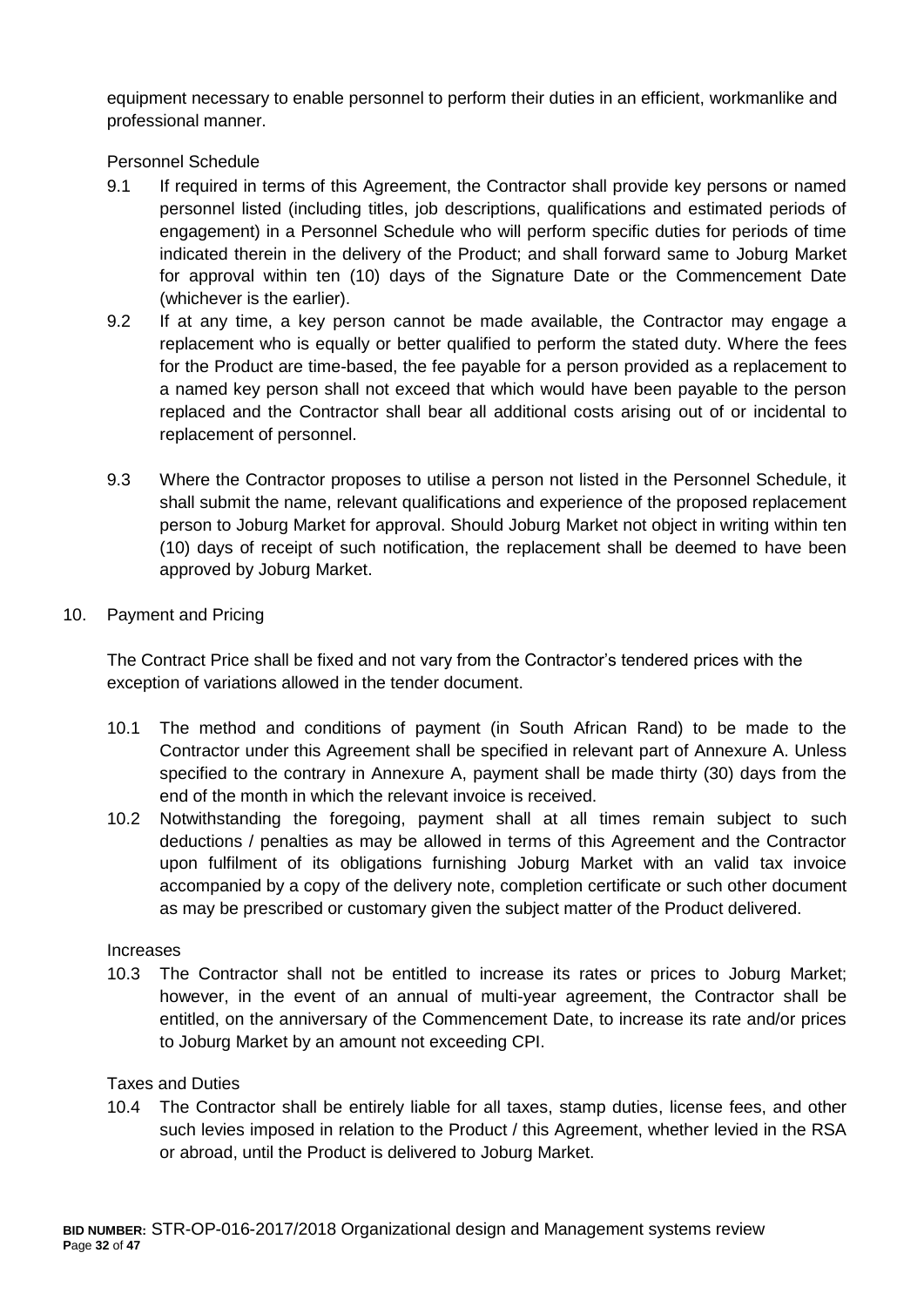Withholding and Set-Off

10.5 The Contractor shall not be entitled because of any (improvement) lien, set-off, counterclaim, abatement or other similar deduction to withhold delivery or hand-over of any of the Product under any circumstances including when same is disputed.

#### 11. Performance Security

If specified in the bid documents, Joburg Market may within thirty (30) days of the Signature Date, require the Contractor to furnish Joburg Market with performance security in the amount specified in the bid documents (refer Contract Schedule), the furnishing of which shall be a resolutive condition to the continued operation of this Agreement.

- 11.1 The performance security shall be denominated in South African Rand and shall be a bank guarantee or an irrevocable letter of credit issued by a reputable bank located in the RSA.
- 11.2 The bank guarantee shall be payable to Joburg Market on demand, in whole or in part, as either contractual penalties or, as compensation for any loss resulting from the Contractor's failure to comply with its obligations under this Agreement.
- 11.3 The performance security will be discharged by Joburg Market and returned to the Contractor not later than thirty (30) days following the date of completion of the Contractor's obligations under this Agreement, including any warranty obligations, unless otherwise specified.

#### 12. Performance Review and Contractual Penalties

The Contractor's performance of its obligations in terms of this Agreement may be monitored and evaluated by Joburg Market in terms of its performance measurement criteria and contract management systems from time to time against the requirements of this Agreement. In the event that the Contractor's performance is at any time, in Joburg Market's reasonable opinion:

- 12.1 not carried out in accordance with this Agreement and/or any instruction to rectify any performance shortcoming, whether or not the obligation arose as a result of a breach of this Agreement or a performance evaluation, or
- 12.2 of a quality not in conformance with the specifications that places the objectives of this Agreement or Joburg Market's public service delivery mandate at undue risk, or
- 12.3 represents a performance shortcoming or delay or a series or trend of such shortcomings or delays which is likely to continue or recur,

Joburg Market shall at its discretion and with reservation of Joburg Market's rights in terms of this Agreement and its remedies at law to:

12.4 suspend the Contractor and at the Contractor's cost take or cause corrective action and/or take over the rendering of the services / supply of the goods in whole or in part (itself or through another party) to the extent and for the time deemed necessary to remedy or rectify the performance shortcomings or delays, or

without prejudice to claim damages in lieu of the following and/or Joburg Market's right to terminate this Agreement, to deduct from any payments due and payable to the Contractor:

12.5 a contractual penalty, calculated on the delivered price or Contract Price of the delayed goods or underperformed services, per instance, in an amount equal to the Default Interest pro-rated per day of delay or as a percentage of underperformance, and/or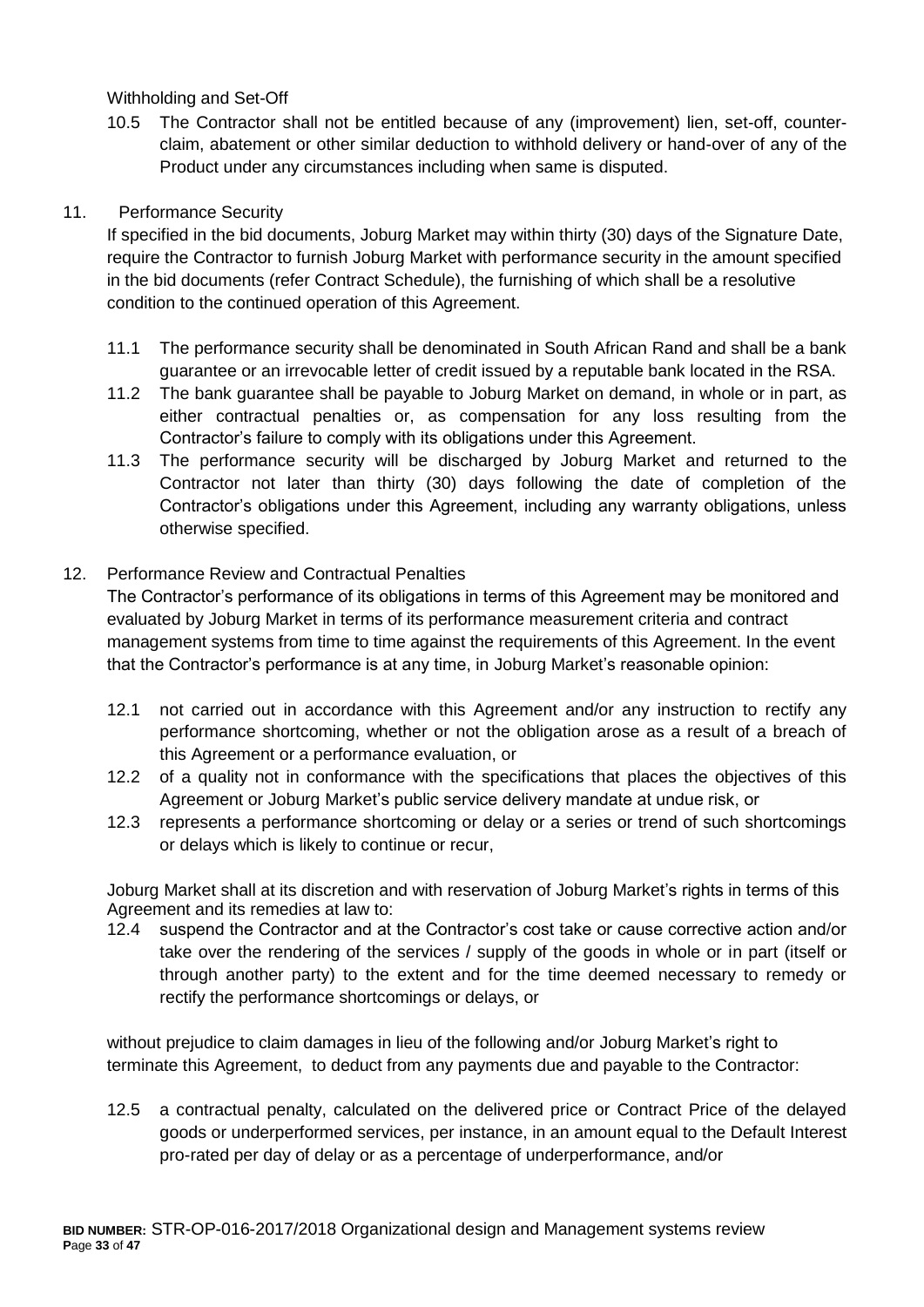- 12.6 calculated as the reasonable cost of repair or replacement, any damage to Joburg Market's property, plant, equipment and/or infrastructure attributable to the wilful or negligent actions and/or omissions of the Contractor.
- 13. Inspections, Tests and Analyses
	- 13.1 All pre-bidding testing will be for the account of the bidder / Contractor. If it is a bid condition that Product to be produced or rendered should at any stage during production or execution or on completion be subject to inspection, the premises of the bidder or Contractor shall be open, at all reasonable hours, for inspection by a representative or nominee of Joburg Market.
	- 13.2 If there are no inspection requirements indicated in the bidding documents but during the Contract Period Joburg Market in its discretion decide that inspections shall be carried out, the Contractor shall make the necessary arrangements, including payment arrangements with the testing and/or certification authority concerned. If the results of the foregoing inspections, tests and/or analyses reflects that the Product is:
		- 13.2.1 in good order and/or complies with the bid requirements, the cost of the inspections, tests and analyses shall be defrayed by Joburg Market, or
		- 13.2.2 defective and/or does not comply with the bid requirements, tests and analyses shall be defrayed by the Contractor.
	- 13.3 Joburg Market shall, irrespective of whether defective and/or non-compliant Product was previously accepted by it, be entitled to reject the same based on the inspections, tests and/or analyses result.
	- 13.4 Any Product may on or after (subject to the Product guarantee) Delivery be inspected, tested or analysed and may be rejected if found not to comply with the requirements of this Agreement. Such rejected Product shall be held at the cost and risk of the Contractor who shall, when called upon, remove them immediately at its own cost and forthwith substitute them with Product which do comply with the requirements of this Agreement. Failing such removal, the rejected Product shall be returned at the Contractor's cost and risk. Should the Contractor fail to provide the substitute supplies forthwith, Joburg Market may, without giving the Contractor further opportunity to substitute the rejected Product, purchase such Product as may be necessary at the expense of the Contractor.
	- 13.5 Joburg Market's right (whether personally or through a third party) to test, inspect, analyse or certify the Product and the remedies set out above, shall be without prejudice to Joburg Market's right to terminate this Agreement for breach, impose contractual penalties or to claim damages in lieu of the penalty.

## 14. Limited Exclusivity

The appointment of the Contractor by Joburg Market is on an exclusive basis and Joburg Market shall for the duration of this Agreement obtain all of the Product listed in the scope of work from the Contractor, subject thereto that:

- 14.1 the Contractor is not in default of its obligations in terms of this Agreement, failing which the exclusivity afforded to the Contractor shall end and Joburg Market shall be free to conclude contractual arrangements with third parties.
- **BID NUMBER:** STR-OP-016-2017/2018 Organizational design and Management systems review 14.2 no provision in this Agreement shall prohibit the procurement of similar Product from a national department, provincial department, or a local authority; or, outside of this Agreement in small quantities or to have minor essential Product executed if an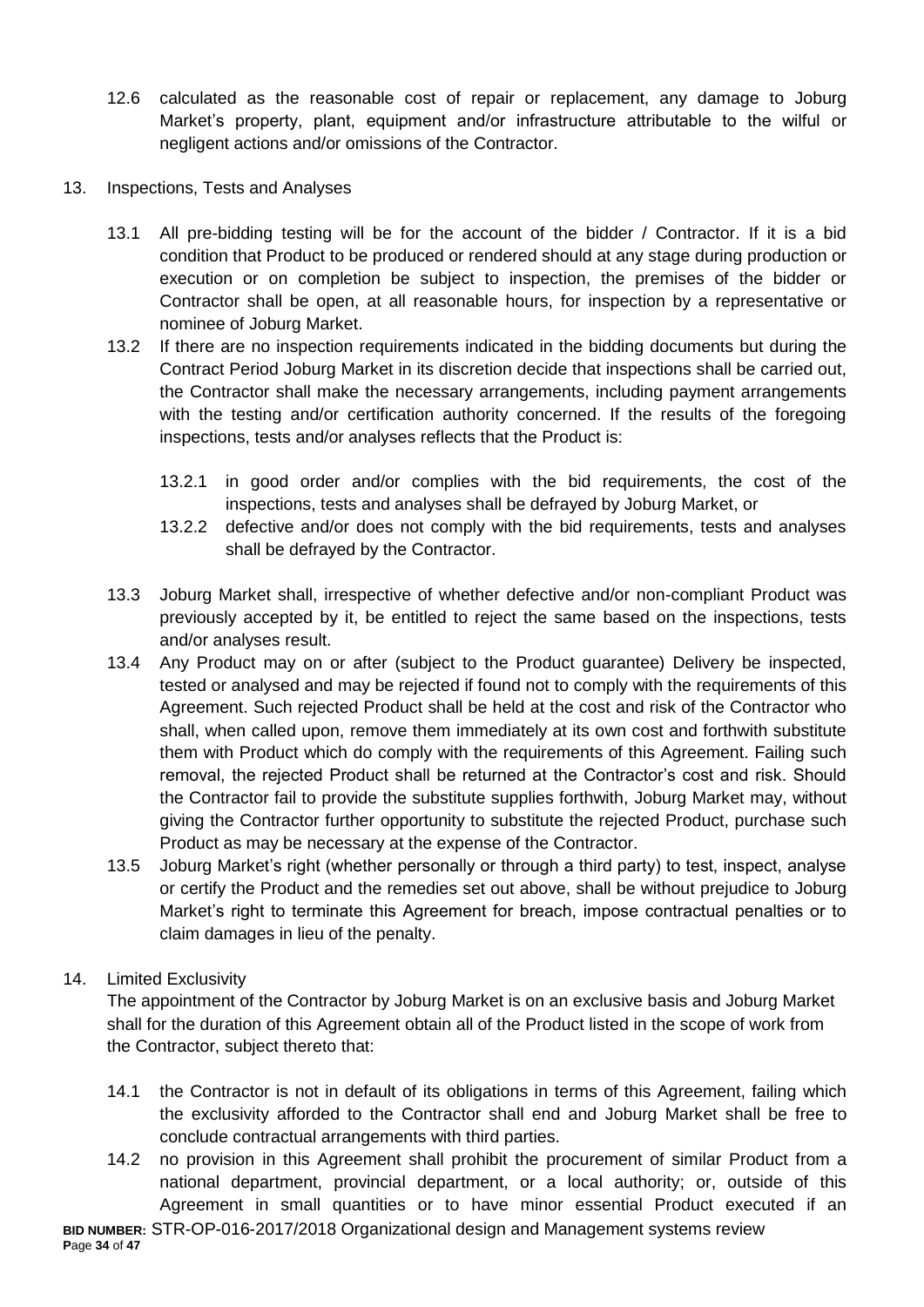emergency arises which in Joburg Market sole discretion cannot timeously be delivered / rendered by the Contractor.

- 15. Intellectual and Property Rights
	- 15.1 In respect of the Product any of the same that are either transferred or rendered to Joburg Market under this Agreement, including without limitation the items listed in the scope of work (if any) or any part of them, the Contractor warrants, to the best of its knowledge, that it has full clear and unencumbered title to all such items, and that at the date of delivery of such items to Joburg Market it will have full and unrestricted rights to sell and transfer the Product. For the avoidance of doubt, it is recorded that any Intellectual Property Rights created prior to the Commencement Date or the Signature Date (whichever is the earlier), shall vest exclusively with the Party who created same and this Agreement does not transfer to the receiving Party title to any Intellectual Property Rights so vested.
	- 15.2 The Contractor hereby indemnifies Joburg Market against losses arising directly out of any claim brought by a third party that operation, possession or use of the Product in accordance with the terms of this Agreement infringes an RSA patent or copyright or is subject to claims of misappropriation of trade secrets protected by RSA law. Where any Product become the subject of any such claims, the Contractor may, in consultation with Joburg Market, choose to either at the Contractor 's cost to:
		- 15.2.1 obtain the right of use of the Product if commercially practicable, or
		- 15.2.2 replace or modify the Product to avoid the claim of infringement, or
		- 15.2.3 require that Joburg Market cease use of the item of Product and return it to the Contractor / supplier, in which case the Contractor shall refund Joburg Market the consideration paid by Joburg Market for that item of Product and any additional costs incurred by Joburg Market in relation to such return including the costs of obtaining reasonably similar replacement Product.
	- 15.3 This indemnity shall not apply if such claim is made by a parent, subsidiary or affiliate of Joburg Market or Joburg Market's holding company, or results from any modification, alteration, repair or addition made by Joburg Market to the Product to the extent that if it were removed, the infringement or violation would cease, or arises out of the use by Joburg Market of the Product in combination with any other product, service or materials.
- 16. Confidentiality, Non-Disclosure and Use of Contract Documents
	- 16.1 All of Joburg Market's Confidential Information, Intellectual Property and know-how received by or exchanged with the Contractor, shall be kept confidential and not disclosed by the Contractor to any person other than a person employed by the Contractor in the performance of this Agreement. Disclosure to employed persons shall be made in confidence and shall extend only as far as may be necessary for purposes of such performance and the Contractor shall take all reasonable steps to minimise the risk of disclosure.
	- 16.2 Notwithstanding the foregoing, the Contractor may disclose Confidential Information to its own professional advisers and, if required to do so by law or any applicable regulatory requirement or requested to do so by any regulatory body to whose jurisdiction the Contractor is subject or with whose instruction it is customary to comply.
	- 16.3 All documents produced in the course of this Agreement or in relation thereto, shall remain or become, as the case may be, the property of Joburg Market and Joburg Market shall be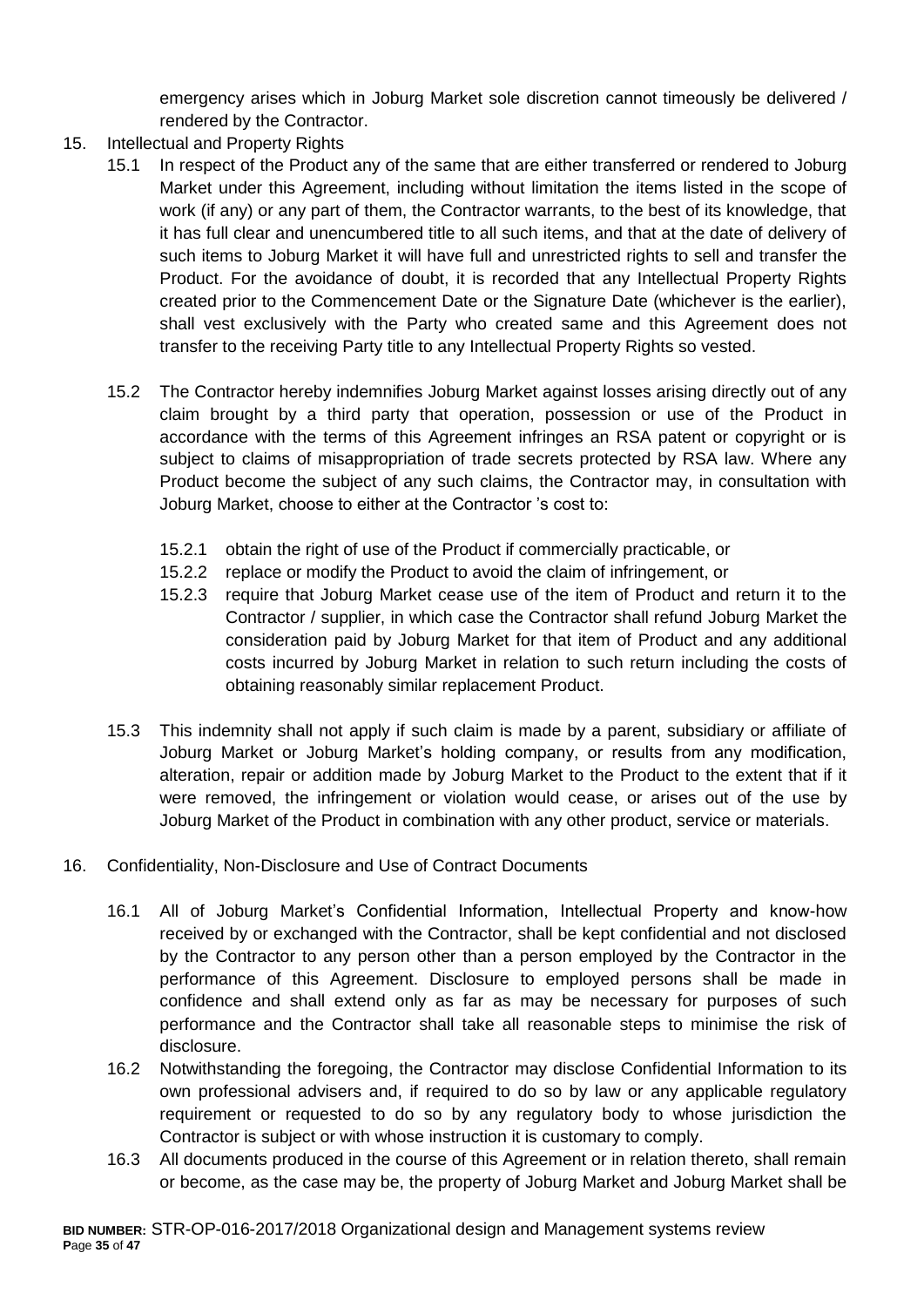entitled to require the return (all copies) to Joburg Market on completion of the Contractor's performance

16.4 The Contractor's confidentiality and non-disclosure obligations shall endure indefinitely beyond the termination of this Agreement until such Confidential Information enters the public domain.

# 17. Restraint

17.1 The Contractor undertakes in favour of Joburg Market that it shall not during the currency of this Agreement nor for a period of one year after its termination (for whatsoever reason) in any manner entice away, offer employment to or employ whether directly or indirectly, alone or jointly any of Joburg Market's employees in any capacity including that of advisor, agent, consultant, director, employee, financier, manager, member of a close corporation, member of a voluntary association, partner, proprietor, or trustee unless the express, prior written consent of Joburg Market is obtained thereto.

# 18. Cession and Assignment

18.1 The Contractor shall not without Joburg Market's prior written consent being obtained, which consent shall not unreasonably be withheld, be entitled to cede, assign, transfer, make over or otherwise part with or encumber its rights and/or obligations under this Agreement. When requesting such consent, or at any time thereafter, the Contractor shall notify Joburg Market in writing of all subcontracts awarded under this Agreement. Such notification shall not relieve the Contractor from its liability or obligation under this Agreement.

# 19. National Industrial Participation (NIP) Programme

19.1 The NIP Programme administered by the Department of Trade and Industry shall be applicable to all contracts that are subject to the NIP obligation.

## 20. Indemnity and Insurance

- 20.1 The Contractor hereby indemnifies Joburg Market and agrees to keep it indemnified and hold it harmless against any loss or claim, including claims for damage to equipment or property or, personal injury resultant disability or, loss of profit, income or opportunity, howsoever caused and whether general or special, direct or consequential (collectively "any loss"), either on or about the premises of Joburg Market, including by or in relation to third parties arising out of this Agreement or the Product delivered, rendered or manufactured pursuant thereto.
- 20.2 The Contractor shall maintain a paid up policy of public liability insurance suited to the risks inherent to its business and the possible exposures it may encounter in the execution of this Agreement. The Contractor shall be obliged to notify Joburg Market of any claims made against the said policy.
- 21. Impossibility of Performance
	- 21.1 No Party shall be responsible to the other for its failure to perform or any delay in performing any obligation under this Agreement in the event and to the extent that such failure or delay is caused by impossibility of performance ("Force Majeure"). For the purposes of this Agreement, Force Majeure shall mean any circumstance which is beyond the reasonable control of the Party giving notice of Force Majeure ("the affected Party"), which may include but will not be limited to war (whether declared or not), revolution, invasion, insurrection, riot, civil commotion, mob violence, sabotage, blockage, embargo, boycott, the exercise of military or usurped power, fire, explosion, theft, storm, flood,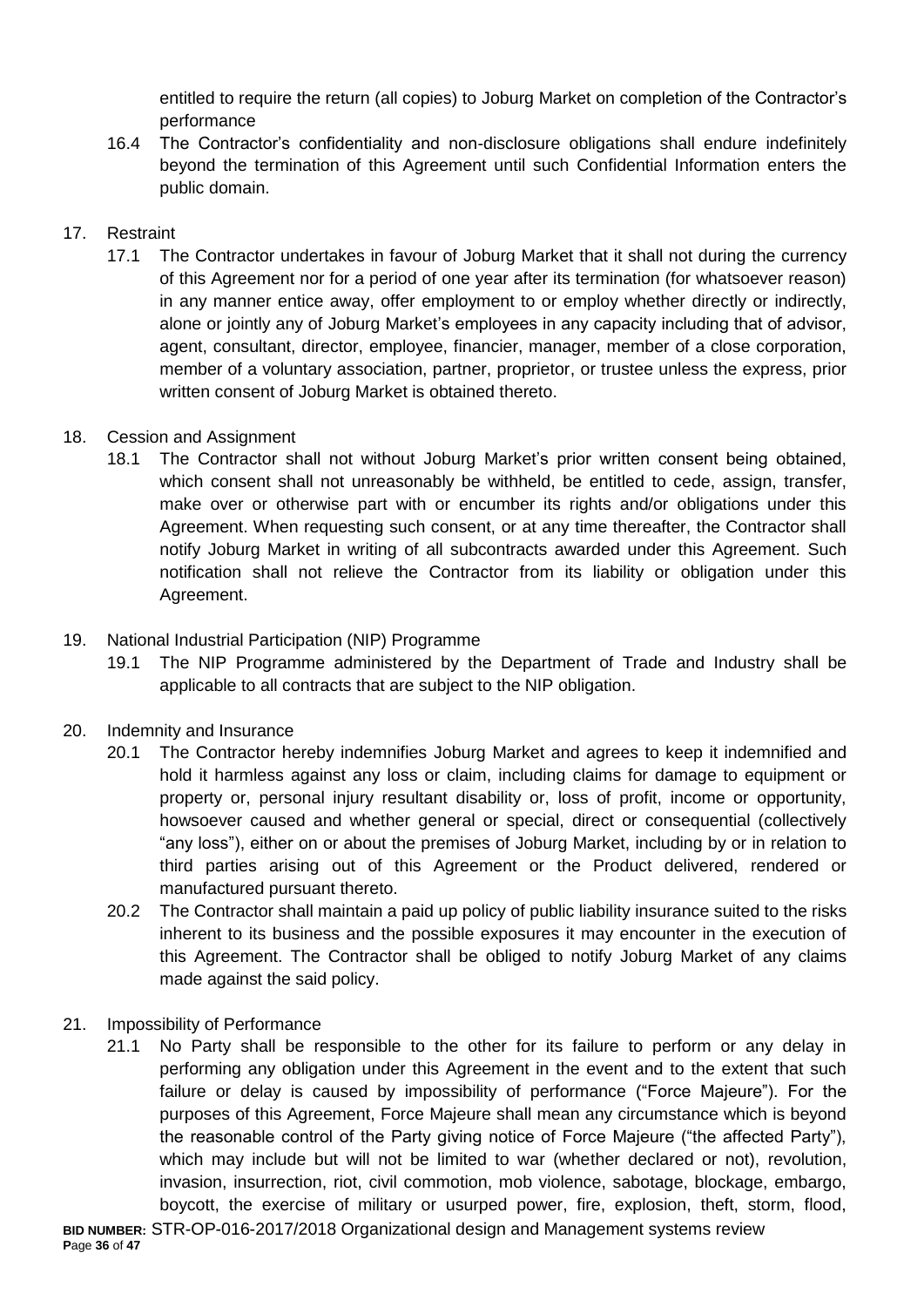drought, wind, lightening or other adverse weather condition, epidemic, quarantine, accident, acts or restraints of government imposition, or restriction of or embargoes in imports or exports.

- 21.2 Notwithstanding the foregoing, the following shall in no circumstances be treated as an event of Force Majeure:
	- 21.2.1 a labour dispute, strike or lockout that could have been averted had the Contractor reasonably acceded to the demands made of it.
	- 21.2.2 economic distress and/or inability to meet a payment because of a lack of funds or exchange rate fluctuation.
	- 21.2.3 breakdown or damage to Contractor equipment and/or other machinery.
- 21.3 The affected Party shall give notice to the Party not so affected ("the other Party") immediately upon the occurrence of an event of Force Majeure. If the event that the Force Majeure is of such a nature that it will:
	- 21.3.1 result in impossibility of performance of an obligation going to the root of the agreement, the other Party shall be entitled on receipt of notice of the Force Majeure event to terminate this Agreement upon notice to the Affected Party but shall not be entitled to recover any damages, which it may suffer as a result of premature termination.
	- 21.3.2 not result in impossibility of performance of the obligation in question but will delay its performance, the affected Party shall be entitled to such extension of time in which to perform that obligation as may be reasonable in the circumstances, taking into account the interests of both Parties, provided that if any Force Majeure event persists for a period in excess of three Months the other Party shall be entitled to terminate this Agreement forthwith but shall not be entitled to recover any damages which it may suffer as a result of such premature termination.
- 22. Breach and Early Termination
	- 22.1 Should a Party breach any of its obligations in terms of this Agreement and fail to remedy such breach within ten (10) days from receipt of a written notification calling upon such Party to do so, the aggrieved Party shall, without prejudice to any other right or remedies which it may have, be entitled to cancel this Agreement without further notice being required.
	- 22.2 Notwithstanding the foregoing and in addition to any other recourse Joburg Market may have, Joburg Market shall be entitled (without prior notice to remedy any particular breach having been given or being required) to cancel this Agreement forthwith on written notice should any of the following events occur:
		- 22.2.1 The Contractor and/or its officials, employees and/or representatives commit any crime of which dishonesty is an element against Joburg Market or maliciously destroys the property of Joburg Market or take any violent, abusive, coercive or threatening action against any person whilst on the Property or in relation to customers, Contractors or suppliers of Joburg Market or collude in such conduct.
		- 22.2.2 The Contractor repudiates this Agreement by acting, or omitting to act, in a manner that reasonably demonstrates to Joburg Market the Contractor's intention not to be bound by this Agreement.
		- 22.2.3 Any composition, compromise or arrangement with the creditors of the Contractor and/or procedure taken in relation to the suspension of payments, moratorium of any indebtedness, winding-up, dissolution, administration or re-organisation by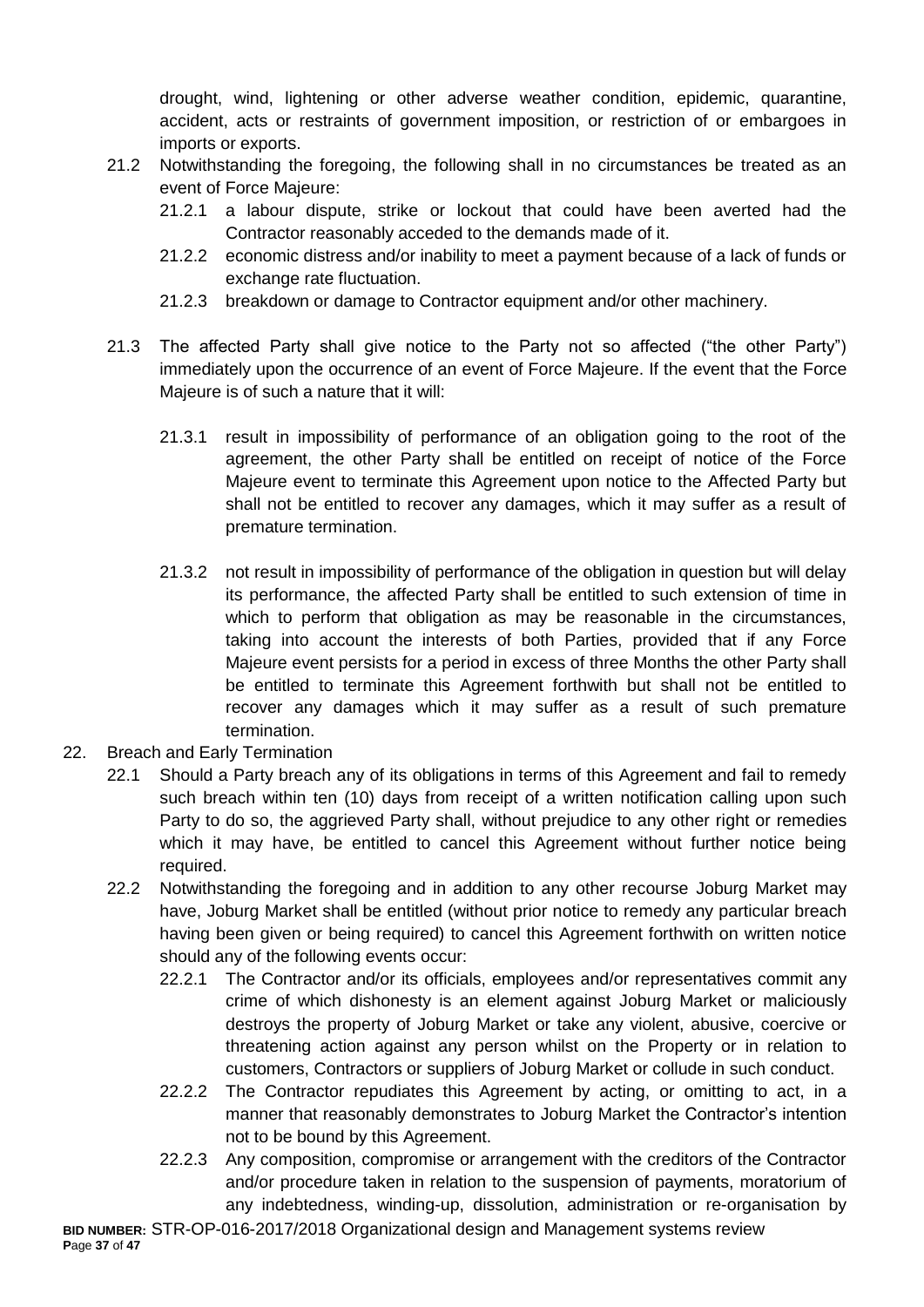way of arrangement or otherwise of the Contractor including the appointment of a liquidator, administrator, judicial manager other than where such action is dismissed, withdrawn or discharged within ten (10) days of being brought or, if demonstrated to the satisfaction of Joburg Market, within that ten-day period, that such action is frivolous or vexatious and is being contested by the Contractor.

22.2.4 The Contractor suspends or ceases to carry on, or threatens to suspend or cease to carry on, all or a material part of its business activities or, whether or not it has acted as aforesaid, abandons any works at Joburg Market's premises or the particular site of work.

# 23. Dispute Resolution

Save in respect of those provisions of this Agreement which provide for their own remedies or disputes which would be incompatible with arbitration, any dispute which arises and cannot be resolved by the operational personnel of the Parties shall be resolved through a process of alternative dispute resolution in accordance with the procedure set out below:

## **Mediation**

23.1 In the event that the operational personnel of the Parties, acting within the scope of their (delegated) authority, are unable to resolve a dispute, that dispute shall be referred to a joint committee comprising of the Chief Executive Officer of each of the Parties (or their suitably authorised alternate or nominee) who will use their reasonable commercial endeavours to resolve the dispute within twenty (20) days of the dispute having been referred to them; however, should the joint committee be unable to resolve a dispute within that time period, any Party shall have the right to demand that the dispute be referred for determination by an arbitrator agreed on by the Parties.

## **Prescription**

23.2 The Parties agree that upon the failure to reach a mediated resolution that a written demand given by either Party to submit such a dispute in terms of this clause to arbitration is to be deemed a legal process for interrupting extinctive prescription in terms of the Prescription Act (68 of 1969).

## Arbitrator

- 23.3 The arbitrator shall be, if the matter in dispute is principally:
	- 23.3.1 an accounting matter independent auditors agreed between the Parties or, failing such agreement within five (5) business days after the arbitration has been demanded, at the request of either of the Parties shall be nominated by the president for the time being of the South African Institute of Chartered Accountants (or its successor body), whereupon the Parties shall forthwith appoint such person as the arbitrator,
	- 23.3.2 any other matter an impartial attorney or advocate of not less than ten (10) years' standing agreed between the Parties or, failing such agreement within five (5) business days after the arbitration has been demanded, at the request of either of the Parties shall be nominated by the president for the time being of the Law Society of the Northern Provinces (or its successor body), whereupon the Parties shall forthwith appoint such person as the arbitrator,
- 23.4 Should the Parties to the dispute fail to agree whether the dispute is principally an accounting or any other matter within five (5) business days after the arbitration was demanded, the matter shall be deemed to be any other matter and the provisions in relation to "any other matter" shall apply.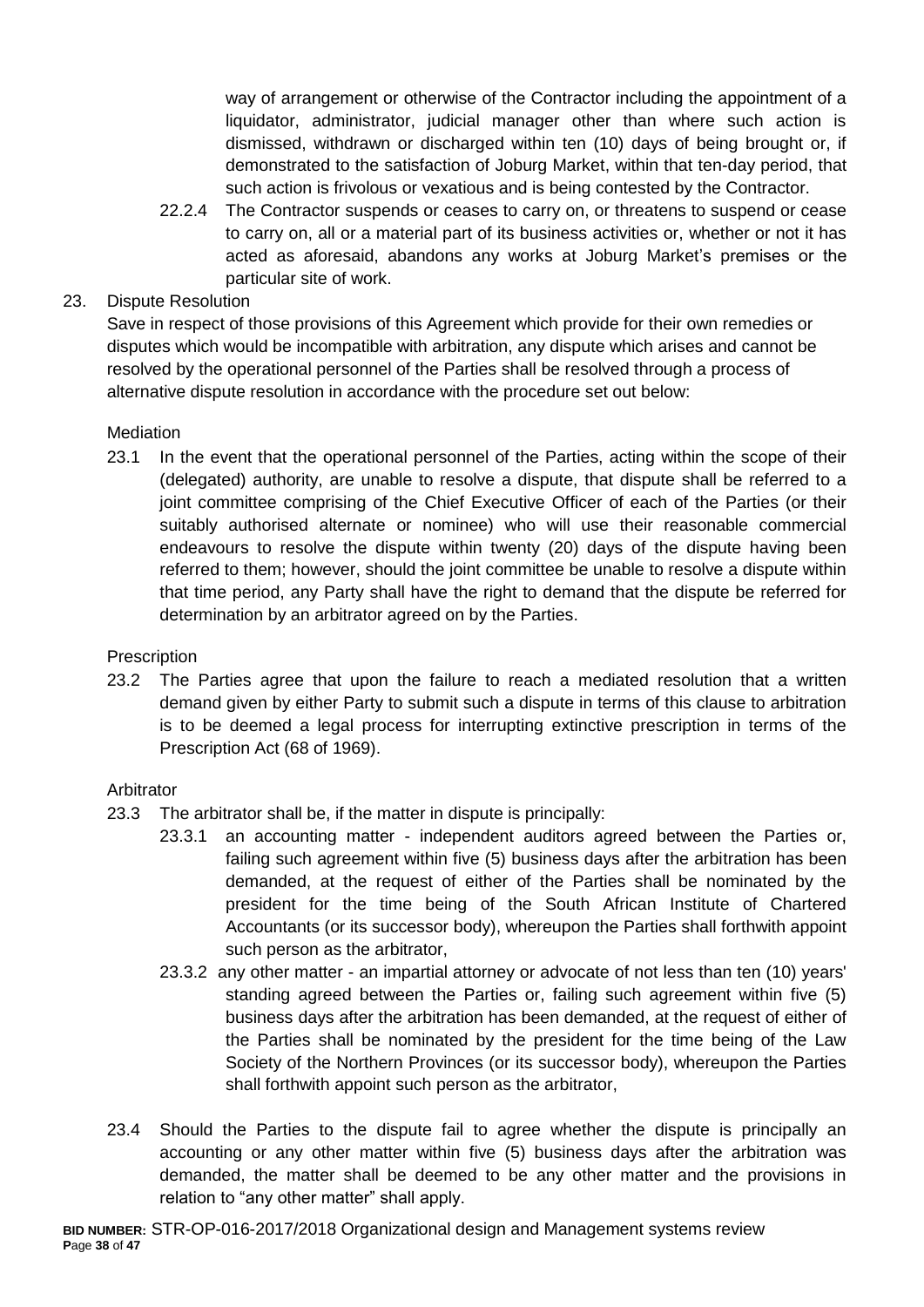- 23.5 Should any person appointed to do so fail or refuse to nominate an arbitrator, either Party may approach any court having jurisdiction to make such appointment and, to the extent necessary, such court is expressly empowered to do so.
- 23.6 The arbitrator shall:
	- 23.6.1 have power to open up, and review any certificate, opinion, decision, requisition or notice relating to all matters in dispute submitted to him and to determine all such matters in the same manner as if no such certificate, opinion, decision or notice had been issued.
	- 23.6.2 be obliged to give his award in writing fully supported by reasons and shall have the power to give default judgment if any Party fails to make submissions on due date and/or fails to appear at the arbitration.

Arbitration

- 23.7 The arbitration shall be conducted in accordance with, save as set out herein, the Commercial Rules of the Arbitration Foundation of Southern Africa:
	- 23.7.1 held with only the Parties and their representatives present thereat at Johannesburg unless mutual agreement on an alternative place is reached between the Parties; and
	- 23.7.2 where possible, be concluded in twenty (20) days after it has been demanded and the Parties shall use their reasonable commercial endeavours to procure the expeditious completion of the arbitration.
- 23.8 The evidence, representations, transcript and information generally made available during the course of the arbitration and/or arbitrator's award constitute Confidential Information and shall be treated as such.
- 23.9 The costs of the arbitrator and the incidental costs of the arbitration shall be borne equally by the Parties to the dispute subject thereto that the arbitrator shall be competent to make any interim and/or final order as to the costs, or parts thereof, as he deems appropriate.
- 23.10 The award of the arbitrator shall be final and binding on the Parties and any Party shall be entitled to apply to a competent court to have the award made an order of court.
- 23.11 Nothing under this heading shall prevent any Party from seeking urgent relief in the High Court of South Africa.
- 24. Notices and Domicilia
	- 24.1 Any notice or communication required or permitted to be given in terms of this Agreement shall be valid and effective only if in writing. The addresses of the Parties set out in the Contract Schedule shall be the Parties' chosen as its *domicilium citandi et executandi.*
	- 24.2 A Party may by notice to the other Party change the physical address chosen as its *domicilium citandi et executandi* to another physical address provided that the change shall become effective on the tenth day from the deemed receipt of the notice by the other Party.
	- 24.3 Any notice to a Party, and it shall be competent to give notice by fax and email, unless the contrary is proved, deemed to have been received if delivered by:
		- 24.3.1 registered post to the Party's postal address, on the tenth (10th) Day after posting;
		- 24.3.2 hand to a responsible person during ordinary business hours at the Party's physical address, on the date of delivery; or
		- 24.3.3 fax to its usual fax number, on the date of dispatch.
		- 24.3.4 email to its usual email address, on the date of dispatch.
	- 24.4 Notwithstanding anything to the contrary herein contained a written notice or communication actually received by a Party shall be an adequate written notice or communication to it notwithstanding that it was not sent to or delivered at its chosen *domicilium citandi et executandi* or its usual fax number or email address.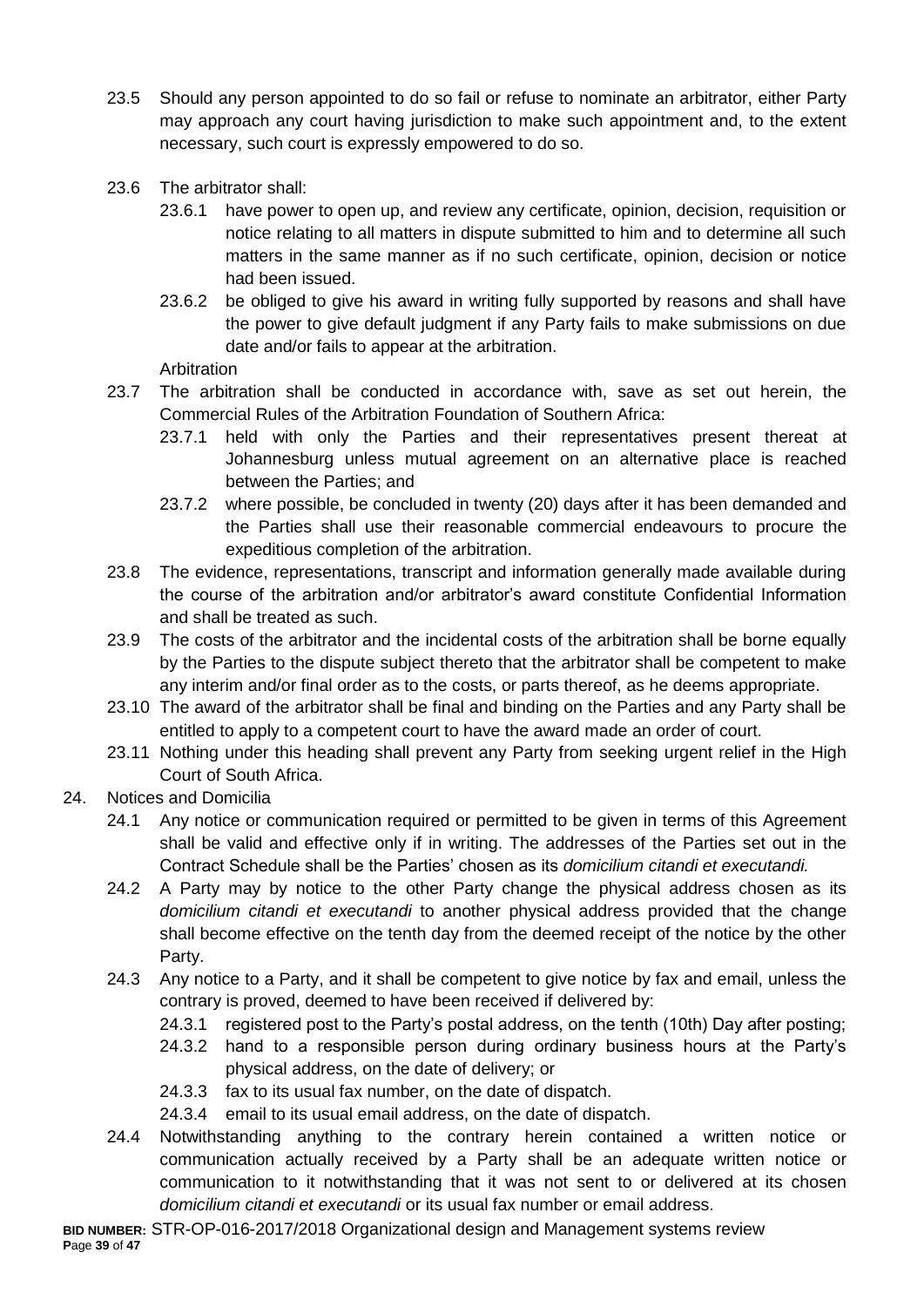#### 25. Counterparts

- 25.1 This Agreement may be executed in one or more counterparts, each of which shall be deemed an original, and all of which together shall constitute the same agreement as at the Signature Date of the Party last signing one of the counterparts.
- 26. Legal Advice and Costs
	- 26.1 The Parties acknowledge that the provisions of this Agreement are fair and reasonable in the circumstances and in accordance with the Party's intentions and they had been free to secure legal and professional advice as to the nature and effect of the provisions of this Agreement and that it had either taken such advice or dispensed with the necessity of doing so and, each Party will bear its own costs incidental to the negotiation and preparation of this Agreement
	- 26.2 In the event of a dispute arising between the Parties, the guilty Party shall be liable to the innocent Party for any costs, including attorney and client costs, the cost of expert witnesses, advocates costs as on brief and any other professional costs incurred by a Party arising out of the breach by a guilty Party of any of the provisions of this Agreement.
- 27. General
	- 27.1 This Agreement constitutes the whole agreement between the Parties and supersedes any other discussions, agreements and/or understandings regarding the subject matter hereof. To the extent permissible by law no Party shall be bound by any express or implied term, representation, warranty, promise or the like not recorded herein, whether it induced the contract and/or whether it was negligent or not.
	- 27.2 No amendment or consensual cancellation of this Agreement or any provision or term hereof or of any agreement or other document executed pursuant to or in terms of this Agreement and no settlement of any disputes arising under this Agreement and no extension of time, waiver or relaxation or suspension of or agreement not to enforce or to suspend or postpone the enforcement of any of the provisions or terms of this Agreement or of any agreement or other document issued pursuant to or in terms of this Agreement shall be binding unless recorded in a written document signed by the Parties.
	- 27.3 No extension of time or waiver or relaxation of any of the provisions or terms of this Agreement or any agreement or other document issued or executed pursuant to or in terms of this Agreement, shall operate as an estoppel against any Party in respect of its rights under this Agreement, nor shall it operate so as to preclude such Party thereafter from exercising its rights strictly in accordance with this Agreement.
	- 27.4 The Parties are in express agreement that it is not the intention of any Party to violate any public policy, statutory or common law, and that if any sentence, paragraph, clause or combination of the same is in violation of the law of the RSA, such sentence, paragraph, clause or combination of the same alone shall be void in the jurisdiction where it is unlawful, and the remainder of such clause and this Agreement shall remain binding upon the Parties hereto.

I Letterman the state of the undersigned hereby certify that I've read the content of the general conditions of contract and accept the conditions herein.

\_\_\_\_\_\_\_\_\_\_\_\_\_\_\_\_\_\_\_\_\_\_\_\_\_\_\_\_\_\_\_\_\_\_\_\_\_\_\_ \_\_\_\_\_\_\_\_\_\_\_\_\_\_\_\_\_\_\_\_\_\_\_

\_\_\_\_\_\_\_\_\_\_\_\_\_\_\_\_\_\_\_\_\_\_\_\_\_\_\_\_\_\_\_\_\_\_\_\_\_\_\_ \_\_\_\_\_\_\_\_\_\_\_\_\_\_\_\_\_\_\_\_\_\_\_

**Signature Date**

**Position Position Name of Bidder**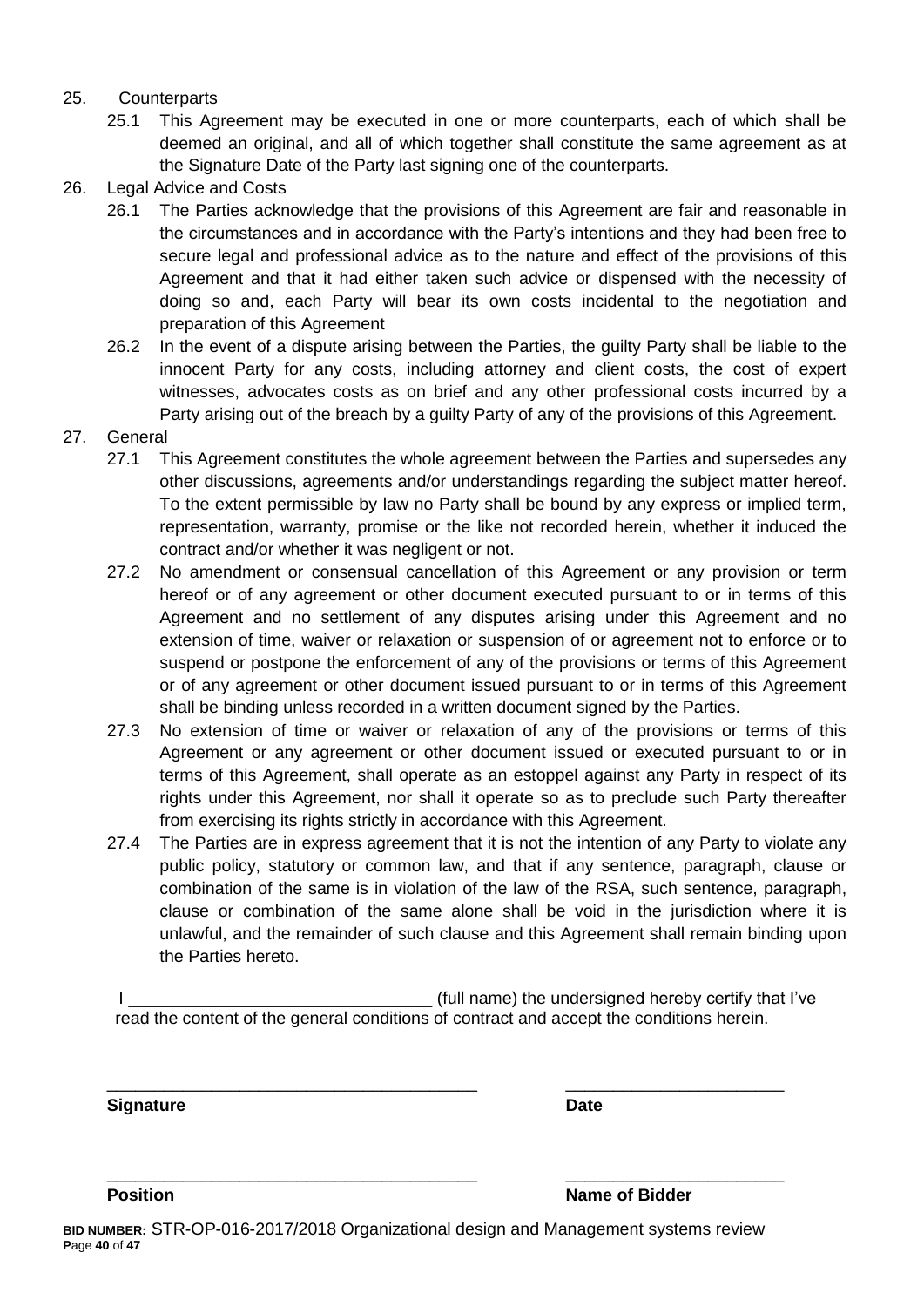# **1. BACKGROUND**

Joburg Market (JM) is a municipal-owned entity of the City of Johannesburg Metropolitan Municipality (CoJ) as contemplated under the Municipal Systems Act, 2000. The JM is a medium-sized organization with 323 employees and represents the largest of the 19 National Fresh Produce Markets and commands 42% of market share in this sphere.

JM provides a number of services which define it as a trade and facility regulator being governed through market bylaws and associated policies and procedures.

# **2. CONTEXT**

The JM is currently implementing a new 5 year strategy concurrently with the term of its Chief Executive Officer (CEO).

The strategy is a multi-year institutional development programme that aims to support the institutional consolidation of JM as well as the modernization and extension of the services and facilities towards, inter alia:

- Improved service delivery standards;
- Increased trading floor capacity towards growth of trading activities;
- Increased transparency and accountability of the trading process and systems; and
- Improved application of bylaws, policies and effective dispute resolution.

Following a strategic planning process, JM has developed a plan to expand, enhance and reorganize its managerial approach to the services it renders. Consequently, there has been a need to reconsider whether the current organizational design of JM supports the revised strategy as approved by the JM Board of Directors. This means that the organization will have to take stock of its current design and determine which changes have to be considered towards the achievement of the JM strategic objectives.

## **3. OBJECTIVES OF THE REVIEW**

To assess and evaluate the effectiveness and efficiency of JM's new organizational structure and current management systems in achieving organizational goals in the context of the recent formulation of a five year strategy.

Recommend achievable actions for changes or adjustments to ensure optimal structuring to assist in achieving its mission.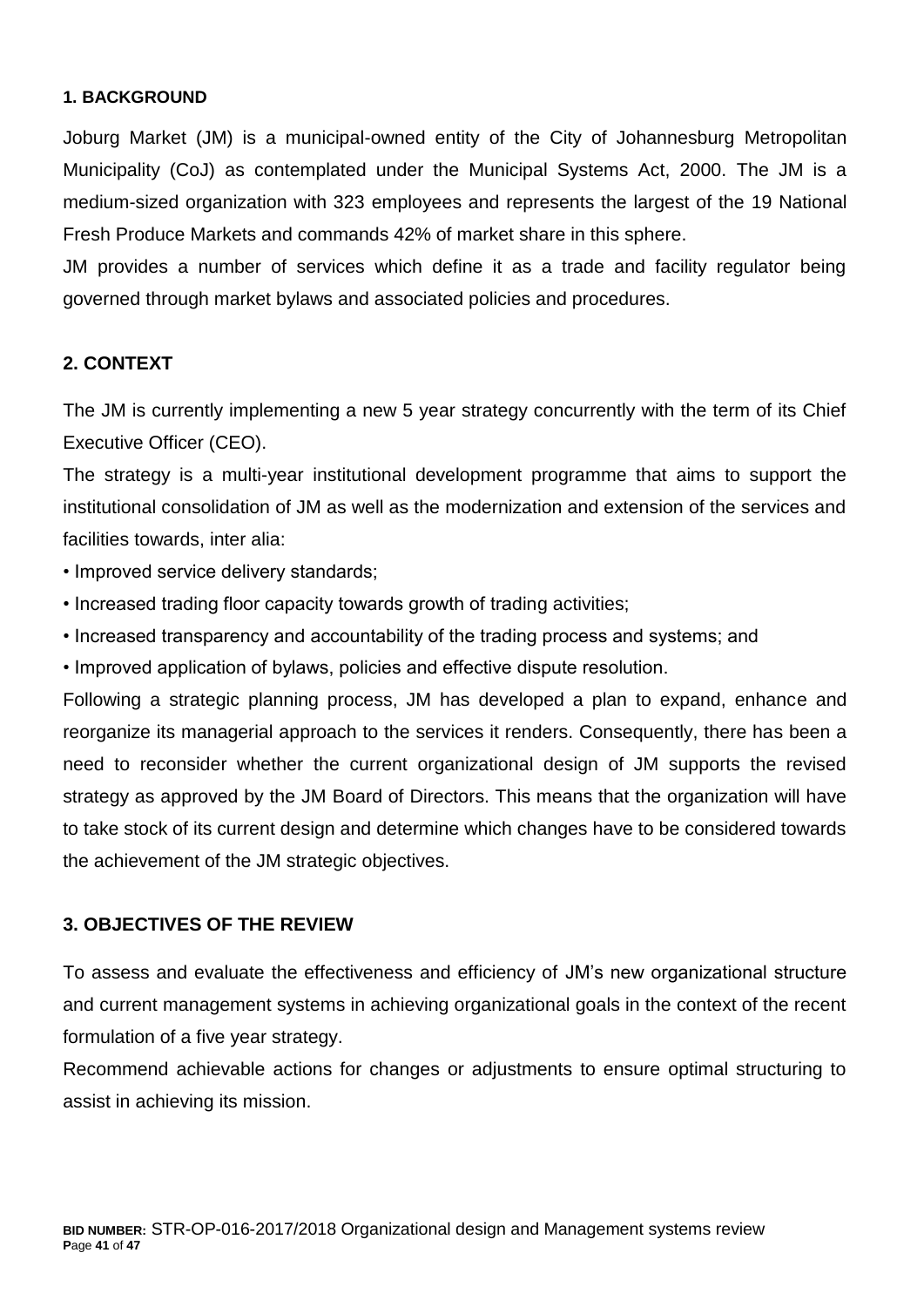# **4. SCOPE OF WORK**

The scope of services is a comprehensive Organizational Design and Management system review project.

The Service Provider is expected to review the strategic direction intended and advise as to whether the Joburg Market structure will be able to deliver the intended objectives contained in the strategy. The service provider is also to provide diagnostic; quantitative and qualitative evaluations and advice the Joburg Market on the scope of services as outlined herein:

- Review current organizational structure (level 1 to level 4: Chief Executive Officer, Executives Managers, Senior Managers and Managers) in line with intended strategic direction;
- Gap analysis of current organizational structure and a proposed structure considering the intended strategic objectives;
- Make recommendations regarding the organization design towards the intended strategy;
- Job Grading of and costing for each position in proposed structure;
- Make recommendation regarding the change management process for transition from current to a proposed structure;
- Cost analysis on current structure vs. recommended structure; and
- Cost the complete proposed structure that is proposed in line with the tasks or functions. This must yield benefits that are both savings (financial) and streamlined business processes (non-financial).

# **5. REPORTING EXPECTATIONS AND RESPONSIBITILITIES**

The service provider is expected to provide a written project plan for work to be done followed by written reports and presentations on outcomes from the defined scope of work to JM on a weekly basis and/or when otherwise requested. A comprehensive report with recommendations will be submitted at the completion of the assignment which will be considered by the JM prior to final sign off on work completed.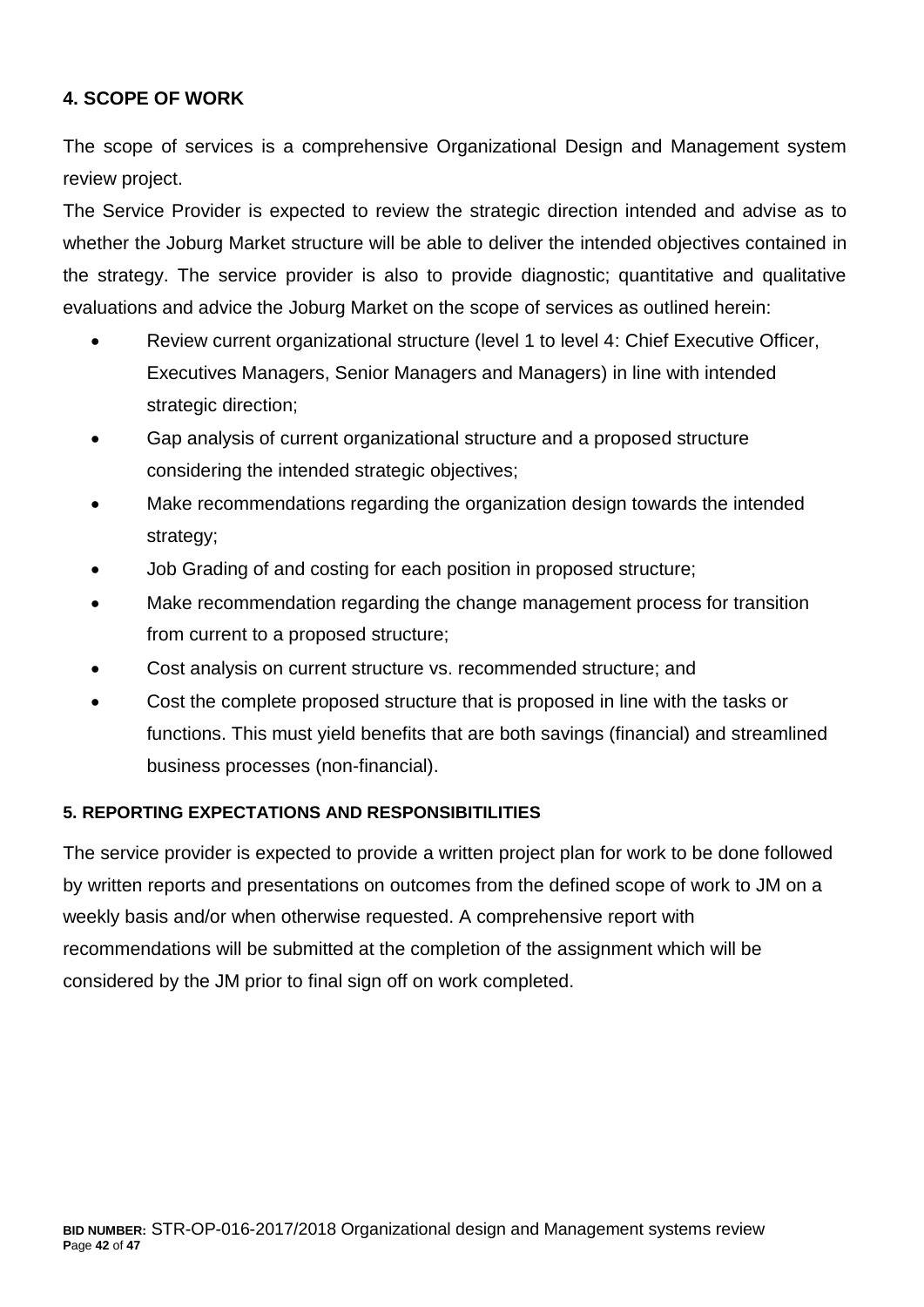# **6. JOBURG MARKET'S RESPONSIBILITIES**

JM will provide the service provider with the Organization's strategic documents

# **7. KEY DELIVERABLES AND TENTATIVE TIMETABLE**

| <b>No</b>   | <b>Key deliverables:</b>                            | <b>Tentative Timetable/</b> |
|-------------|-----------------------------------------------------|-----------------------------|
|             |                                                     | <b>Working days</b>         |
| $\mathbf 1$ | <b>Preparatory Work</b>                             |                             |
|             | • Inception study of available information;         | 4 days                      |
|             | • Preparation of a detailed work plan to be applied |                             |
|             | for respective assignments;                         |                             |
|             |                                                     |                             |
| 2           | Report on the results of the assessment             | 12 days,                    |
|             | <u>conducted</u>                                    |                             |
|             | • Prepared written report and Presentations to JM   |                             |
|             | submitted for approval.                             |                             |
| 3           | Final report and presentation with project findings | 4 days,                     |
|             | and final recommendations                           |                             |
|             | • Drafted with adjustments included and submitted   |                             |
|             | for approval and discussed with JM.                 |                             |

## **8. MINIMUM REQUIREMENTS**

Please note that failure to meet the requirements or to lodge the following documentation and/or proof thereof will lead to an immediate disqualification:

#### **8.1** Mandatory Requirements

a) Registration on the National Treasury Central Database illustrating required compliance 1,2 and 3 below

Or

- 1. Submissions of a valid Tax Clearance Certificate, Master Registration Number or alternatively supply the unique pin number to access the Tax compliance status
- 2. Proof of company registration documents.
- 3. Certified I.D. copies for directors/shareholders and share certificates, certification not older than three months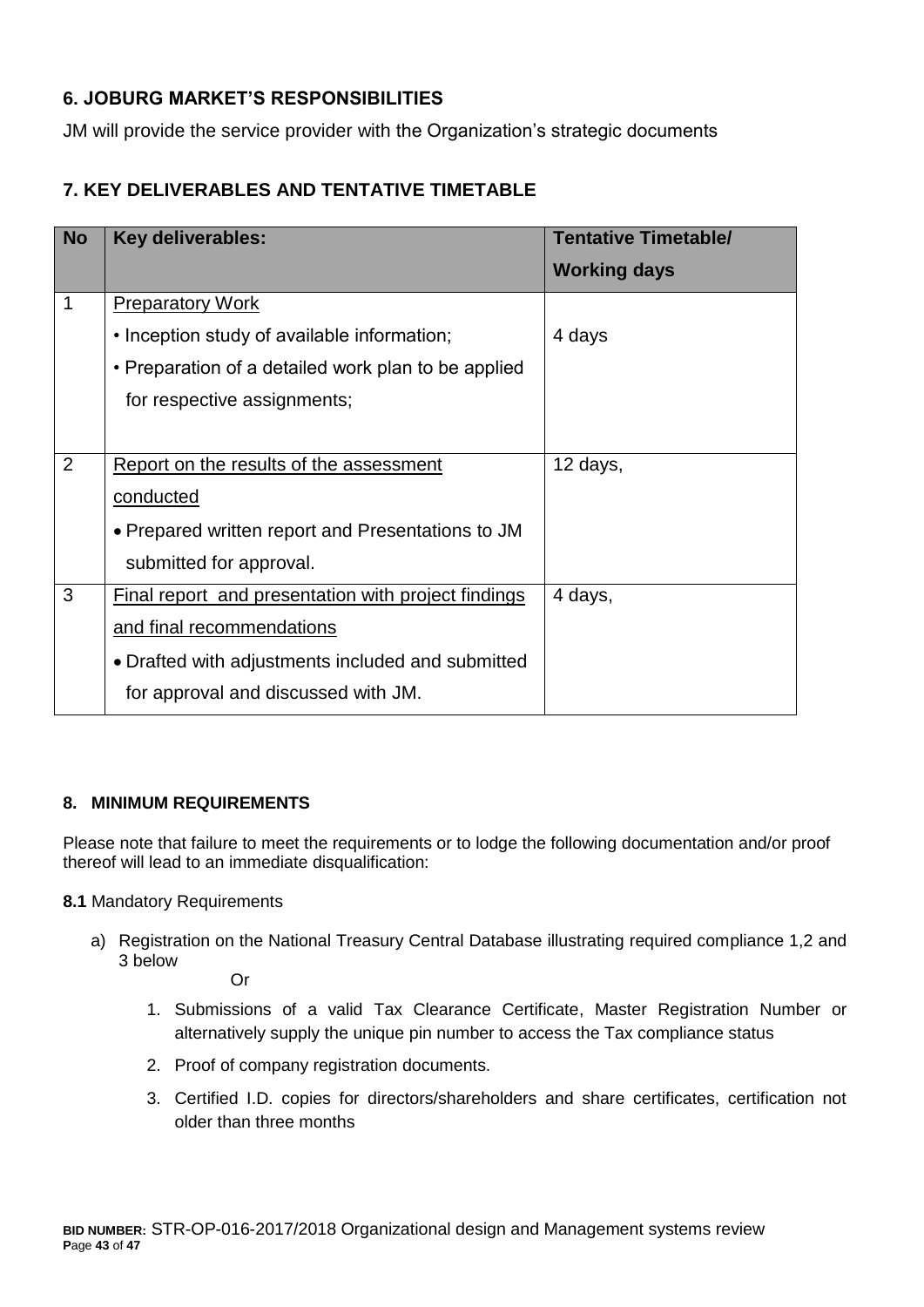#### **Including the following**

- b) Completed and signed MBD 1,4,6.1, 8 and 9
- c) General Condition of Contract (GCC) must be signed
- d) Initial / sign for ALL alterations in the tender document, failure to do so **may** lead to a disqualification
- e) Signed JV agreement for Joint Venture companies

Note: Joint Ventures must submit a consolidated BBBEE certificate

**8.2** Additional Requirements

#### **These documents may be submitted with the bid but will be required prior to award**

- a) Rates and taxes account not older than three months or signed lease agreement
- b) Proof of JV bank account

## **9. EVALUATION CRITERIA**

NOTE: For purpose of comparison and in order to ensure a meaningful evaluation, bidders must submit detailed information in substantiation of compliance to the evaluation criteria mentioned (e.g. details of relevant previous work undertaken, letters from previous /current clients, proof of ownership of manufacturing facility, etc.)

Minimum Required Score for functionality is: **bidder scoring less than 80 points will not be considered for further evaluation.** Service Providers that qualified pre-evaluation in terms of the functionality cut-off points of 8**0** points will then be evaluated in terms of price and preference points

| <b>CRITERION</b>                                                                                                                                                          | <b>WEIGHTING</b> |
|---------------------------------------------------------------------------------------------------------------------------------------------------------------------------|------------------|
| Methodology                                                                                                                                                               | 10               |
| Project Plan                                                                                                                                                              | 10               |
| Capacity and skills<br>(Attach CV and certified copies of qualifications of key<br>personnel)                                                                             | 50               |
| Project related experience (Attach signed and dated letters<br>of contactable references on clients letterhead / A list of<br>contactable references on similar projects) |                  |
| The references must contain the following information<br>Name of the contact person<br>Description of the services provided<br>Telephone number / email address           | 30               |
| TOTAL                                                                                                                                                                     | 100              |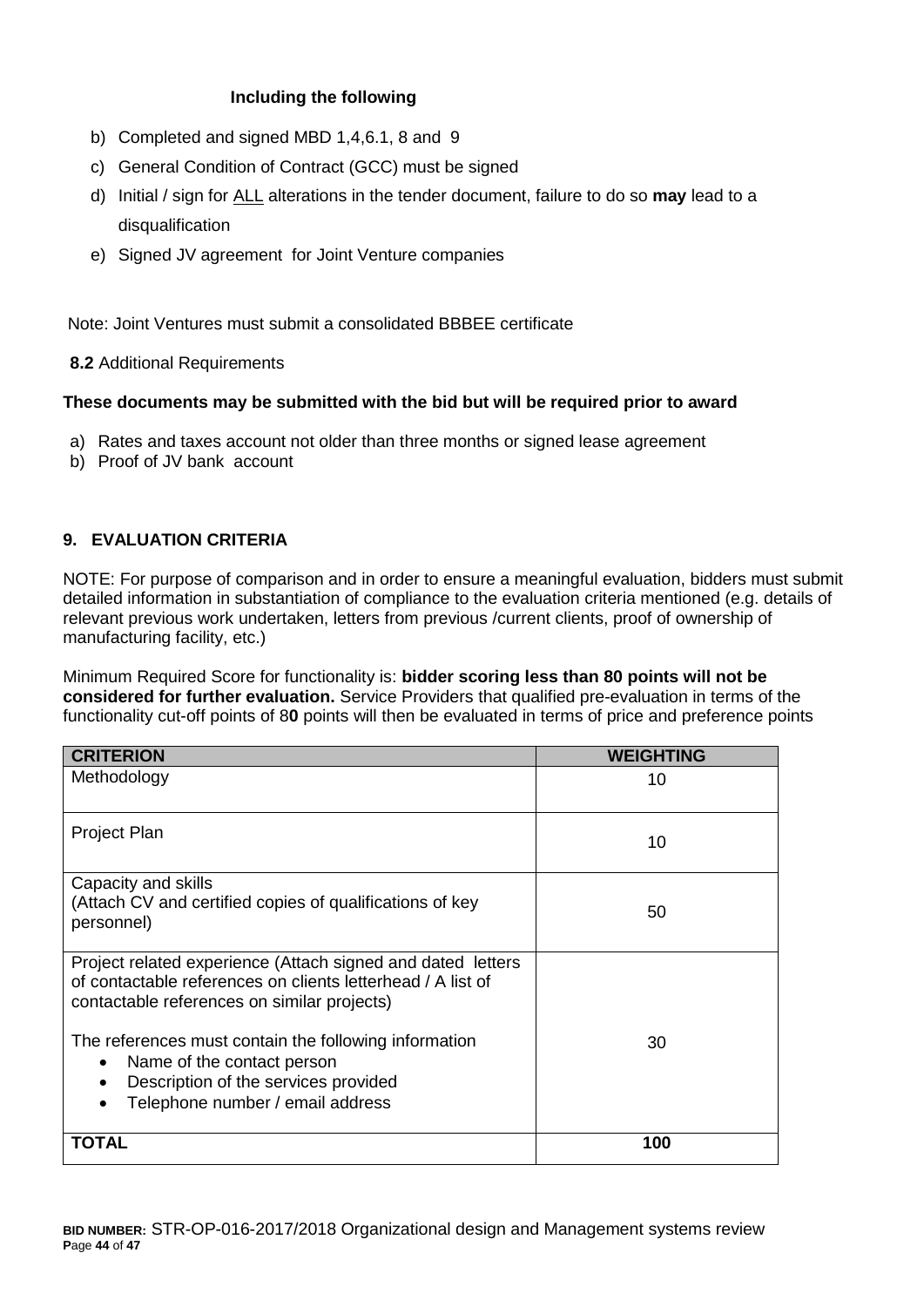A bidder/s that score less than 80 in respect of functionality will be regarded as submitting a **nonresponsive bid and will be disqualified.**

| <b>CRITERIA</b>            | <b>GUIDELINES</b>                                            | <b>POINTS</b> | <b>TOTAL</b> |
|----------------------------|--------------------------------------------------------------|---------------|--------------|
| <b>Methodology</b>         | Detailed Strategic Approach/Methodology used<br>$\bullet$    |               |              |
|                            | to evaluate current organization design,                     | 10            | 10           |
|                            | suggested improvements to current structure as               |               |              |
|                            | well as recommended change management                        |               |              |
|                            | processes in line with the scope of work                     |               |              |
|                            | indicated above.                                             |               |              |
|                            |                                                              |               |              |
| <b>Project Plan</b>        | Detailed project implementation plan of how the<br>$\bullet$ | 10            | 10           |
|                            | service will be carried out. The project plan                |               |              |
|                            | must have a Gantt chart with clear timelines,                |               |              |
|                            | Milestones and Deliverables.                                 |               |              |
| <b>Capacity and skills</b> | Proven track record in organizational<br>$\bullet$           |               |              |
| (Attach CV and             | development and organizational change                        |               |              |
| certified copies of        | management, public administration, human                     |               |              |
| qualifications of key      | resources or similar related fields and similar              |               |              |
| personnel)                 | sized organizations.                                         |               |              |
|                            | <b>Experience:</b>                                           |               |              |
|                            | $10+$ years                                                  | 30            |              |
|                            | 7-9 years                                                    | 20            | 30           |
|                            | 3-6 years                                                    | 10            |              |
|                            |                                                              |               |              |
|                            | Qualifications in organizational development                 |               |              |
|                            | and organizational change management, Public                 |               |              |
|                            | administration, Human Resources or similar                   |               |              |
|                            | related fields                                               |               |              |
|                            | <b>Qualification:</b>                                        |               |              |
|                            | Masters or higher                                            | 20            |              |
|                            | Honours                                                      | 10            | 20           |
|                            |                                                              |               |              |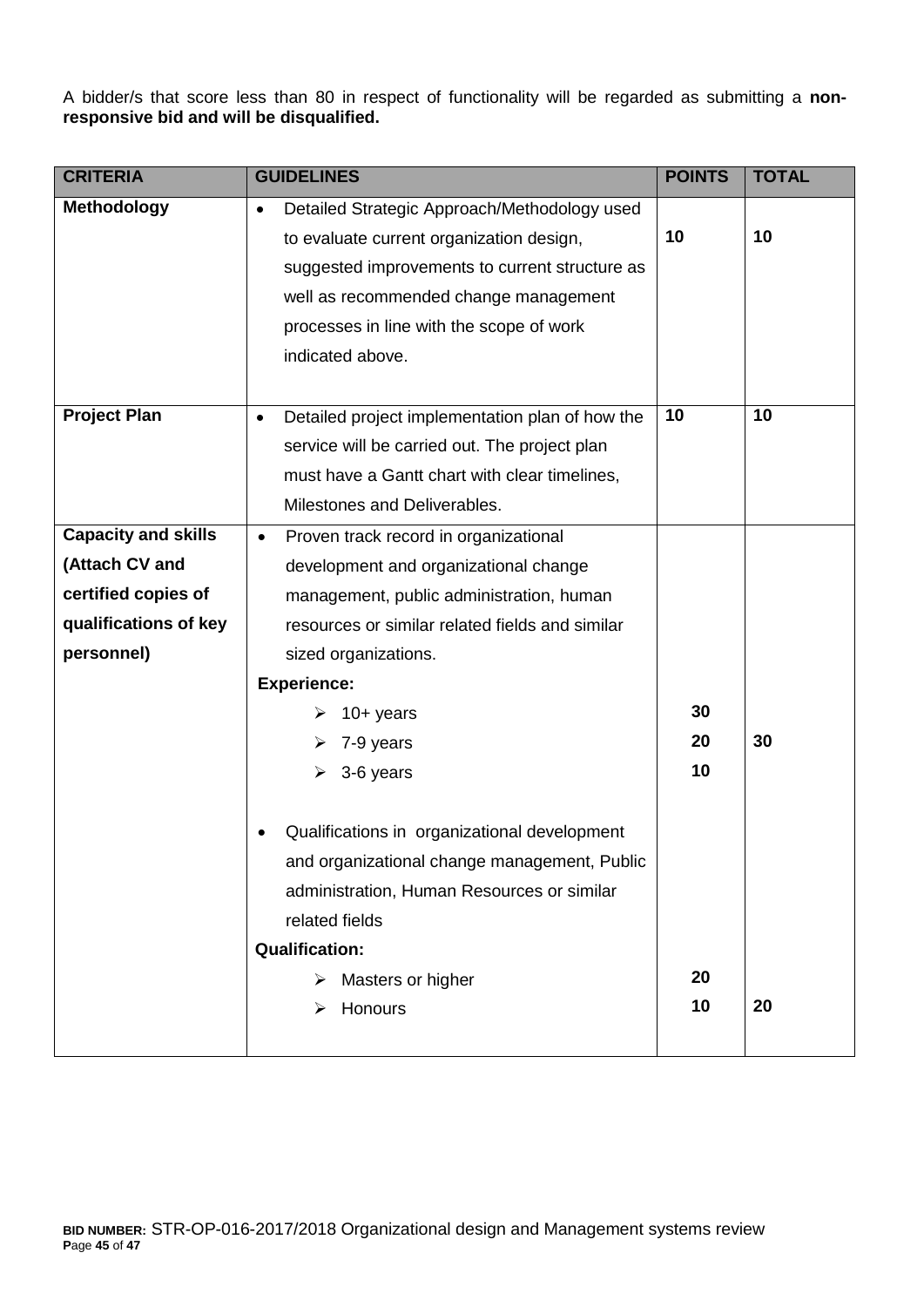| <b>Project related</b> | The Service provider has completed projects of   |    |     |
|------------------------|--------------------------------------------------|----|-----|
| experience (Attach     | similar nature / Attach a reference per project. |    |     |
| signed and dated       |                                                  |    |     |
| letters of contactable | 6 and above relevant projects<br>$\bullet$       | 30 |     |
| references on clients  | 3-5 relevant projects<br>$\bullet$               | 20 | 30  |
| letterhead / A list of | 2 relevant projects.<br>$\bullet$                | 10 |     |
| contactable            |                                                  |    |     |
| references on similar  |                                                  |    |     |
| projects)              |                                                  |    |     |
| <b>Total</b>           |                                                  |    | 100 |

**Note:** A bidder/s that scores less than 80 points in respect of functionality, or submits solutions that are not according to requirements will be regarded as submitting a non-responsive bid and will be disqualified.

Bidder/s that meets the minimum required percentage or minimum points will be subject price and preference points evaluation as per the PPPFA Act, No.5 of 2000 amended and its associated Regulations,2017 issued by the National Treasury.

#### **10. Cost Schedule**

| <b>Description</b>                      | <b>Cost</b> |
|-----------------------------------------|-------------|
| Total cost for the project as described |             |
| <b>VAT</b>                              |             |
| <b>Total tender price</b>               |             |

**PLEASE NOTE THAT THE TOTAL TENDER PRICE MUST BE INDICATED ON MBD 1**